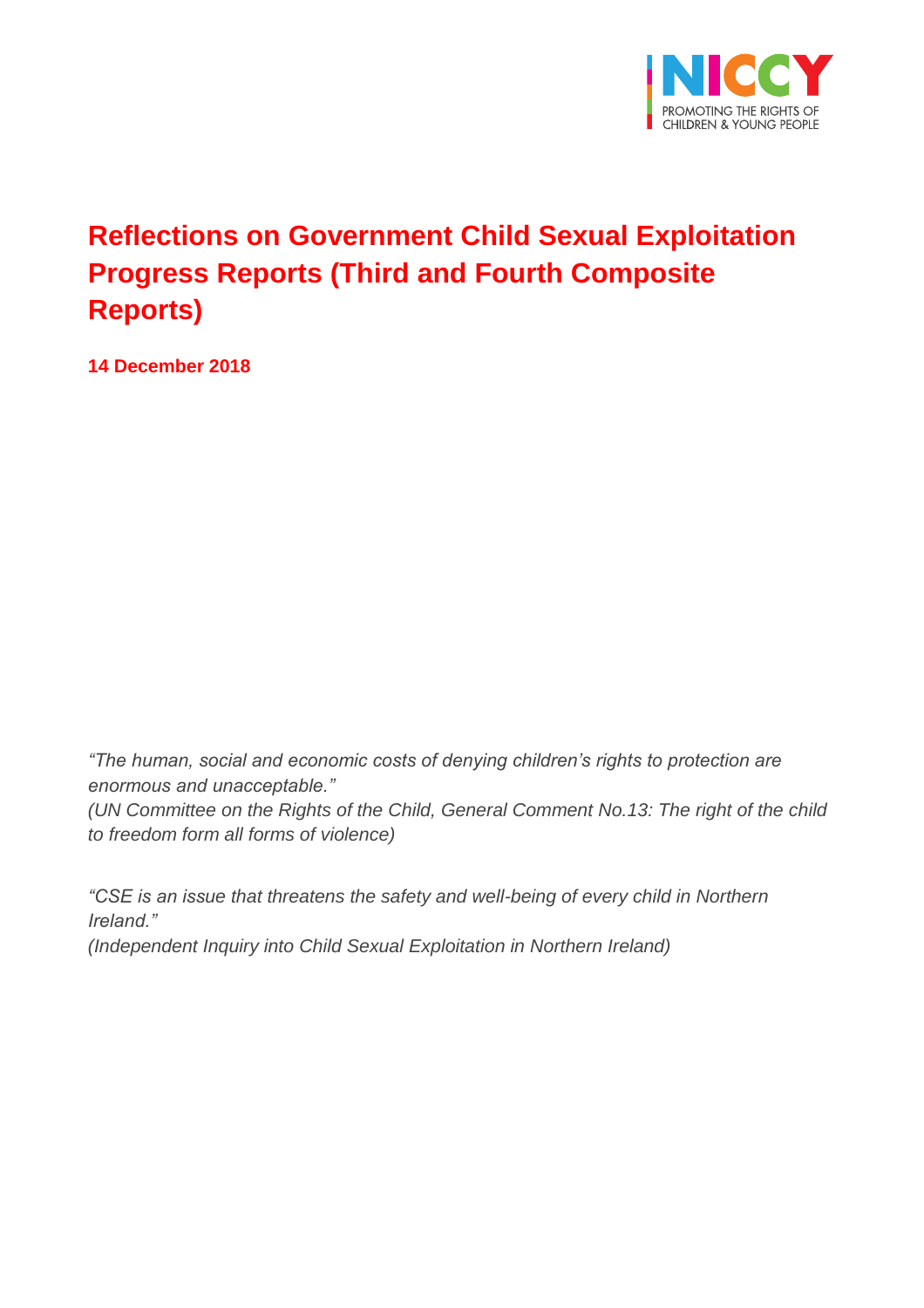

# **Contents Page**

| Summary                                   |  |
|-------------------------------------------|--|
| <b>Children's Rights</b>                  |  |
| <b>Commentary on CSE Progress Reports</b> |  |
| Conclusion                                |  |

Appendix One: Example recommendations from the fourth CSE Progress Reports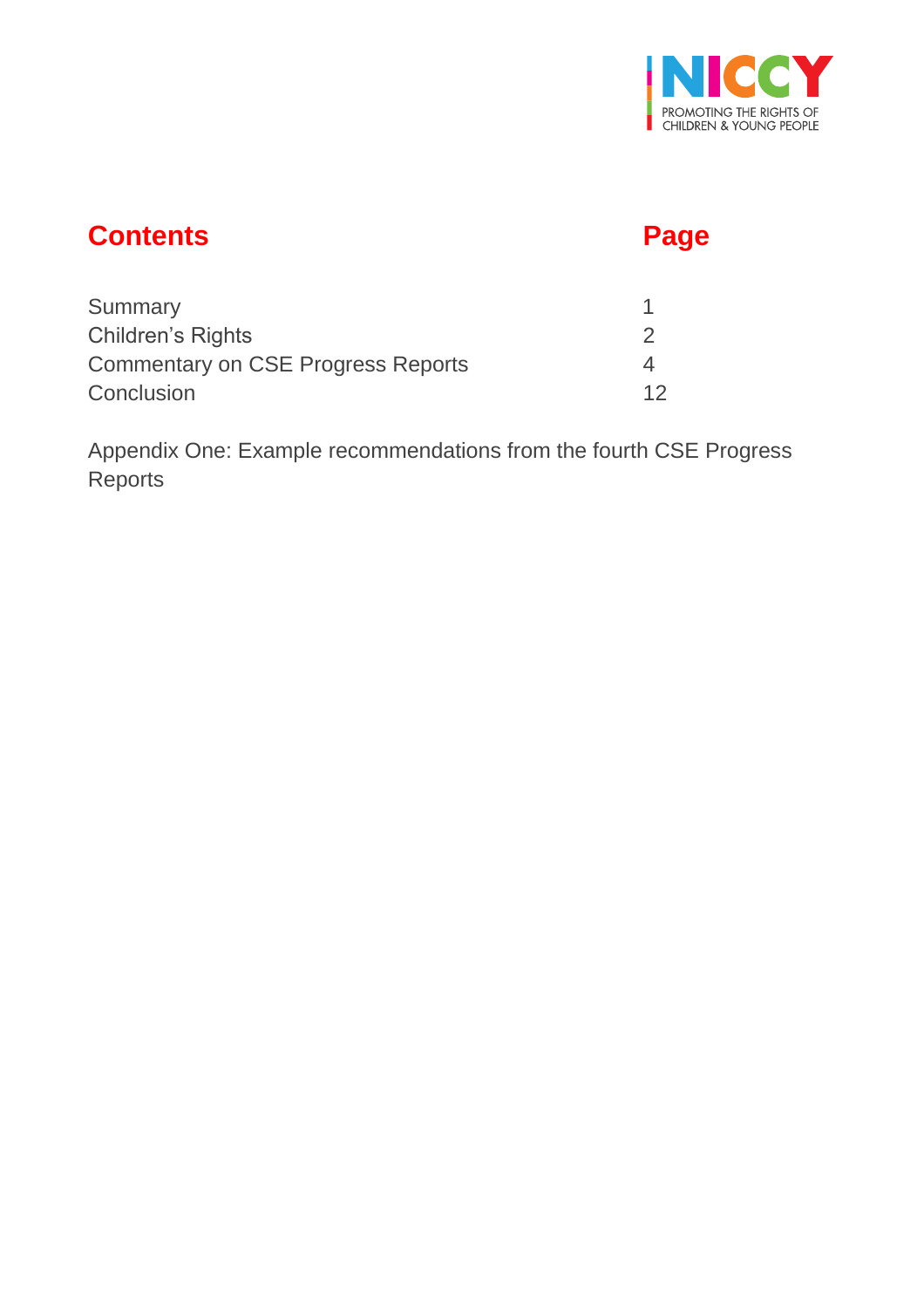

# **Reflections on Government Child Sexual Exploitation Progress Reports (Third and Fourth Composite Reports)**

### **Summary**

- The Independent Inquiry into Child Sexual Exploitation in Northern Ireland was initiated by the Ministers for Health, Justice and Education in 2013 and published its report in November 2014.<sup>1</sup> Ministers made a commitment that Departments would implement the wide ranging Inquiry recommendations and would publish six monthly Progress Reports.
- Over the intervening four year period, four rounds of progress reports have now been published. In October 2015 NICCY produced a review of Departmental Child Sexual Exploitation (CSE) Implementation Plans<sup>2</sup> and in November 2016 completed an assessment of the first two rounds of Progress Reports.<sup>3</sup> NICCY found that Implementation Plans and Progress Reports were fragmented, inconsistent and needed to more directly address the substance of the Inquiry's recommendations. The Commissioner called for Government to ensure independent oversight was in place to assess whether responses to CSE were improving protection and support for children.
- Departments have recently released third and fourth CSE Progress Reports and NICCY is disappointed that much of our previous advice about the need to improve and strengthen the reporting process has yet to be taken account of. The Commissioner remains of the view that **Government must do more to demonstrate that learning from the Independent Inquiry into CSE is ensuring that children and young people are being better protected and that those who seek to exploit and abuse them are being effectively pursued.**

<sup>&</sup>lt;sup>1</sup> The Inquiry was established following the police investigation Operation Owl into cases of CSE involving twenty two 'looked after' children. At the same time the Health Minister directed the Safeguarding Board for Northern Ireland to undertake a thematic review into these cases and this was published in December 2015. <sup>2</sup> NICCY (2015) Initial Reflections on CSE Action Plans. Available at:

[https://www.niccy.org/about-us/our-current-work/high-level-corporate-objectives/children-s-right-to-health](https://www.niccy.org/about-us/our-current-work/high-level-corporate-objectives/children-s-right-to-health-protection-from-violence-or-abuse/child-sexual-exploitation-cse/)[protection-from-violence-or-abuse/child-sexual-exploitation-cse/](https://www.niccy.org/about-us/our-current-work/high-level-corporate-objectives/children-s-right-to-health-protection-from-violence-or-abuse/child-sexual-exploitation-cse/)

<sup>3</sup> NICCY (2016) Review of Government CSE progress Reports. Available at: [https://www.niccy.org/about-us/our-current-work/high-level-corporate-objectives/children-s-right-to-health](https://www.niccy.org/about-us/our-current-work/high-level-corporate-objectives/children-s-right-to-health-protection-from-violence-or-abuse/child-sexual-exploitation-cse/)[protection-from-violence-or-abuse/child-sexual-exploitation-cse/](https://www.niccy.org/about-us/our-current-work/high-level-corporate-objectives/children-s-right-to-health-protection-from-violence-or-abuse/child-sexual-exploitation-cse/)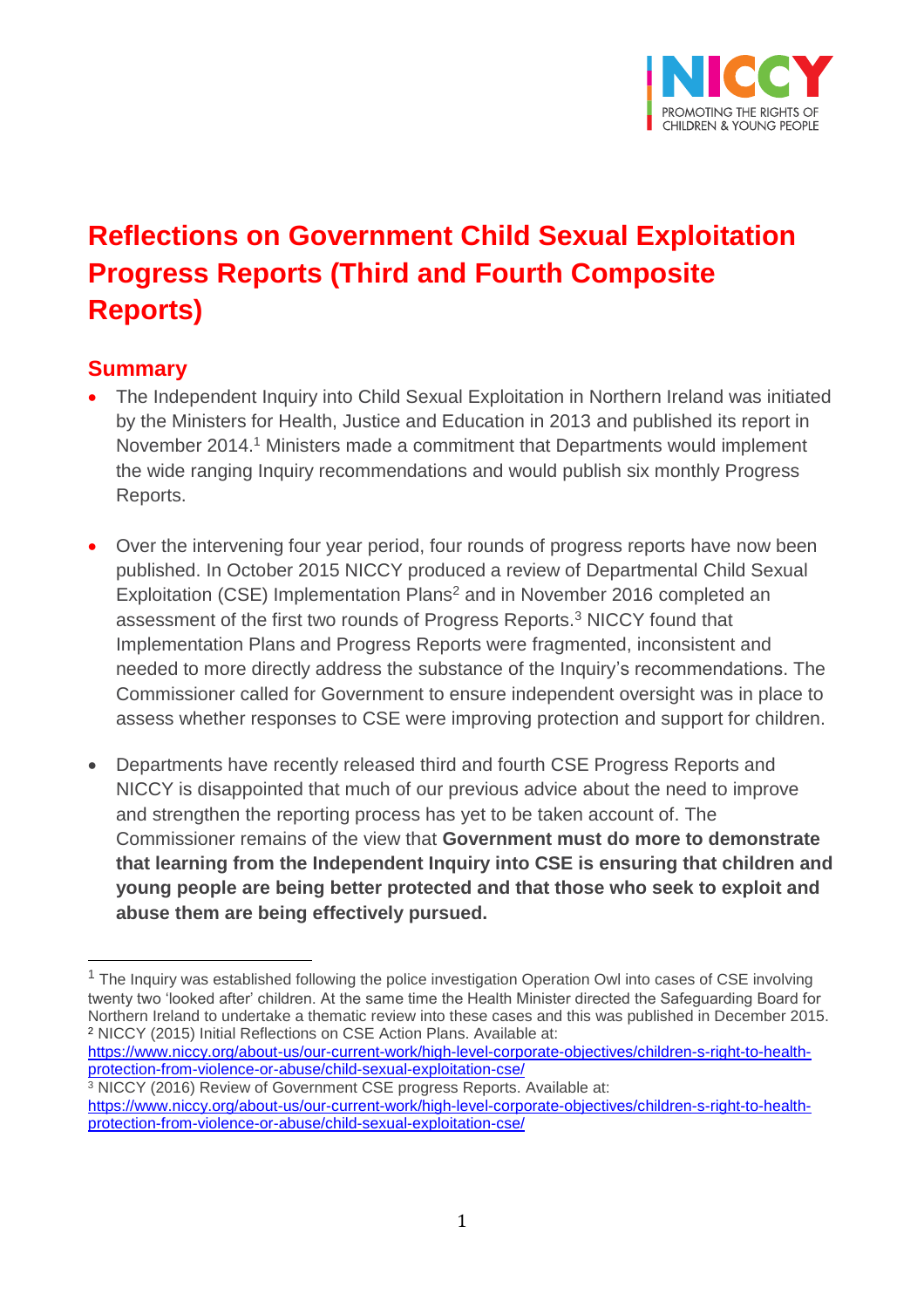

## **Children's Rights**

- The United Nations Convention on the Rights of the Child recognises that children as rights-holders have special rights to protection from abuse, exploitation and trafficking and to be supported in their recovery from abuse. In 2016 following examination of the UK and devolved governments, the United Nations Committee on the Rights of the Child highlighted that in Northern Ireland the recommendations of the Independent Inquiry into CSE must be implemented.<sup>4</sup> NICCY also notes that the UK Government ratified the Council of Europe Convention on the Protection of Children against Sexual Exploitation and Sexual Abuse (the Lanzarote Convention) on 20 June 2018 and is required to fulfil its obligations under the Convention.
- The Independent Inquiry into CSE concluded that CSE "must be regarded as a significant and growing threat to the welfare of children and young people" in Northern Ireland and assessed how well statutory services and other organisations were protecting children and taking action against abusers.**<sup>5</sup>** The Inquiry set out a wide range of recommendations (77 in total with 17 key and 60 supporting recommendations) across health and social care, education and policing and justice.
- Importantly, Inquiry recommendations where developed holistically and identified where improvement was needed across: prevention and early intervention to minimise risk of children being harmed by CSE; intervention, protection and recovery to safeguard and support children subjected to CSE; and investigation and prosecution of perpetrators. If properly implemented the recommendations across these areas would ensure Northern Ireland responded more effectively to CSE. In relation to recommendations regarding criminal justice agencies, NICCY has also addressed these in the Commissioner's advice to the current review by Sir John Gillen of the law and procedures in serious sexual offences cases in Northern Ireland.<sup>6</sup>
- The Commissioner recognises the tireless work of professionals (from both statutory and non-statutory organisations), families and young people themselves in protecting children from CSE. However NICCY is concerned that since publication of the Inquiry

<sup>&</sup>lt;sup>4</sup> Committee on the Rights of the Child (2016) Concluding observations on the fifth periodic report of the United Kingdom of Great Britain and Northern Ireland.

<sup>5</sup> K. Marshall (2014) Child Sexual Exploitation in Northern Ireland: Report of the Independent Inquiry. Belfast: RQIA, pp14.

<sup>6</sup> Available at: <https://www.niccy.org/publications/2018/september/07/review-of-sexual-offences-cases/>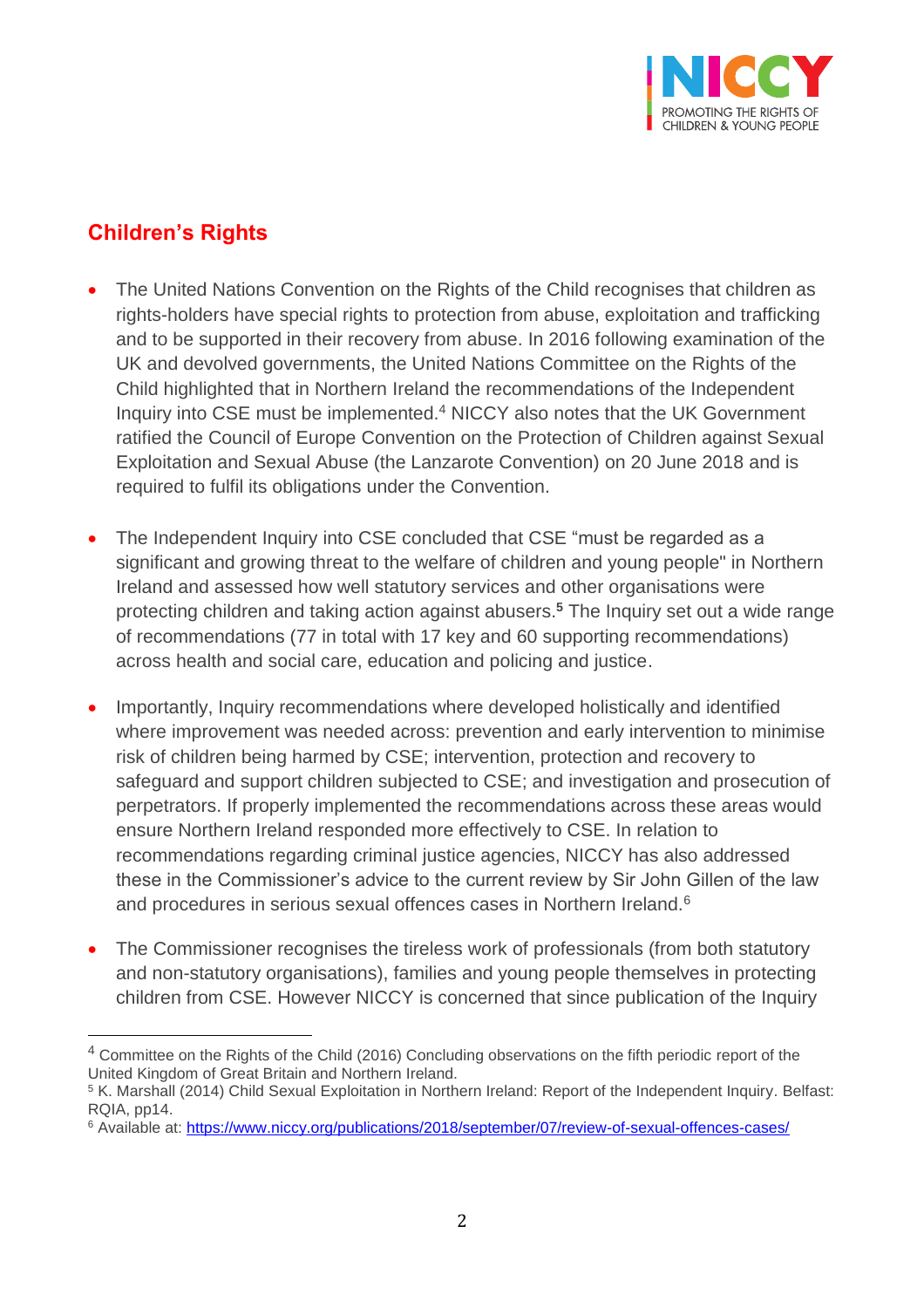

report in 2014, Progress Reports have not sufficiently demonstrated that real improvements in tackling CSE have been achieved.<sup>7</sup>

 $7$  NICCY acknowledges that the reporting process developed by Departments may simply be failing to report evidence of positive change that has in fact taken place.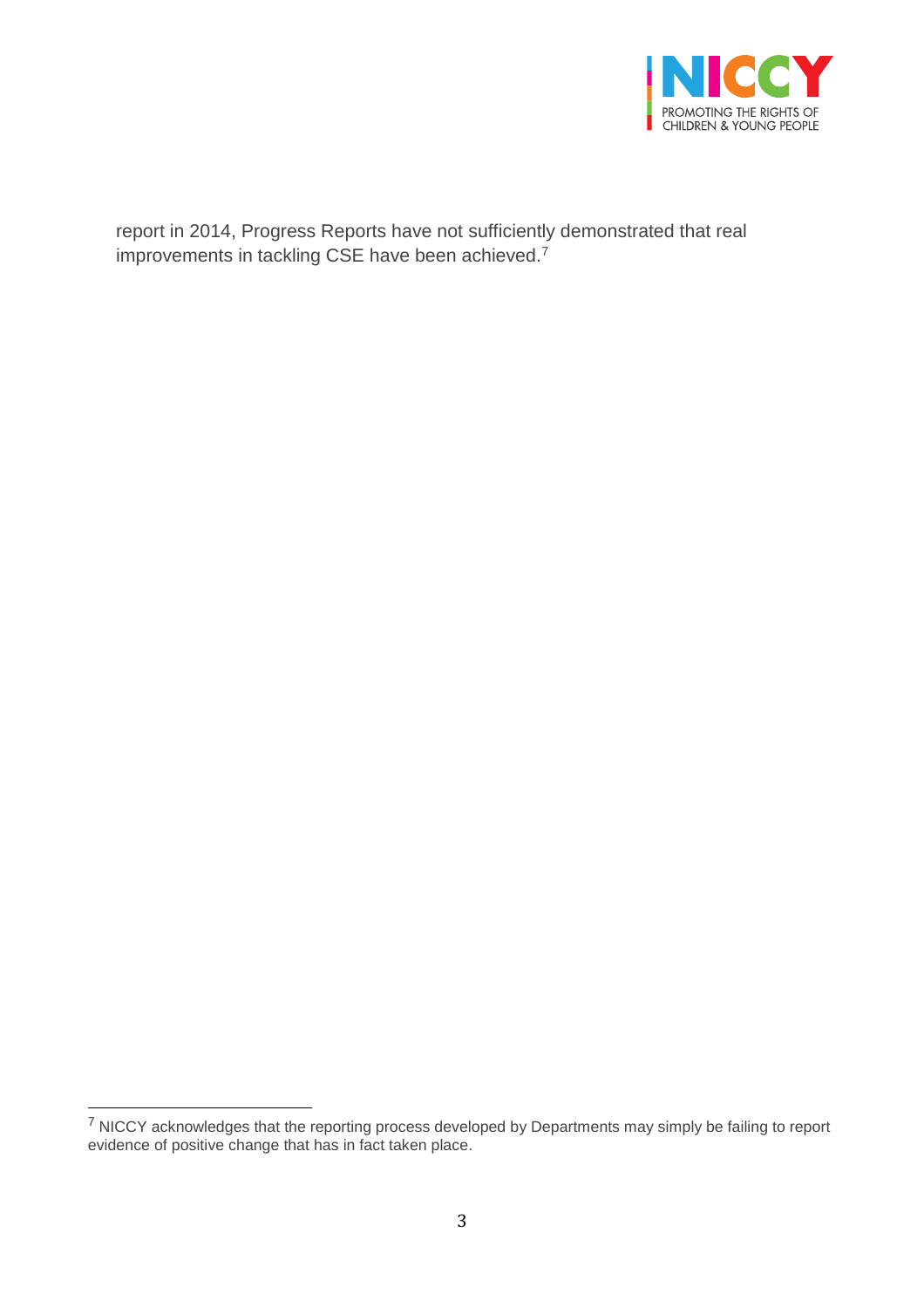

## **Commentary on CSE Progress Reports**

Following publication of Departmental CSE Implementation Plans, NICCY released a review of these in October 2015 and provided a thematic assessment of the first and second rounds of Progress Reports in November 2016 with a further advice paper in February 2017.<sup>8</sup> This latter paper set out the Commissioner's concerns about the quality of information provided by Departments in Progress Reports and gave concrete examples of the type of detail that should be included in reports. Building on these themes, we will again consider whether the most recent Progress Reports have incorporated this advice and are able to demonstrate evidence that implementation has provided:

- Assurance and accountability across Departments and statutory agencies;
- Positive impact and improved outcomes for children and young people; and
- Delivery within acceptable timeframes.

Following a discussion of these themes further detailed comment is provided in appendix one against all seventeen of the Inquiry's key recommendations and a third of the sixty supporting recommendations from across the three spheres of health and social care, education and justice and the three areas of prevention, protection and prosecution.

NICCY would like to thank organisations working directly with children and young people who have shared their experiences with us as part of this work. Their experiences have helped to shape our reflections.

#### **Assurance and accountability**

 $\overline{a}$ 

Until September 2018 Departments, who originally committed to reporting on implementation on a six monthly basis, had not provided an update on their work since 30 June 2016. In the interim, NICCY repeatedly called for CSE Progress Reports to be published and welcomes the release of the third and fourth rounds of reports. However, we note that these are now one year out of date and only cover the period up to November 2017.

<sup>8</sup> Available at: [https://www.niccy.org/about-us/our-current-work/high-level-corporate-objectives/children-s](https://www.niccy.org/about-us/our-current-work/high-level-corporate-objectives/children-s-right-to-health-protection-from-violence-or-abuse/child-sexual-exploitation-cse/)[right-to-health-protection-from-violence-or-abuse/child-sexual-exploitation-cse/](https://www.niccy.org/about-us/our-current-work/high-level-corporate-objectives/children-s-right-to-health-protection-from-violence-or-abuse/child-sexual-exploitation-cse/)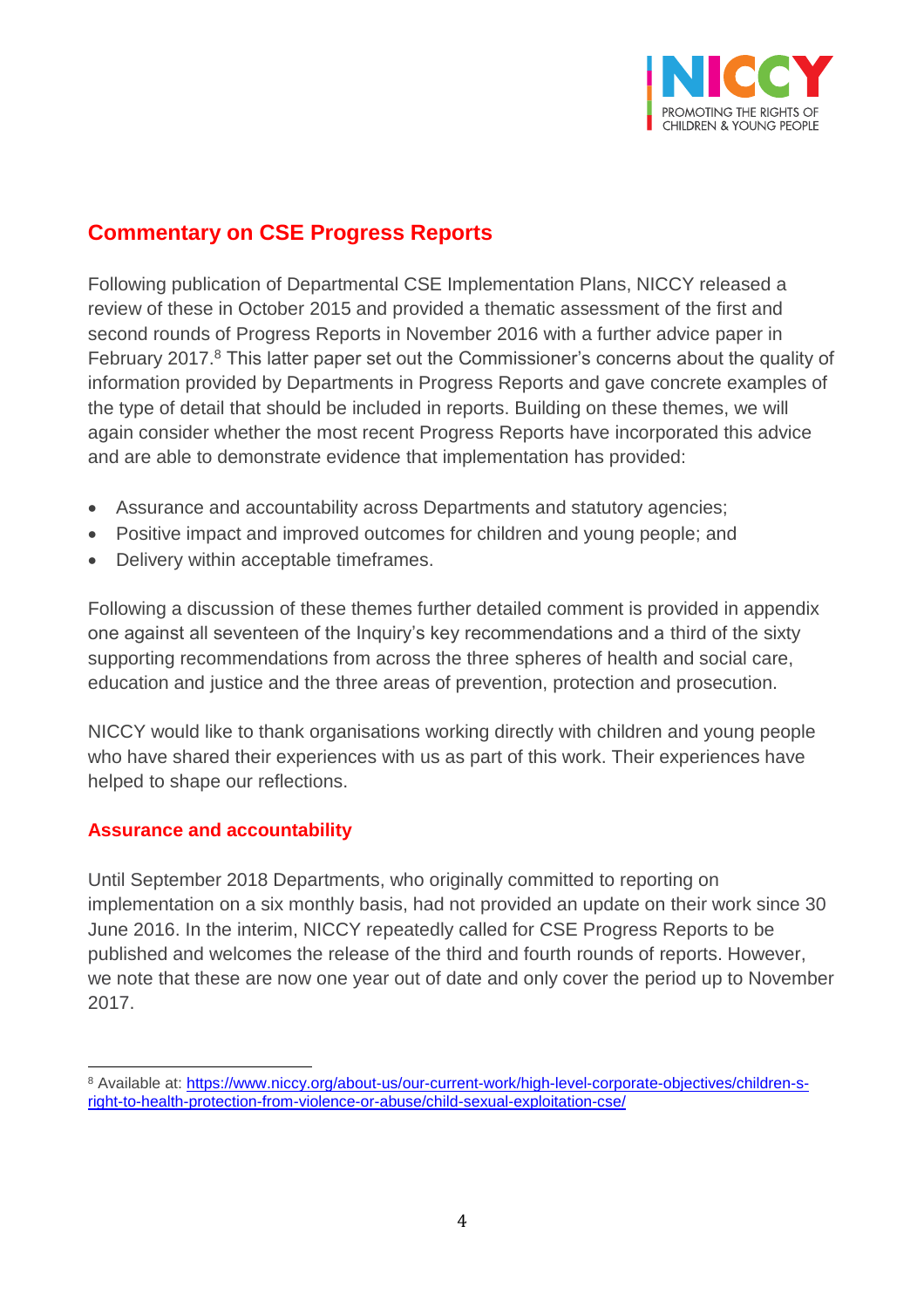

It is positive that a single composite report from all three Departments has been produced for the third and fourth reporting rounds rather than three individual Departmental reports followed at a later date by a composite report as had been the case prior to this. It is also helpful that Progress Reports now include reporting against all the Inquiry's recommendations as this had not been done consistently. We particularly welcome the inclusion of reporting by the Safeguarding Board for Northern Ireland (SBNI) for the first time and the detail provided by the Board in its input.

These changes to the reporting format go some way to addressing NICCY's previous concerns about the fragmented nature of reporting by Departments. We must however highlight that the single reporting format still does not include recording against outcomes which some Departments, such as the Department of Justice (DoJ), had committed to in their individual reports. This lack of attention to the impact and outcomes of implementation is a recurrent theme in our comments. NICCY does not underestimate the challenge of implementing such a wide range and large number of recommendations but remains concerned that documenting implementation against outcomes for children and young people has not been progressed.

In relation to NICCY's previous concerns that Departments have not demonstrated that implementation is being taken forward across their respective families of statutory agencies we are disappointed that this has not been adequately addressed in the third and fourth Progress Reports. Reports should include information on the assurances sought by Departments to evidence that recommendations have been effectively implemented by statutory bodies. For example, in highlighting the key role of schools in raising awareness of and identifying CSE, the Inquiry recommended that schools should ensure that Relationships and Sexuality Education (RSE) is provided by those with the skills and confidence to do so (supporting recommendation 31) and the Department of Education (DE) has recorded this as completed stating that the Council for Curriculum, Examinations and Assessment (CCEA) has produced revised RSE guidance.<sup>9</sup> Whilst the publication of updated guidance is welcome this does not address how the impact of the revised guidance has been tracked from the Department through CCEA to the quality of provision in schools, which is the focus of the recommendation. In 2016 the Education and Training Inspectorate in an evaluation of primary and special schools, reported that "a majority of schools identified that the teachers lack confidence and/or are uncomfortable in delivering

 $\overline{a}$ <sup>9</sup> CEEA (2015) Relationships and Sexuality Guidance: An update. Guidance for primary and post primary schools available at:

[http://ccea.org.uk/curriculum/rse\\_primary](http://ccea.org.uk/curriculum/rse_primary)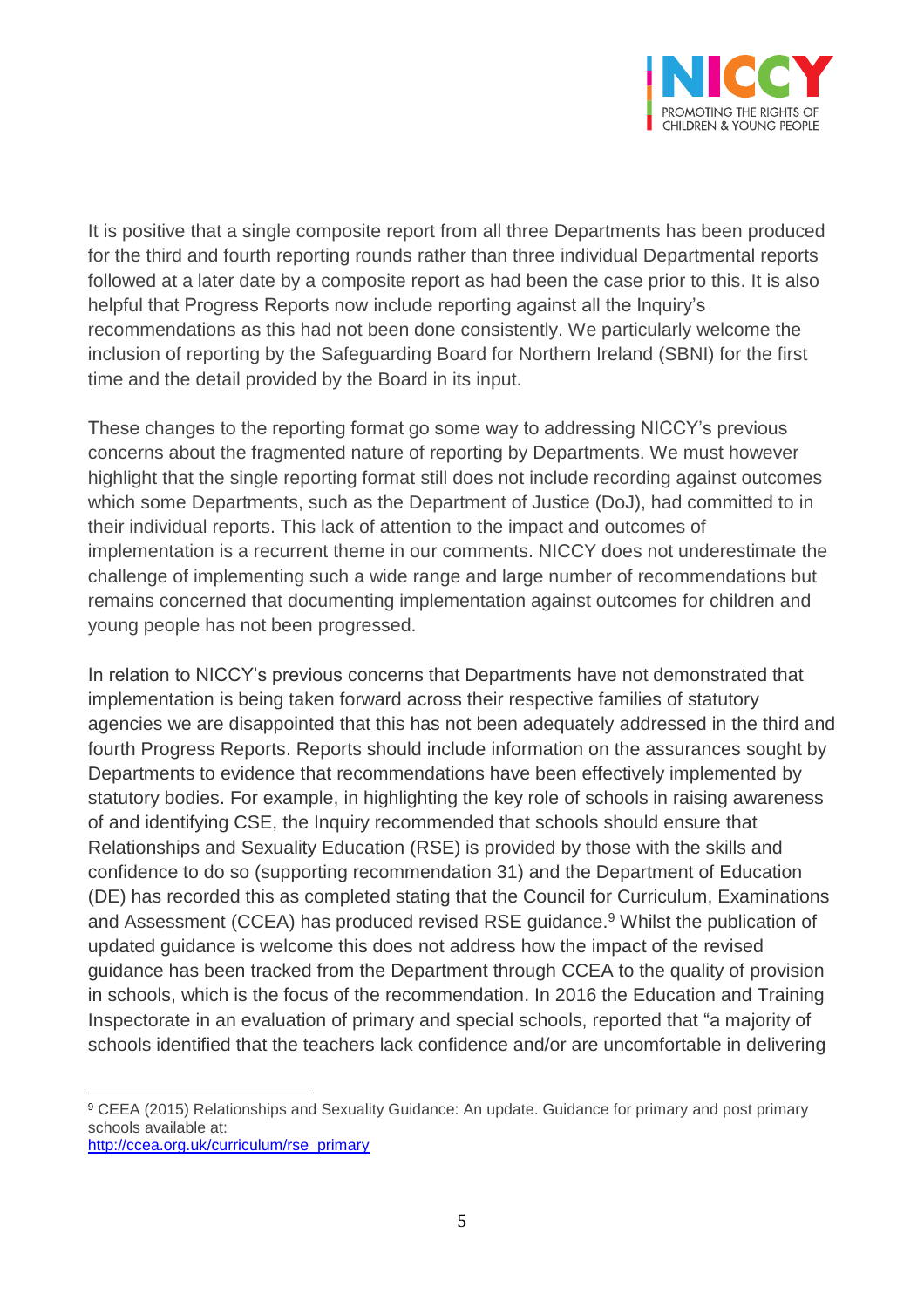

the sensitive aspects …" of RSE, such as child abuse, and require specific training on this.**<sup>10</sup>** NICCY previously raised this point and is disappointed that the recent reports do not indicate how DE has ensured this has been properly addressed.

Turning to health and social care and justice and policing, the Inquiry recommended that the Department of Health (DoH) and Department of Justice (DOJ) should develop guidance for parents and carers, including foster carers and residential workers, on how to best capture information and/or evidence when a child returns from a period of going missing or is otherwise considered to be at risk of CSE (key recommendation 3). Earlier Progress Reports recorded this recommendation as completed stating that, as well as agreeing a HSCB/PSNI Missing Children Protocol, the Health and Social Care Board (HSCB) had developed and electronically circulated leaflets for parents and carers to professionals. Recent reports do not provide any assessment of this leaflet, including whether it has improved confidence amongst parents and foster carers in capturing information, whether there has been an increase in the recording and reporting of information and this has led to better informed interventions to protect children and disrupt CSE. Nor does it outline the steps that will be taken to measure the impact of this activity.

These examples illustrate NICCY's concern that Departments have not developed assurance or accountability mechanisms to ensure that implementation is monitored and evidenced across the full range of statutory bodies and agencies.

#### **Outcomes for children and young people**

The lack of attention given to the outcomes of implementation in reports means they can be largely descriptive of ongoing work or processes rather than documenting how changes are improving the way services operate and supporting good frontline practice. For example, the Inquiry recommended that Health and Social Care Trusts (HSCTs) should endeavour to provide stability by minimising the movement of both children and staff throughout residential and foster care settings (supporting recommendation 25). Related to this area, SBNI's Thematic Review of CSE cases also discussed the importance of fostering relationship based practice between young people and dependable adults as central to protecting and ensuring children's safety and wellbeing.<sup>11</sup> NICCY has previously

 $\overline{a}$ <sup>10</sup> ETI (2016) Relationships and Sexuality Education in Primary and Special Schools: Report of an evaluation by Education and Training Inspectorate; pp7.

<sup>11</sup> Pinkerton J., Bunting L., Hayes D. and Lazenbatt A. (2015) Getting Focused and Staying Focused: "Looked After Children" Going Missing and Child Sexual Exploitation. Belfast: SBNI.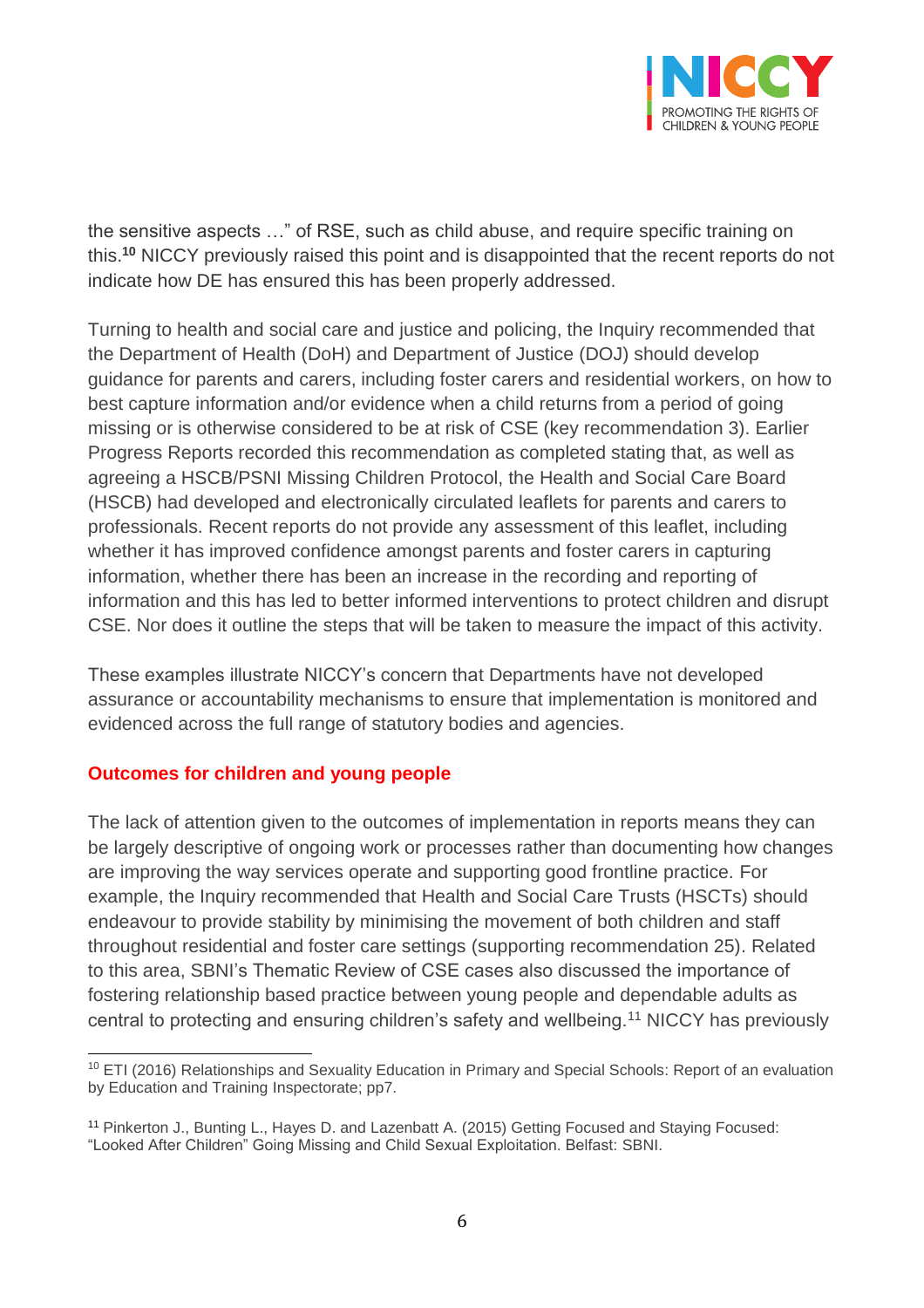

noted concern that the ten pages of information provided in the second Progress Report on this recommendation gave only general information on plans and agreed statements and did not demonstrate how concrete change in placement stability had been achieved. It is disappointing that no update or further detail is provided in the third or fourth reports. For instance, no data on previous and current placement moves is provided, including within foster care, and no feedback from staff, carers or children and young people is given. We again highlight that recommendations should not be assessed as completed if detail of impact and outcomes cannot be provided.

In relation to the Inquiry recommendation to PSNI that in its review and development of Public Protection Units, it should move to develop perpetrator profiling and a greater focus on perpetrators (supporting recommendation 50) we note that the need for improved police profiling and network analysis was also highlighted by SBNI's 2015 Thematic Review of CSE.<sup>12</sup> While the information provided in earlier Progress Reports on structural change within the police is useful it does not address how this has ensured a greater focus on perpetrator profiling which is the substance of the recommendation. For example, the recommendation has been reported as completed but there is no indication that, for instance, increases in active CSE disruption have been tracked, that there is improved progression of cases through the criminal justice system and sustained resourcing of such work. We note that the recently published CJI Thematic Inspection of Sexual Violence and Abuse Cases has recommended that the resourcing of the Public Protection Branch should be reviewed and reassessed.<sup>13</sup>

In considering recommendations made to Departments, the Inquiry concluded that the DoJ should establish an interagency forum drawn from across the justice sector and third sector stakeholders to examine how changes to the criminal justice system can achieve more successful prosecutions of the perpetrators of CSE and that this must be informed by the experiences and needs of child victims (key recommendation 9). The Inquiry placed this recommendation in the context of the low conviction rate for sexual offences, the vulnerability of victims, their lack of trust in statutory agencies and lack of confidence in the justice system. The recommendation is reported as ongoing but we note our serious concern that to date only a single workshop has been held with DoJ not yet publishing their response to the workshop report. No substantive detail of work undertaken in this area is given, no report publication date or timeframe for bringing forward concrete

<sup>12</sup> Pinkerton J., Bunting L., Hayes D. and Lazenbatt A. (2015) Getting Focused and Staying Focused:

<sup>&</sup>quot;Looked After Children" Going Missing and Child Sexual Exploitation. Belfast: SBNI.

<sup>13</sup> CJI (2018) Without Witness: Public Protection Insepction1: A thematic inspection of the handling of sexual violence and abuse cases by the criminal justice system in Northern Ireland. Belfast: CJINI.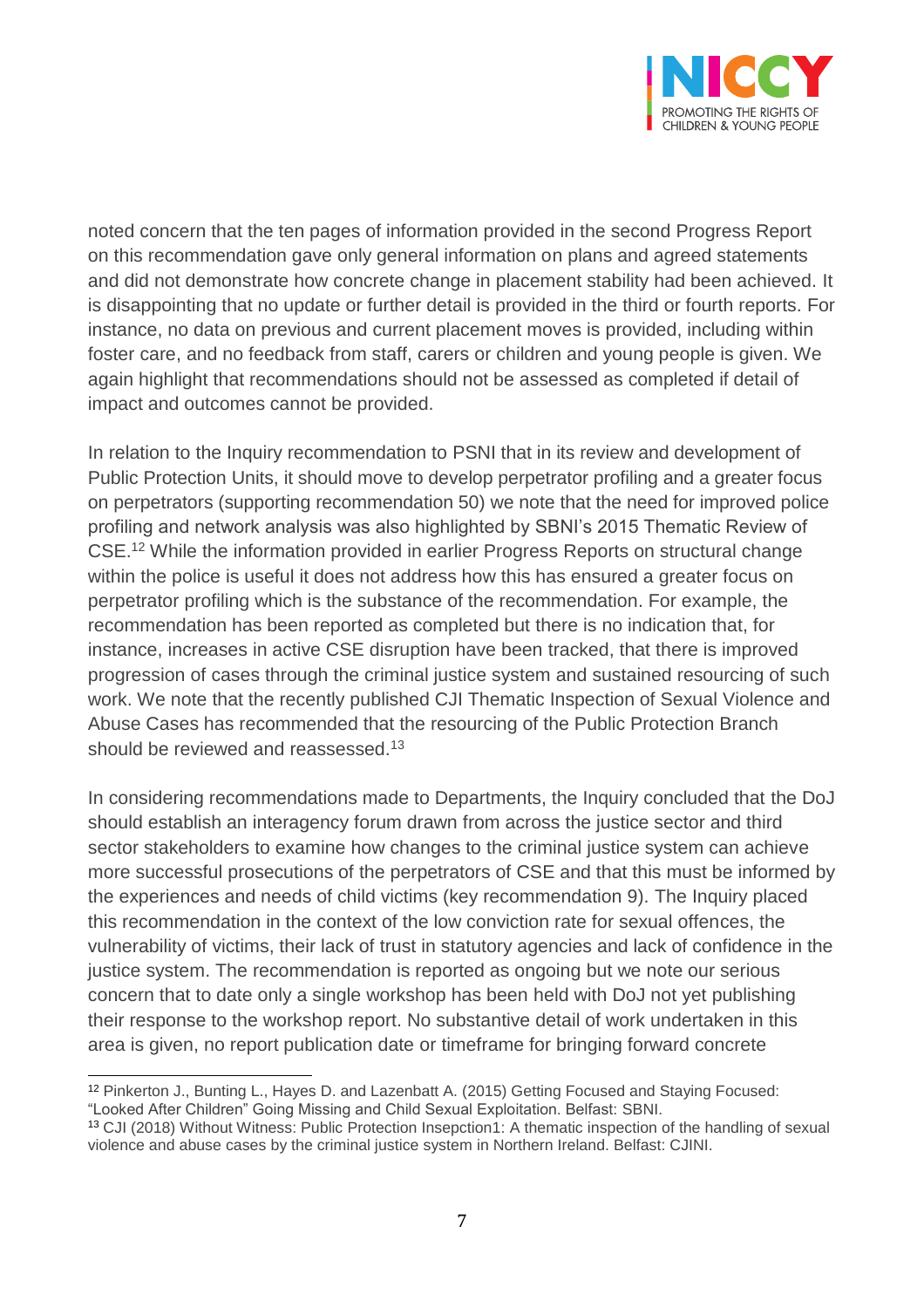

changes is provided and no update on the mechanism to ensure children's experiences and needs are heard which was referenced in the second Progress Report is included. We warmly welcome the attention given to this and related Inquiry recommendations by the preliminary report of the Gillen Review into serious sexual offences in Northern Ireland which notes the need for the recommendations to be taken forward "in order to ensure better outcomes for victims of all sexual offences against children and for justice more widely".<sup>14</sup>

In a different example, the Inquiry recommended that DE should give guidance to schools on how they can provide flexible support sessions about CSE that are accessible for parents of disabled children (supporting recommendation 5). The second Progress Report stated this was completed again citing the publication of revised RSE guidance. While the guidance highlights the need for teaching for vulnerable groups, such as children with SEN, as well as the need for communication with parents and carers and states that schools may wish to provide parents with leaflets, share resources or hold awareness raising workshops it gives no further detail on this and makes no specific reference to CSE in this context.<sup>15</sup> Progress Reports do not indicate, for instance, if the guidance is being used by schools, does not detail the number of schools that have engaged with parents or offered sessions or report if feedback from staff and parents who have participated in these has been gathered.

In the final example in this section, the Inquiry made a number of interrelated recommendations in regard to practice and services across health and social care and policing and justice which have been reported as completed and where NICCY has concerns that evidence of implementation has not been provided. This includes ensuring that there are clear reporting pathways 24 hours a day, seven days a week; that existing out of hours services across the health, social care and police sectors are co-ordinated and strengthened; that return from missing interviews are effective and that safeguarding evidence is collected and that the HSCB Children Missing from Home or Care action plan is revised and updated (key recommendation 11 and supporting recommendations 54, 18 and 16). Progress Report commentary on these, again, points to the restructure of PSNI Public Protection Units and social services teams as well as the revised Runaway and Missing from Home or Care Protocol. While there has been structural and procedural

 $\overline{a}$ <sup>14</sup> Sir John Gillen (2018) Preliminary report into the law and procedures in serious sexual offences in Northern Ireland; pp.343. Available at: [https://gillenreview.org/news/preliminary-report-justice-delivery](https://gillenreview.org/news/preliminary-report-justice-delivery-around-serious-sexual-offences-published-consultation)[around-serious-sexual-offences-published-consultation](https://gillenreview.org/news/preliminary-report-justice-delivery-around-serious-sexual-offences-published-consultation)

<sup>15</sup> CEEA (2015) Relationships and Sexuality Guidance: An update. Guidance for primary and post primary schools. Available at: [http://ccea.org.uk/curriculum/rse\\_primary](http://ccea.org.uk/curriculum/rse_primary)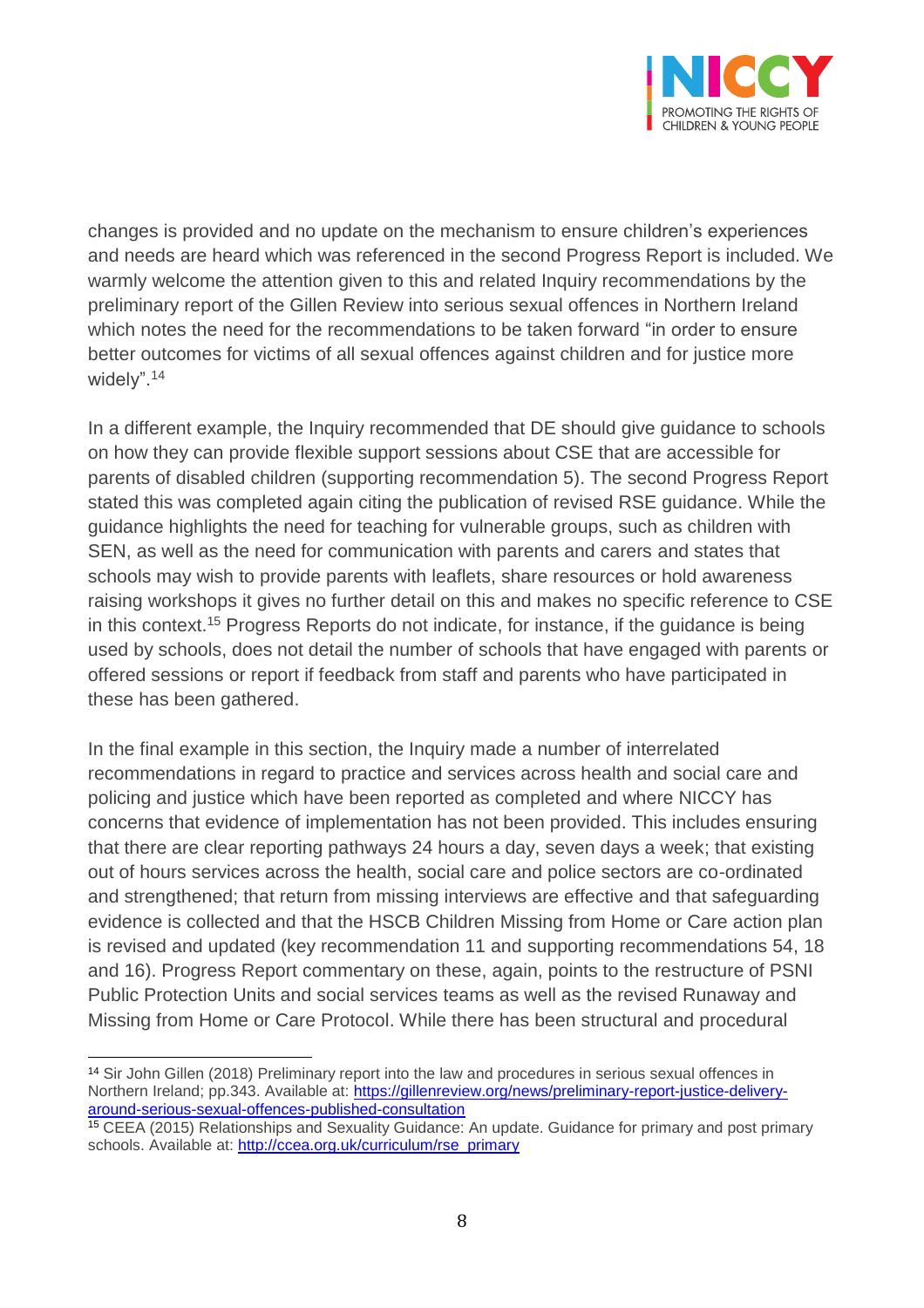

change, it is not clear that this has resulted in improvements in safeguarding outcomes for children. For instance, a 2016 HMIC inspection of PSNI found the police response to missing children "not consistently good" noting variation in the risk assessments of missing children, underlying issues of missing episodes not being addressed and no consistent process to provide police with information from return interviews. <sup>16</sup> More recently RQIA have reported that while awareness of CSE is more evident in HSCT files, the out of hours social services team do not use the regional assessment and recording tool and highlight that information from out of hours must be shared consistently with Trusts.<sup>17</sup> These concerns raise questions about DoH's assessment in the second Progress Report that action taken "now ensures both agencies [social services and police] have dedicated experienced personnel available at the front door to deal with all safeguarding matters including CSE".

Concerns about lack of an outcomes focus become more significant as Departments assess a growing number of recommendations as having been delivered or completed without evidence of change. The fourth Progress Reports lists over 80% of recommendations as now complete. As well as giving rise to concerns about poor progress in implementation, NICCY notes that the lack of attention to capturing impact means that reports fail to reflect the positive change that implementation may be having on services and practice. For example, the 2018 RQIA Review of Child Protection while not having an explicit focus on CSE did report that HSCT files showed an increased awareness of CSE and of CSE risk assessments being undertaken and this is to be welcomed.

#### **Timescales**

Four years on from publication of the Independent Inquiry's report it is of concern that timelines for a range of recommendations have remained, or become, extended as we have previously reported. In considering recommendations made to DoJ, it is disappointing that the recommendation on strengthening the law to better protect children from CSE (for example, by ensuring protections from sexual offences legislation extend to all children under 18 years) has not yet resulted in concrete policy or legislative proposals and that no definitive timescale for this is provided (key recommendation 14). NICCY has repeatedly stated concern about the absence of progress on this recommendation and notes that it is

 $\overline{a}$ <sup>16</sup> HMIC (2016) PEEL: Police effectiveness: vulnerability, An inspection of the Police Service of Northern Ireland, pp3.

<sup>17</sup> RQIA (2018) Review of the Governance Arrangements for Child Protection in the HSC in Northern Ireland. Belfast: RQIA).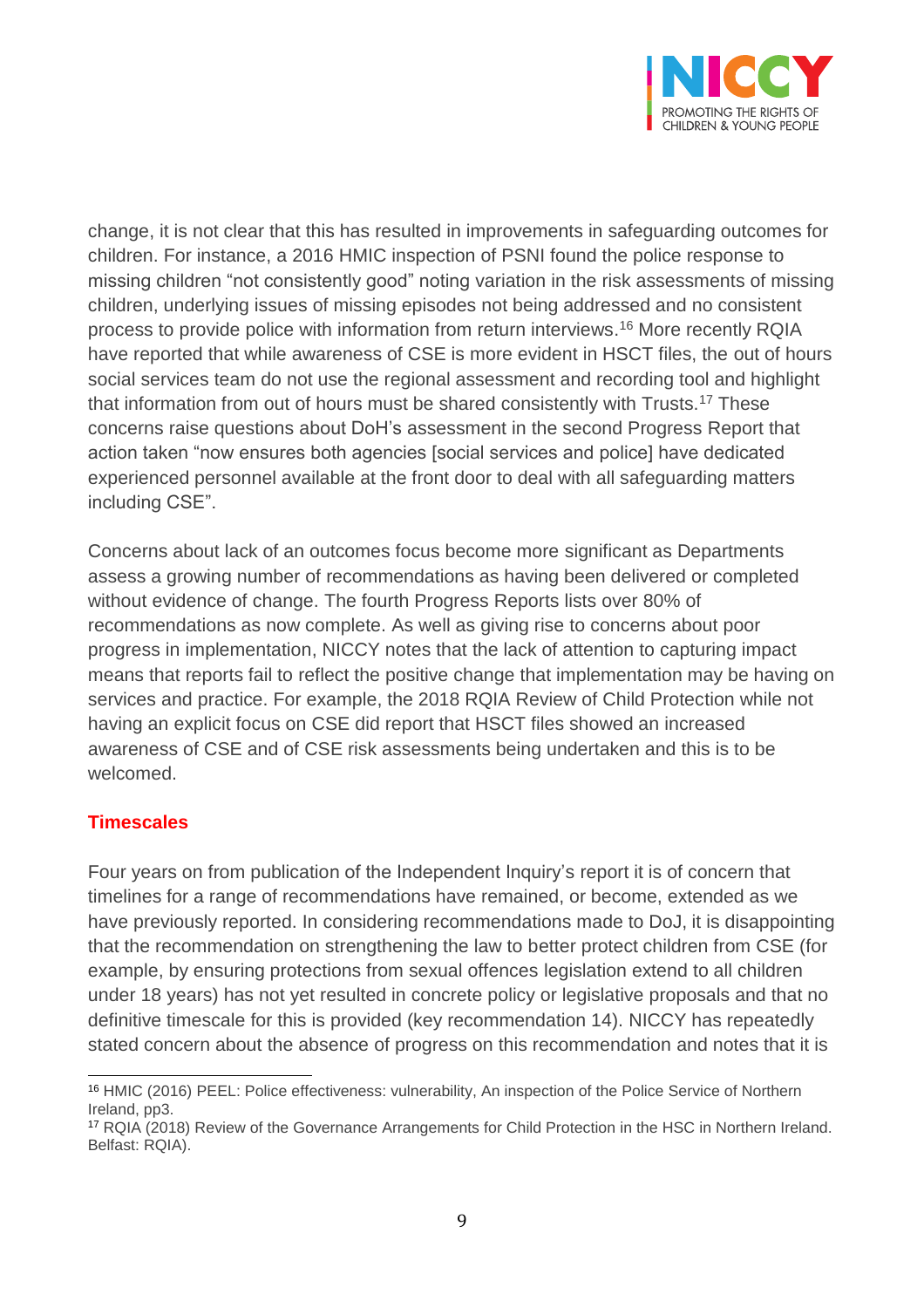

disappointing that this was not pursued prior to the collapse of devolved government. We highlight that similar recommendations have also been made by other bodies, including the UN Committee on the Rights of the Child.<sup>18</sup> We also note that DoJ should review its work in this area following the UK Government's recent ratification of the Council of Europe Convention on the Protection of Children against Sexual Exploitation and Sexual Abuse (the Lanzarote Convention). NICCY further notes that the Gillen Review preliminary report highlights unacceptable delay in this and other areas and while we understand that the Department are intending to consult on reform we urge that this is now progressed directly. 19

The development of a regional strategy, led by DoH and supported by DoJ and DE, was another key recommendation of the Inquiry (key recommendation 15) and the first DoH Progress Report noted a draft strategy was to be brought forward by an implementation group which included DEL and DARD (now DfE and DAERA respectively) to be consulted on in June 2016 and published in June 2017. This has not happened and no clear commitment to a strategy is given in the fourth report and no further reporting by or reference to DfE and DAERA has been made. Hyperlinks in the second Progress Report to mapping and assessment exercises cited did not work and no further information on these is provided. The third Progress Report states Departments have agreed to delay implementation until the end of phase three (though it is not noted when this is) when they will jointly assess any gaps and the need for a further strategic response.

It is concerning that Departments remain at the stage of assessing whether a strategy is necessary. NICCY highlights the 2016 HMIC conclusion that a factor in inconsistent police responses to missing children was that there "is no overarching strategy in place for CSE and this is leading to different approaches being taken in different trust areas."<sup>20</sup> We raised this issue in our 2016 review and are again concerned that recent Progress Reports give no update on how Departments and statutory agencies have addressed this HMIC finding by making sure that either a strategy or other viable mechanism to ensure high standards of regional consistency is in place.

 $\overline{a}$ <sup>18</sup> Committee on the Rights of the Child (2014) Concluding observations on the UK report on the Optional Protocol on the Rights of the Child on the sale of children, child prostitution and child pornography <sup>19</sup> Sir John Gillen (2018) Preliminary report into the law and procedures in serious sexual offences in Northern Ireland. Available at: [https://gillenreview.org/news/preliminary-report-justice-delivery-around](https://gillenreview.org/news/preliminary-report-justice-delivery-around-serious-sexual-offences-published-consultation)[serious-sexual-offences-published-consultation](https://gillenreview.org/news/preliminary-report-justice-delivery-around-serious-sexual-offences-published-consultation)

<sup>20</sup> HMIC (2016) PEEL: Police effectiveness: vulnerability, An inspection of the Police Service of Northern Ireland 1-5 February 2016; pp24.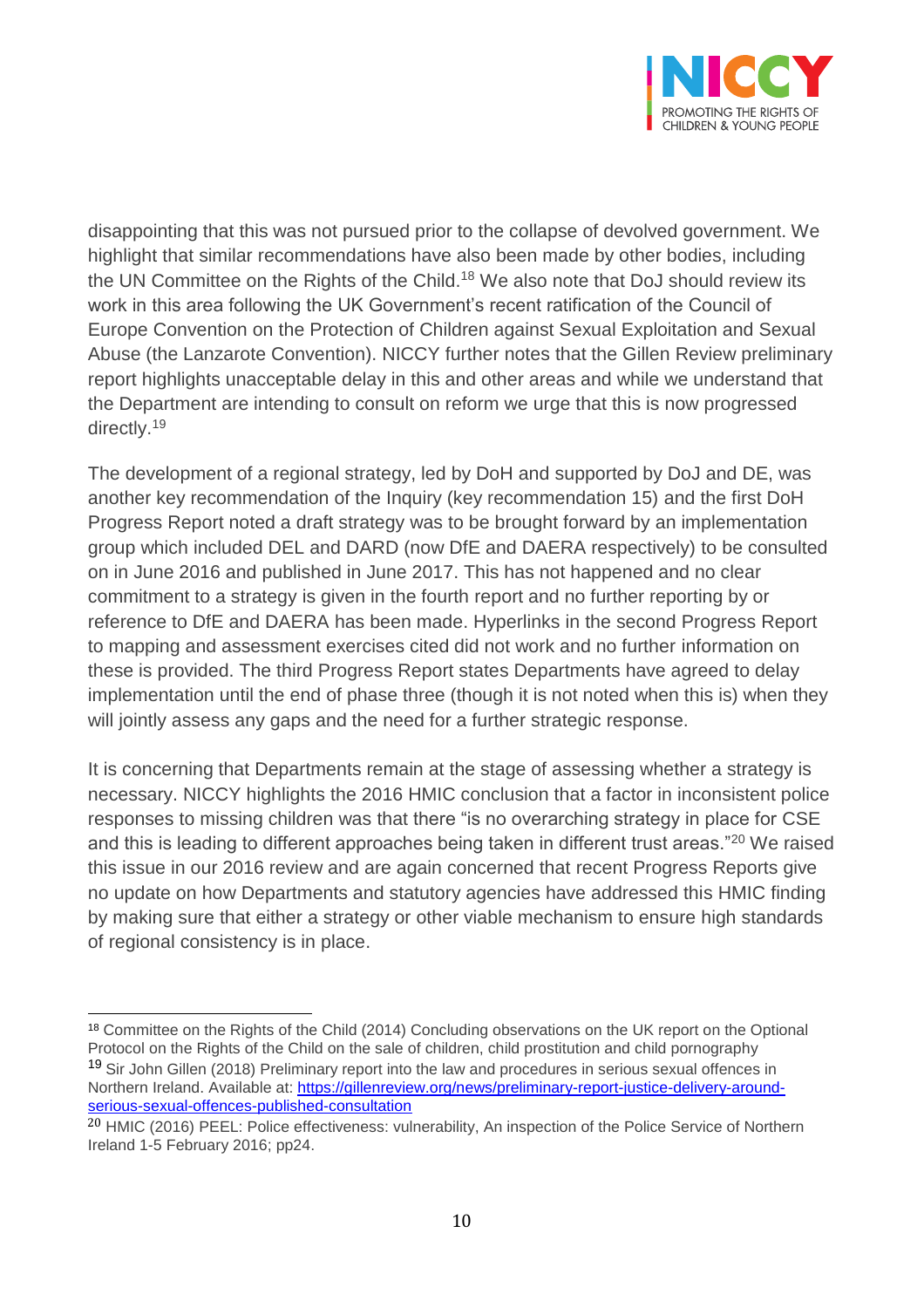

In considering education, the Inquiry recommended that DE must work with other Departments to ensure there are appropriate safeguarding arrangements in all nonstatutory settings and this is reported as completed in the third Progress Report (supporting recommendation 30). In setting out this recommendation the Inquiry noted that all children should be protected without discrimination and NICCY highlights that this applies to safeguarding children in all non-statutory educations settings, including Elective Home Education. Earlier reports reference that EA will consider safeguarding in new procedures being developed for Home Education but new procedures have not been published and no indication is given as to how EA and others will make sure that robust safeguarding arrangements are in place for this group of children. At no point in the reporting process has DE outlined how action taken in any setting has been assessed or monitored as impacting on safeguarding practices. We seek particular assurance about the basis on which DE has assessed this recommendation is completed across nonstatutory settings including Home Education and also independent schools as a matter of urgency.

The Independent Inquiry published its report and recommendations in 2014 and, while NICCY recognises that some of these recommendations are complex and challenging, it is not acceptable that so little reported progress has been achieved in these and other examples in the intervening period.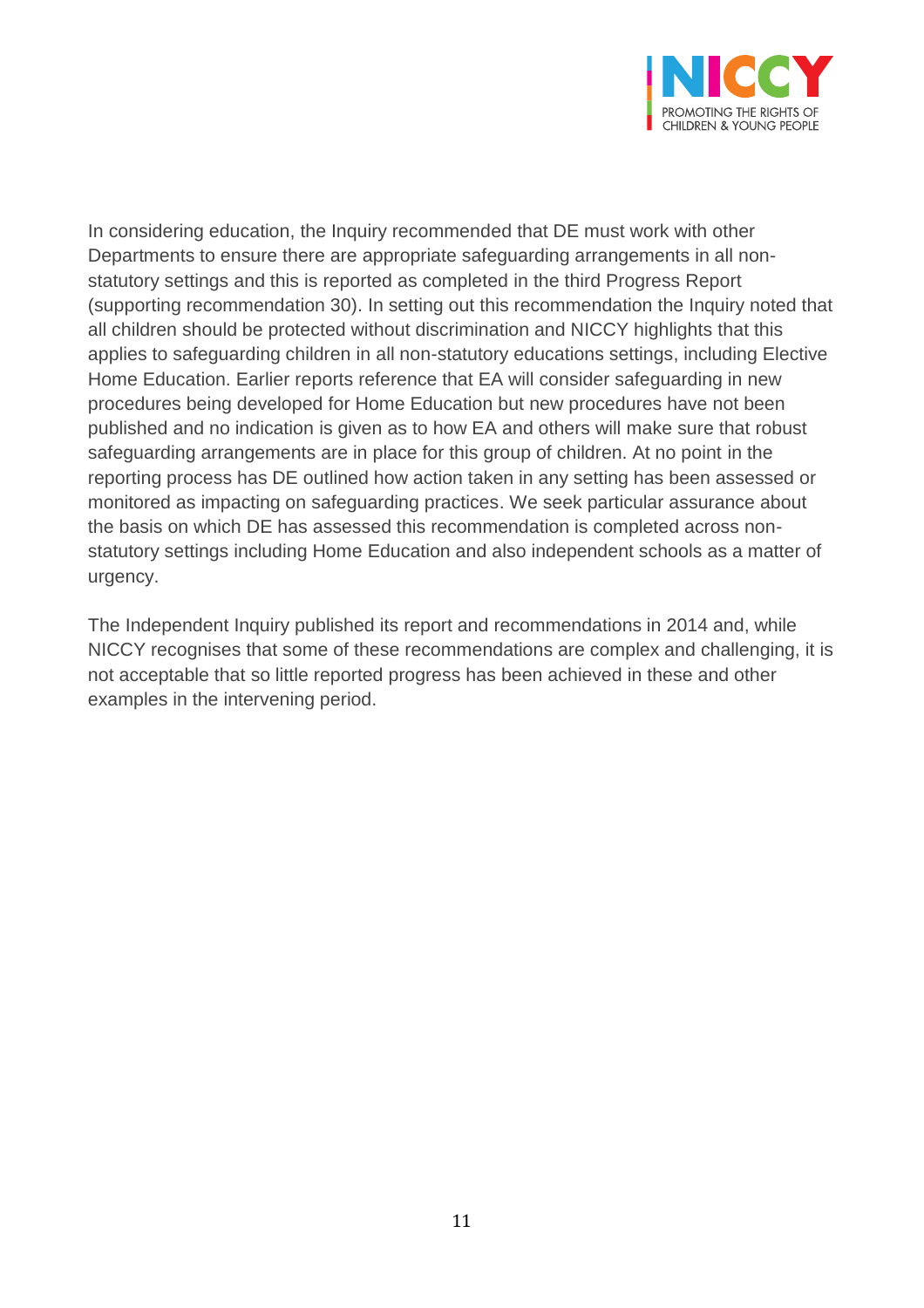

## **Conclusion**

The Commissioner continues to be disappointed that CSE Progress Reports have not sufficiently addressed issues previously raised by her office and still do not give adequate assurance that Departments and statutory agencies have taken forward and embedded learning from the Independent Inquiry to ensure that our laws, policies, services and practices are more effective at responding to the threat that CSE poses to children in Northern Ireland. The examples given in this discussion and the attached appendix highlight that this is the case across recommendations relating to education, health and social care and policing and justice and across the areas of preventing of CSE, protecting children subject to CSE and pursuing offenders. It is vital that there is a more robust reporting process which documents implementation against outcomes and includes the voices of and verification from practitioners, parents and carers and, of course, children and young people.

NICCY welcomes the current Criminal Justice Inspectorate (CJI) Investigation into CSE and the opportunities we have had to engage with CJI as this has developed. We encourage the other inspectorates who were part of the Independent Inquiry process to also undertake a thematic assessment or review of progress since 2014. We note that this could be incorporated into already planned inspection and review activity.

NICCY understands that SBNI intends to undertake a review of practice in relation to CSE based on the findings of the 2015 Thematic Review of CSE and we note that this will provide an important insight into how agencies are responding to sexual exploitation. It is also intended that ongoing work from the Departmental CSE implementation process will be incorporated into the newly established Child Protection Senior Officials Group chaired by DoH. NICCY recognises the potential of this group to progress work across child protection but cautions that, as well as addressing Independent Inquiry recommendations not yet completed, it should also seek assurances that recommendations reported as completed have led to positive change.

To conclude:

• It remains clear that government and statutory agencies must properly demonstrate how well they are implementing the recommendations from the Independent Inquiry into CSE in Northern Ireland. Departments must revise the reporting format that is currently used to include evidence of impact and improved outcomes.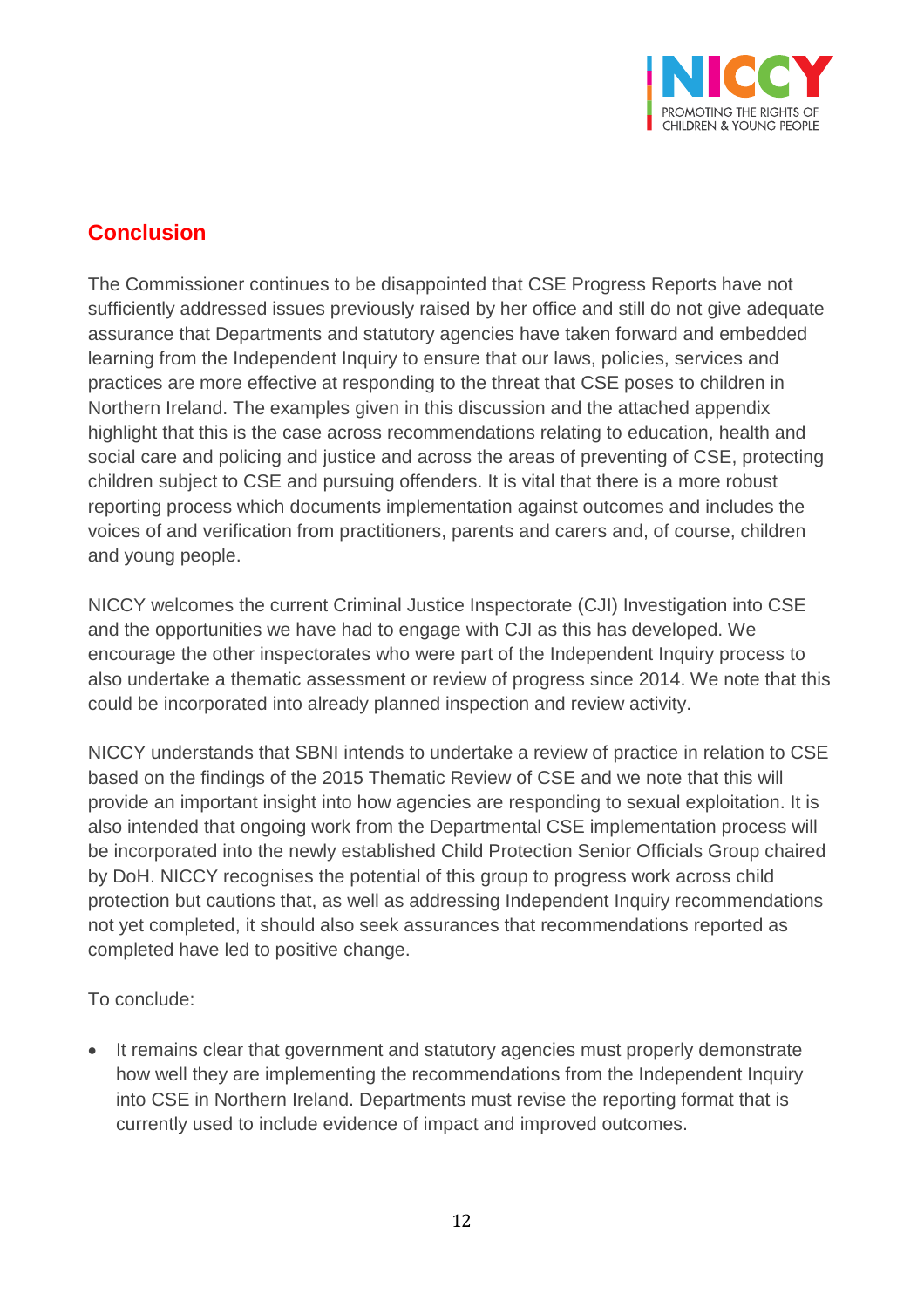

• The Commissioner remains concerned that, because of weaknesses in the reporting process, assurances cannot be given about how effectively our arrangements to protect children are addressing CSE. NICCY therefore maintains the view that a form of independent oversight or review to monitor implementation in practice and highlights that this can be provided by the inspectorate bodies across health and social care, education and justice.

Four years on from the publication of the Inquiry report it is time to make sure that agencies across Northern Ireland are properly responding to the risks that CSE poses to our children and young people. Government action must lead to real change in how well we are protecting children, supporting those who work with them and investigating and prosecuting those who seek to abuse and exploit them.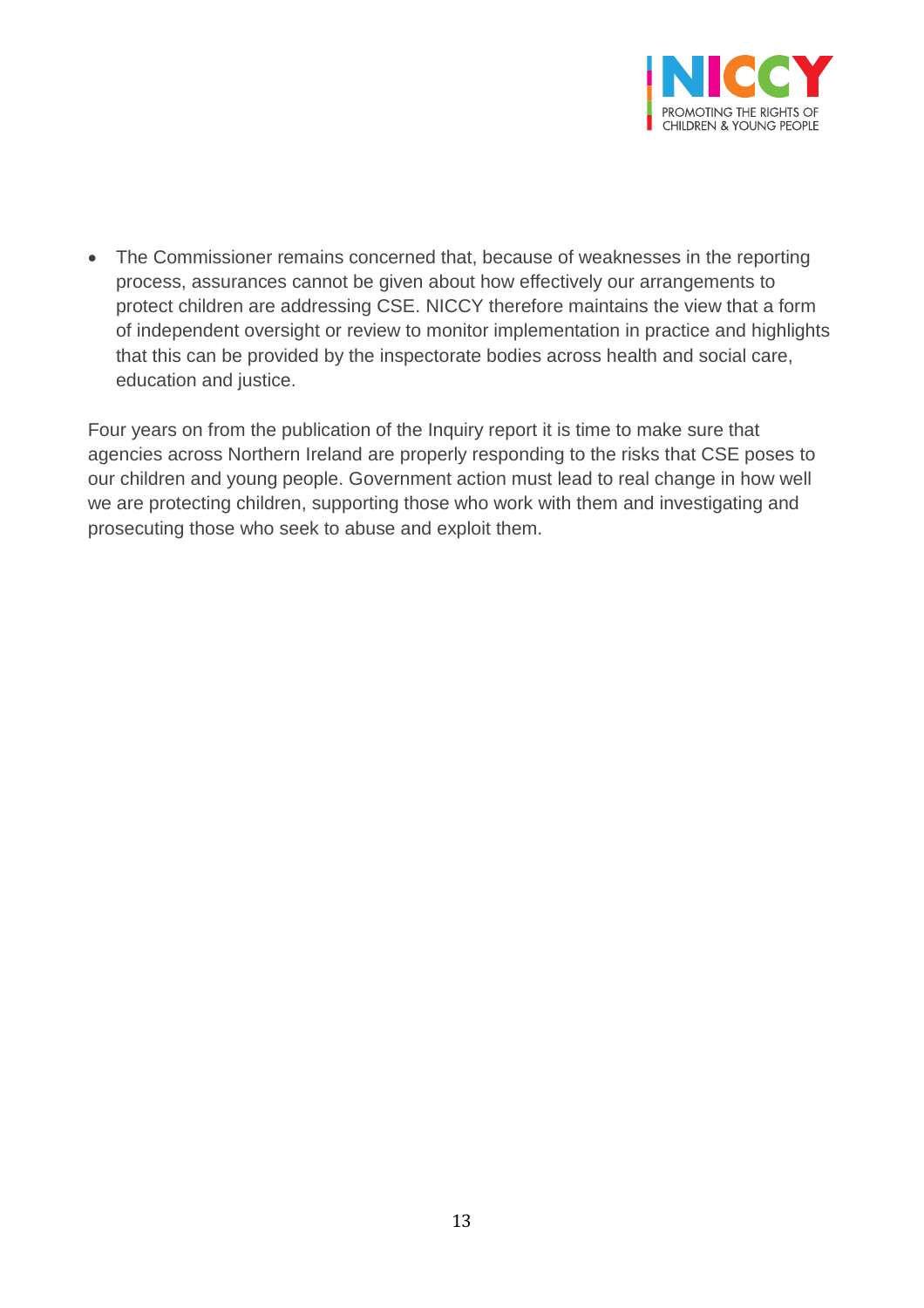

## **Appendix One: NICCY comments on example recommendations from fourth CSE Progress Reports**

All seventeen of the Independent Inquiry into CSE in Northern Ireland's key recommendations and a sample of the supporting recommendation are included below:

|           | <b>Recommendation</b>      | Lead        | <b>Progress</b>                                             | <b>NICCY Comments</b>                       |
|-----------|----------------------------|-------------|-------------------------------------------------------------|---------------------------------------------|
| <b>K1</b> | In response to the reality | <b>SBNI</b> | The SBNI have incorporated CSE awareness into their         | We note that DoH reassigned this            |
|           | of CSE identified in this  |             | safeguarding and children and young people's welfare        | recommendation to SBNI and that this        |
|           | report, the Department of  |             | awareness programme.                                        | recommendation has been subject to          |
|           | Health, Social Services    |             |                                                             | resource restrictions.                      |
|           | and Public Safety (DOH)    |             | During the reporting period for this update the SBNI        |                                             |
|           | should direct the Public   |             | finalised delivery of phase 1 of training to the night time | We do however welcome the information       |
|           | Health Agency to           |             | economy, utilising Barnardo's NI 'Night Watch'              | provided by SBNI and note that the third    |
|           | undertake a public health  |             | programme. The particular aims of the Programme are to      | progress report gave additional detail, for |
|           | campaign on CSE-           |             | protect children and young people from sexual               | example, on CSE awareness week.             |
|           | related issues. This       |             | exploitation by:                                            | However, no clear intended outcome for      |
|           | should complement the      |             | □ supporting prevention through increasing awareness        | this recommendation is identified and no    |
|           | work undertaken by         |             | among front-line workers in statutory agencies during the   | evaluation of impact has been provided.     |
|           | SBNI.                      |             | night-time hours, by means of training on identifying and   | For instance, has increased awareness       |
|           |                            |             | reporting CSE;                                              | amongst Night Time Economy (NTE)            |
|           |                            |             | supporting preventions through increasing awareness         | staff been achieved, has an increase in     |
|           |                            |             | among private sectors workers in the NTE by means of        | NTE reporting and referral been             |
|           |                            |             | guidance, including through the use of new media, on        | <i>identified?</i>                          |
|           |                            |             | identifying and reporting CSE;                              |                                             |
|           |                            |             |                                                             | We also note that the recommendation is     |
|           |                            |             | increasing awareness of community members of CSE            | reported as completed but SBNI state        |
|           |                            |             | through community events and strengthening links            | that only phase one of the Night Watch      |
|           |                            |             | between statutory services and the community;               | programme has been delivered.               |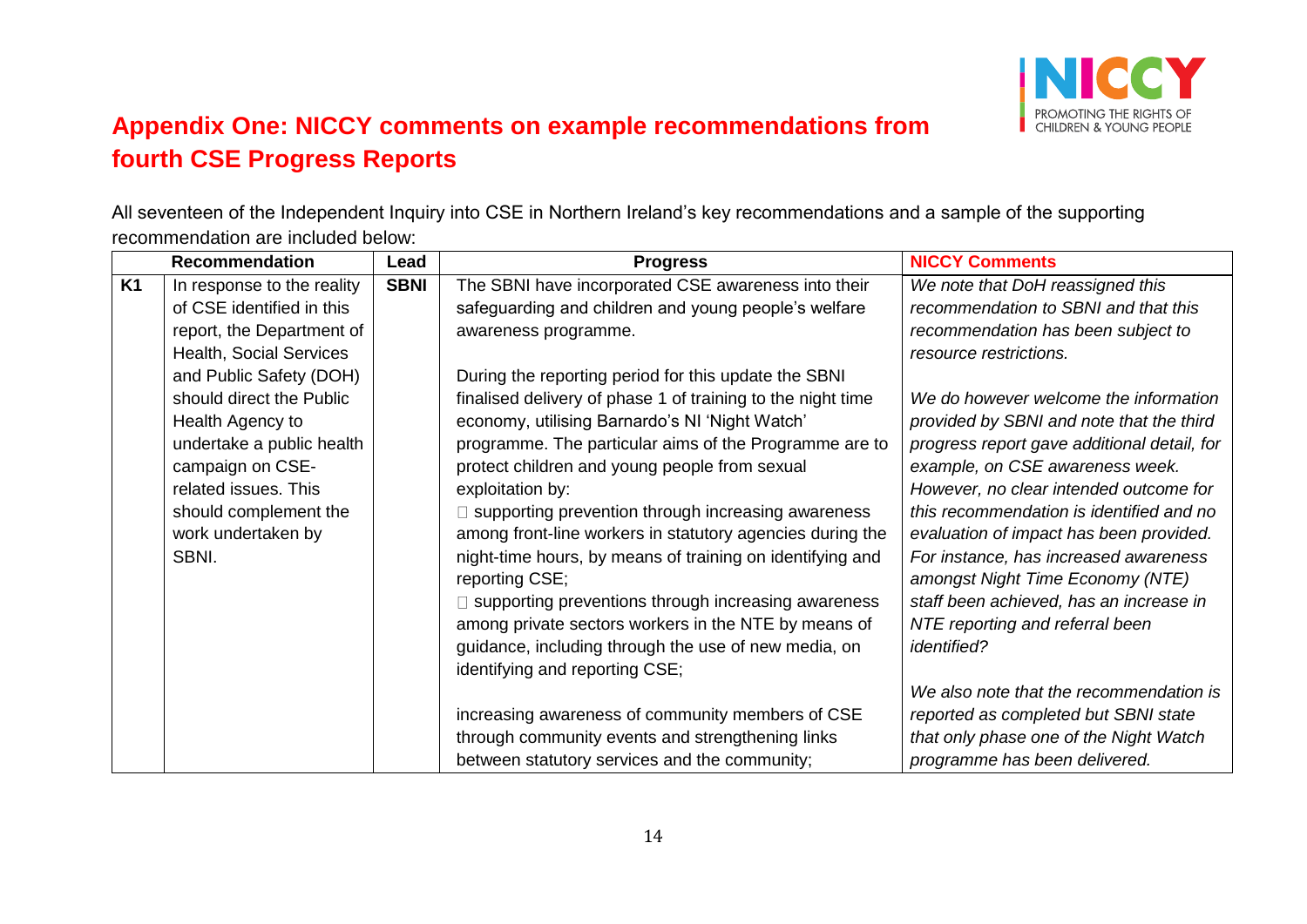

|           | <b>Recommendation</b>                                                                                                                                                                                         | Lead        | <b>Progress</b>                                                                                                                                                                                                                                                                                                                                                                                                                                    | L CHILDREN & YOUNG PEOPLE<br><b>NICCY Comments</b>                                                                                                                                                                                                                                                                                                                          |
|-----------|---------------------------------------------------------------------------------------------------------------------------------------------------------------------------------------------------------------|-------------|----------------------------------------------------------------------------------------------------------------------------------------------------------------------------------------------------------------------------------------------------------------------------------------------------------------------------------------------------------------------------------------------------------------------------------------------------|-----------------------------------------------------------------------------------------------------------------------------------------------------------------------------------------------------------------------------------------------------------------------------------------------------------------------------------------------------------------------------|
|           |                                                                                                                                                                                                               |             | $\Box$ increasing awareness of CSE amongst businesses<br>and services working in the night-time economy;<br>□ providing advice, support, training and guidance to<br>these businesses and their employees to be aware of<br>CSE and know what to do if they encounter young<br>people who are vulnerable and at risk;<br>$\Box$ facilitating employees to contribute to the identification<br>and protection of children who are at risk at night. |                                                                                                                                                                                                                                                                                                                                                                             |
|           |                                                                                                                                                                                                               |             | Training was delivered to the Northern Ireland Fire and<br>Rescue Service (NIFRS), Security Industry Authority<br>(SIA) Door Supervisors, Taxi drivers and Voluntary<br>organisations operating in the night time economy.                                                                                                                                                                                                                         |                                                                                                                                                                                                                                                                                                                                                                             |
| <b>K2</b> | The inquiry encourages<br>the PSNI to pursue its<br>commitment to<br>strengthening<br>relationships with<br>communities and with<br>young people as a<br>priority in the context of<br>the current climate of | <b>PSNI</b> | The PSNI continue to deliver against this recommendation<br>as part of their normal business.<br>In the current reporting cycle, the PSNI have embarked on<br>a number of transformational programmes with young<br>people examples of which are outlined below:<br>Young Leadership Programme (TALK) - The<br>Transformation, Advocacy, Leadership and Knowledge                                                                                  | The detail provided here and in the third<br>progress report (which for instance notes<br>the Youth Volunteer Scheme and 2017<br>social media CSE week) while useful,<br>does not demonstrate how relationships<br>with young people, including those at risk<br>of CSE, have been strengthened. NICCY<br>noted this point in 2016 and is<br>disappointed no substantiating |
|           | austerity.                                                                                                                                                                                                    |             | programme is a young leadership<br>programme developed by the United States Consulate in<br>conjunction with the Northern Ireland Policing Board and<br>the PSNI. The aim of the programme is to support and<br>develop emerging young leaders in disadvantaged<br>communities and to provide leadership at community level.                                                                                                                       | information is provided following this.<br>This could include, for example, detail on<br>any increased reporting of CSE following<br>the social media awareness week,<br>evidence of the impact of the TALK<br>programme and feedback from<br>vulnerable young people and                                                                                                   |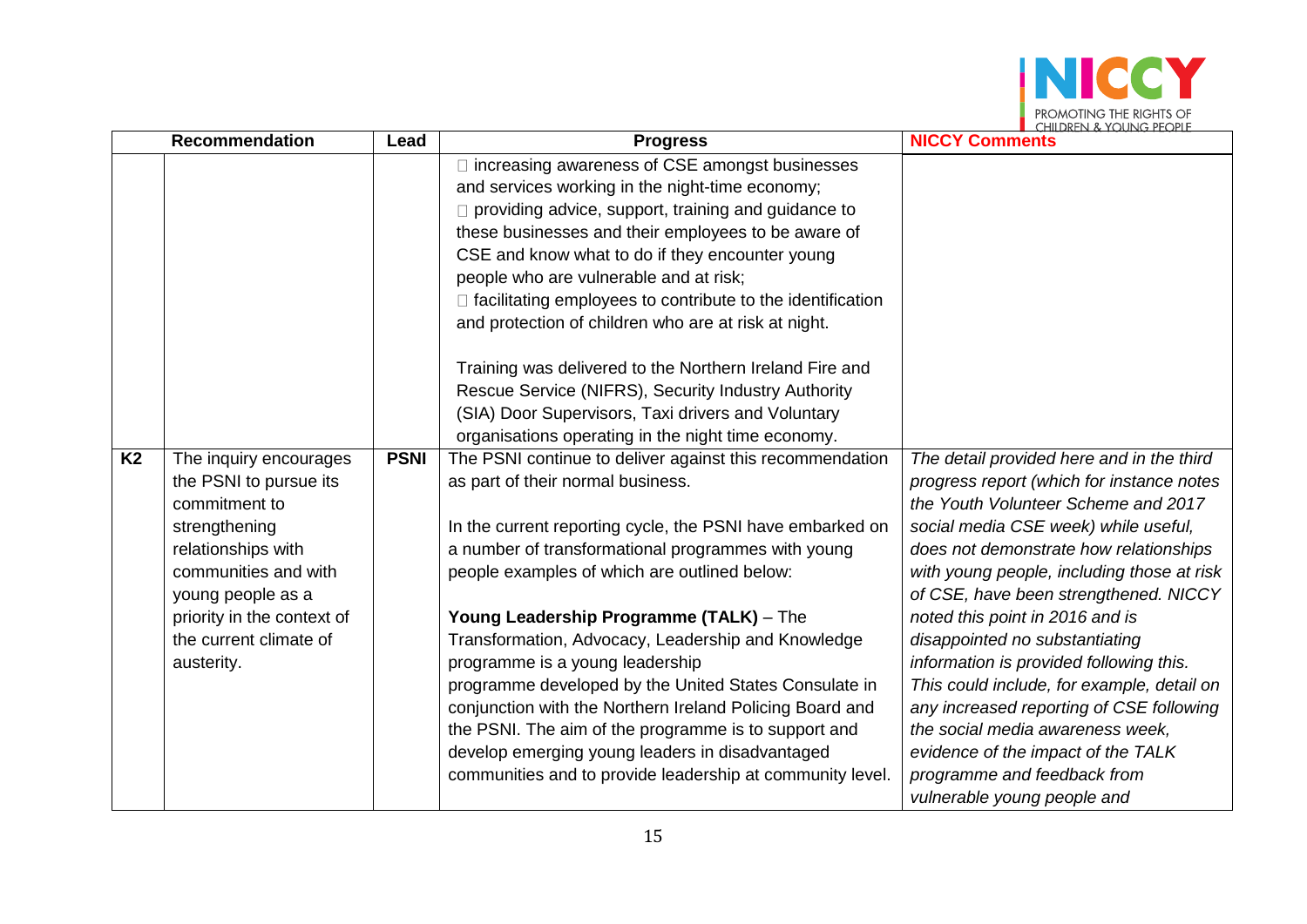

|                | <b>Recommendation</b>                                                                                                                                                                                                                                                                                                        | Lead        | <b>Progress</b>                                                                                                 | $\blacksquare$ (HIII)REN & YOUNG PEOPLE<br><b>NICCY Comments</b>                                                                                                                                                                                                                                                                                                                                                                                                                                                                                                                                                                                                                                                 |
|----------------|------------------------------------------------------------------------------------------------------------------------------------------------------------------------------------------------------------------------------------------------------------------------------------------------------------------------------|-------------|-----------------------------------------------------------------------------------------------------------------|------------------------------------------------------------------------------------------------------------------------------------------------------------------------------------------------------------------------------------------------------------------------------------------------------------------------------------------------------------------------------------------------------------------------------------------------------------------------------------------------------------------------------------------------------------------------------------------------------------------------------------------------------------------------------------------------------------------|
|                |                                                                                                                                                                                                                                                                                                                              |             |                                                                                                                 | communities on their experience of<br>PSNI.<br>The recommendation is reported as<br>completed and we highlight that<br>recommendations should not be<br>assessed as completed without evidence<br>that they have been delivered.                                                                                                                                                                                                                                                                                                                                                                                                                                                                                 |
| K <sub>3</sub> | The DOH in conjunction<br>with DOJ should develop<br>guidance for parents and<br>carers, including foster<br>carers and residential<br>workers, on how best to<br>capture information<br>and/or evidence when a<br>child returns from a<br>period of being missing<br>or is otherwise<br>considered to be at risk<br>of CSE. | <b>HSCB</b> | Completed – see the first composite report for details.                                                         | The first progress report in 2015 records<br>this recommendation as complete stating<br>the PSNI/HSCB Missing Children<br>Protocol had been signed off and that a<br>leaflet for parents and carers has been<br>developed and electronically circulated to<br>professionals. No assessment of the<br>impact of this, including improvements in<br>recording and reporting of information<br>following a missing episode or when a<br>child is considered at risk of CSE<br>appears to have been undertaken. This<br>should consider how implementation has<br>supported parents and carers in<br>capturing information and better informed<br>inventions to protect children and disrupt<br>and investigate CSE. |
| <b>K4</b>      | SBNI's developing plan<br>for data collection should                                                                                                                                                                                                                                                                         | <b>SBNI</b> | The SBNI have a Child Protection Sub-Group comprising<br>the most senior members of the statutory agencies with | The 2016 Review of SBNI highlighted<br>that it did not have effective multi-agency                                                                                                                                                                                                                                                                                                                                                                                                                                                                                                                                                                                                                               |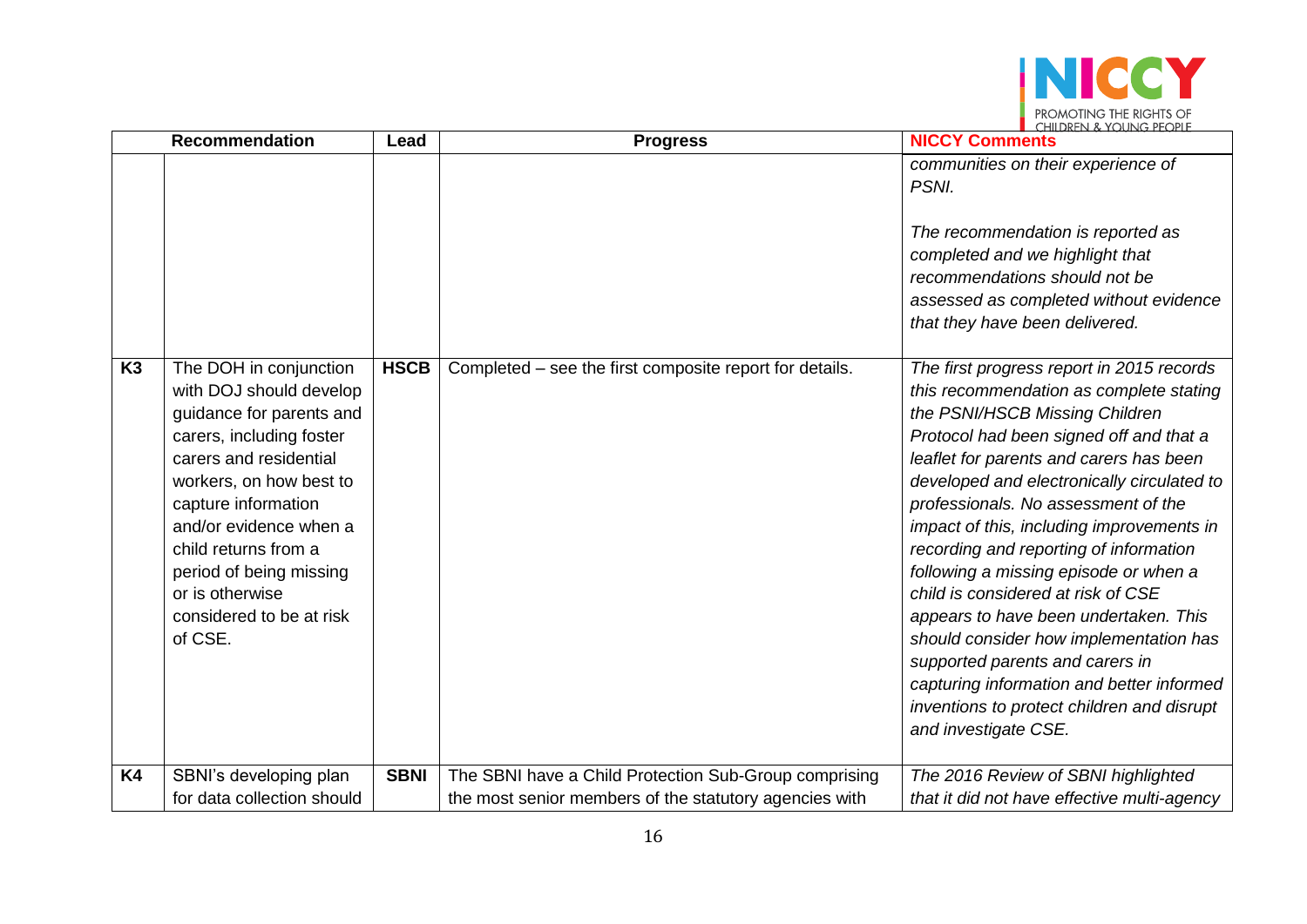

|                | <b>Recommendation</b>       | Lead       | <b>Progress</b>                                              | <b>NICCY Comments</b>                     |
|----------------|-----------------------------|------------|--------------------------------------------------------------|-------------------------------------------|
|                | include a commitment to     |            | responsibility for child protection. The group considered    | mechanisms for monitoring and reporting   |
|                | collation and analysis of   |            | the range of child protection data available and the Board   | CSE (2016 A Review of the                 |
|                | the data in a way that will |            | used this information to agree the Strategic priorities for  | Safeguarding Board for Northern Ireland,  |
|                | facilitate a strategic      |            | the SBNI 2018 - 2022. The Board has highlighted the          | Jay and Somers). NICCY has repeatedly     |
|                | response to CSE.            |            | issues of Neglect, Domestic Violence and Mental Health,      | noted concern at the lack of progress on  |
|                |                             |            | as key priority areas for this period. An outcomes           | CSE data collection and that without      |
|                |                             |            | framework will be adopted to measure how well                | robust data Northern Ireland continues to |
|                |                             |            | intervention and actions are working. The Board have also    | have a limited understanding of CSE       |
|                |                             |            | agreed to use adverse                                        | prevalence and is therefore unable to     |
|                |                             |            | childhood experiences information to support a trauma        | effectively plan and resource responses   |
|                |                             |            | informed approach to practice and for the roll out of 'Signs | to CSE.                                   |
|                |                             |            | of Safety' as a social work method of practice.              |                                           |
|                |                             |            | As CSE is a context within which child sexual abuse          | The recommendation is reported as         |
|                |                             |            | occurs, it will manifest across numerous child safeguarding  | completed but much of the information     |
|                |                             |            | issues. As such the role of the Child Protection Sub-Group   | provided does not address the focus of    |
|                |                             |            | will ensure a continued strategic approach to how            | the recommendation or provide a clear     |
|                |                             |            | members respond to the issue of CSE.                         | indication that the challenges of data    |
|                |                             |            | This group will continue to meet to ensure that the          | collection have been addressed. Reports   |
|                |                             |            | rationale behind what data to collect, and for what          | do not show how efforts to date have      |
|                |                             |            | purpose, is clear from the outset, in order to move towards  | enabled a strategic response to CSE.      |
|                |                             |            | a more outcomes based approach for CYP.                      |                                           |
|                |                             |            |                                                              |                                           |
| K <sub>5</sub> | The DOH should explore      | <b>DOH</b> | Completed – see the 2nd composite progress report for        | NICCY's 2015 review of CSE                |
|                | the benefits of amending    |            | details.                                                     | implementation plans highlighted          |
|                | or adding to standards      |            |                                                              | concerns that the standards were not      |
|                | for inspection of           |            |                                                              | being amended. The DoH                    |
|                | children's homes to         |            |                                                              | implementation plan stated guidance       |
|                | ensure that they: a)        |            |                                                              | would be produced to accompany            |
|                | promote a culture           |            |                                                              | standards by December 2015. This is not   |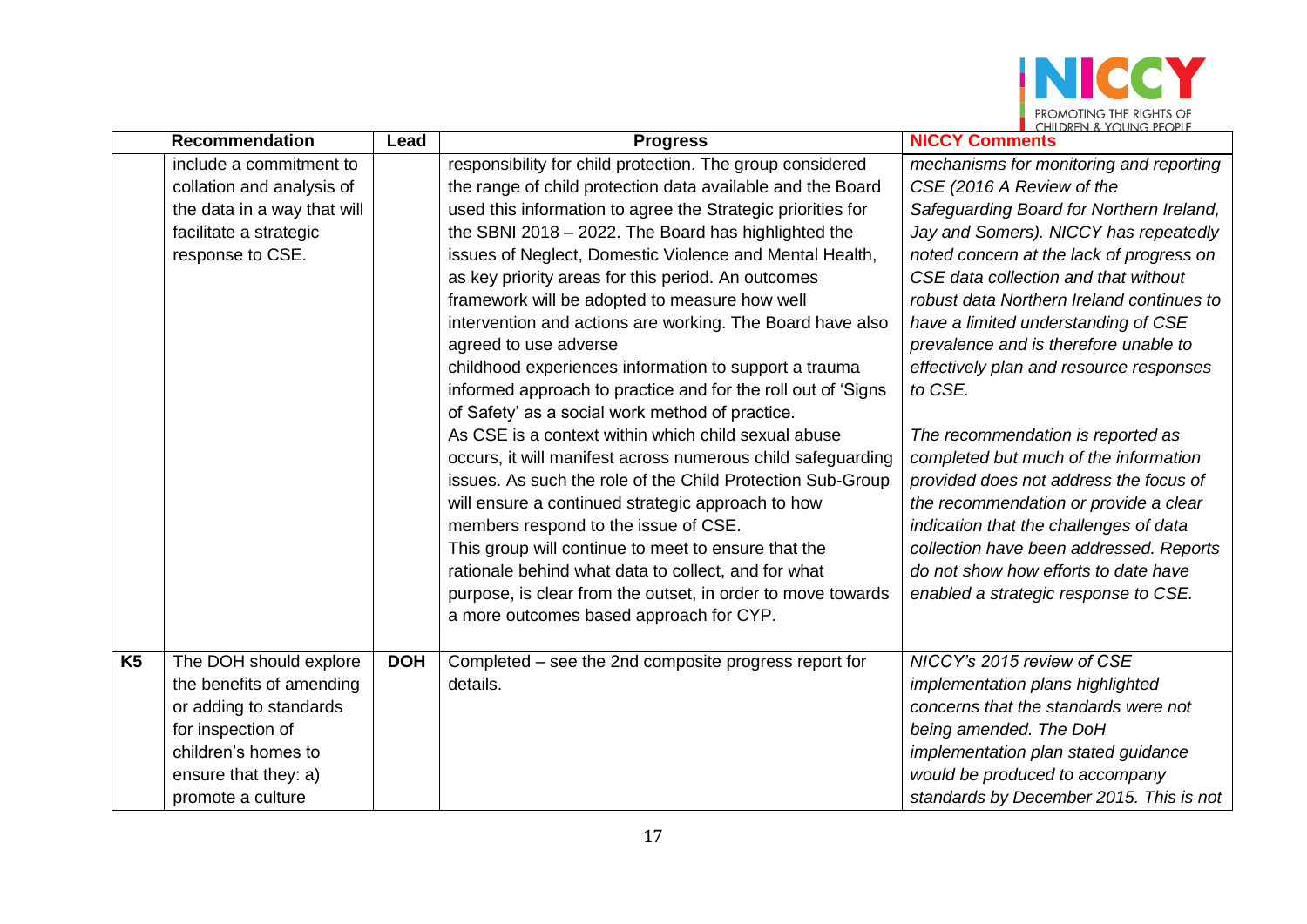

|                | <b>Recommendation</b>     | Lead       | <b>Progress</b>                                           | <b>NICCY Comments</b>                      |
|----------------|---------------------------|------------|-----------------------------------------------------------|--------------------------------------------|
|                | conducive to respect for  |            |                                                           | referred to in progress reports and no     |
|                | the best interests of the |            |                                                           | evidence is provided to indicate that      |
|                | child; and b) take        |            |                                                           | inspections routinely assess whether       |
|                | account of the specific   |            |                                                           | children's homes respect best interests    |
|                | needs of separated and    |            |                                                           | and meet the specific needs of separated   |
|                | trafficked children and   |            |                                                           | children and those affected by CSE as      |
|                | those affected by CSE.    |            |                                                           | referenced in the recommendation.          |
|                | The DOH should issue a    |            |                                                           |                                            |
|                | circular and associated   |            |                                                           | The second progress report stated that     |
|                | guidance stating how      |            |                                                           | the Review of Regional Facilitates for     |
|                | these issues should be    |            |                                                           | Children and Young People would make       |
|                | taken forward.            |            |                                                           | recommendations for change to the          |
|                |                           |            |                                                           | framework of specialist provision and      |
|                |                           |            |                                                           | provision for separated children but it is |
|                |                           |            |                                                           | unclear whether the report which is        |
|                |                           |            |                                                           | currently being considered by DoH,         |
|                |                           |            |                                                           | included specialist provision for          |
|                |                           |            |                                                           | separated children.                        |
|                |                           |            |                                                           |                                            |
| K <sub>6</sub> | The DOH, along with the   | <b>DOH</b> | VOYPIC have submitted a draft report into the findings of | The outcome of activities undertaken to    |
|                | <b>HSC Board and HSC</b>  |            | their research. Once the final report has been received,  | date, including the important consultation |
|                | Trusts, should consider   |            | the Department will consider its recommendations and      | with young people through VOYPIC, is       |
|                | how "safe spaces" could   |            | determine what additional work needs to be taken forward  | not clear. No reference is made in this    |
|                | be developed for children |            | in order to fully implement this recommendation.          | update to the SBNI series of workshops     |
|                | and young people at risk  |            |                                                           | which were cited previously.               |
|                | of, subject to, or        |            | The Department will continue to work with the HSC Board   |                                            |
|                | recovering from CSE.      |            | and Trusts, through the Children's Services Improvement   | We note concern that, while DoH            |
|                | This development should   |            | Board to deliver this recommendation.                     | highlights it is considering the VOYPIC    |
|                | take account of models    |            |                                                           | report and will determine additional work  |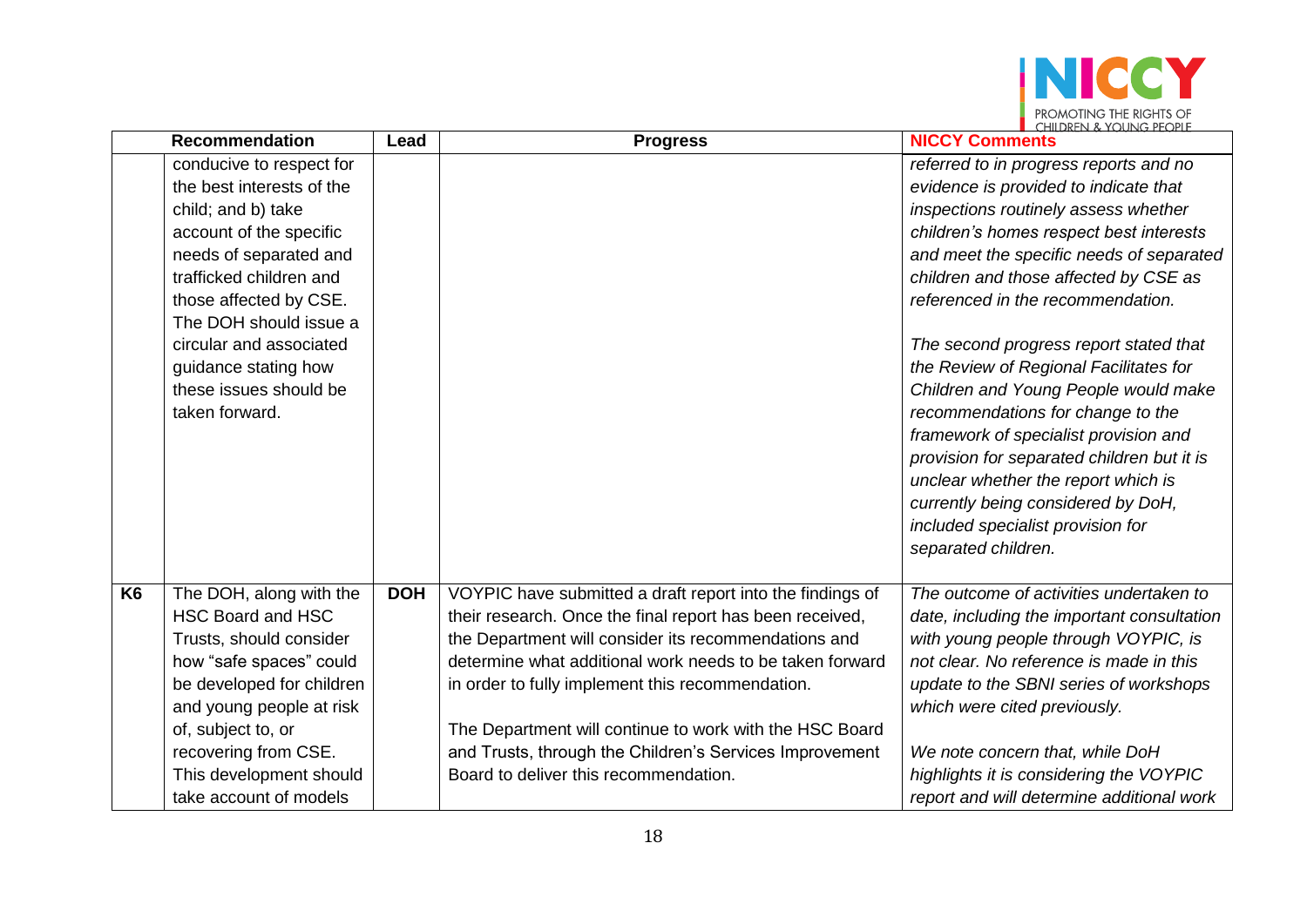

|           | <b>Recommendation</b>                                                                                                                                                                                                                                          | Lead       | <b>Progress</b>                                                                                                                                                                                                                                                                                                                                                                                                                                                                                                                                                                                                                                                                                                                                                                                                                                                                                                                                                                                                                                                                                               | $\blacksquare$ (HIII) KEN & YOUNG, PEOPLE<br><b>NICCY Comments</b>                                                                                                                                                                                                                                                                                                                       |
|-----------|----------------------------------------------------------------------------------------------------------------------------------------------------------------------------------------------------------------------------------------------------------------|------------|---------------------------------------------------------------------------------------------------------------------------------------------------------------------------------------------------------------------------------------------------------------------------------------------------------------------------------------------------------------------------------------------------------------------------------------------------------------------------------------------------------------------------------------------------------------------------------------------------------------------------------------------------------------------------------------------------------------------------------------------------------------------------------------------------------------------------------------------------------------------------------------------------------------------------------------------------------------------------------------------------------------------------------------------------------------------------------------------------------------|------------------------------------------------------------------------------------------------------------------------------------------------------------------------------------------------------------------------------------------------------------------------------------------------------------------------------------------------------------------------------------------|
|           | of best practice and the<br>views of young people,<br>and should respect<br>international human<br>rights standards.                                                                                                                                           |            |                                                                                                                                                                                                                                                                                                                                                                                                                                                                                                                                                                                                                                                                                                                                                                                                                                                                                                                                                                                                                                                                                                               | following on from this, there is little detail<br>of how learning to date has been<br>progressed by the Department and<br>others. No timeline for the future<br>development of this work is given.                                                                                                                                                                                       |
| <b>K7</b> | The Northern Ireland<br>Assembly, through the<br>Office of the First<br>Minister and Deputy First<br>Minister, should re-affirm<br>its commitment to<br>strategic, long-term and<br>sustained funding of<br>services for prevention<br>and early intervention. | <b>TEO</b> | Ongoing.<br>Departments recognise the importance of investment and<br>increased focus on prevention and early intervention<br>services. This remains a strategic priority, and a range of<br>commitments and investments have been made towards<br>prevention and early intervention services in family and<br>children's services.<br>The Department of Health's 10 year approach to<br>transforming health and social care, Health and Wellbeing<br>2026: Delivering Together, makes a commitment to<br>enhance early intervention services and the Family<br>Support Hub network by exploring ways to build the<br>capacity of the Hub model.<br>The Early Intervention Transformation Programme (EITP)<br>is a £30m Delivering Social Change (DSC)/Atlantic<br>Philanthropies Signature Programme which aims to<br>improve outcomes for children and young people across<br>Northern Ireland through embedding early intervention<br>approaches. EITP is funded jointly by five government<br>Departments (DoH, DE, DOJ, DfC and DfE) DSC and<br>Atlantic Philanthropies from 2014/2015 until March 2019. | NICCY acknowledges government's<br>intended strategic focus on early<br>intervention and the work of the EITP.<br>However, progress reports should set out<br>how effective prevention and early<br>intervention services are being more<br>sustainably funded and how they are<br>improving outcomes for children and<br>young people, including those at risk of<br>or subject to CSE. |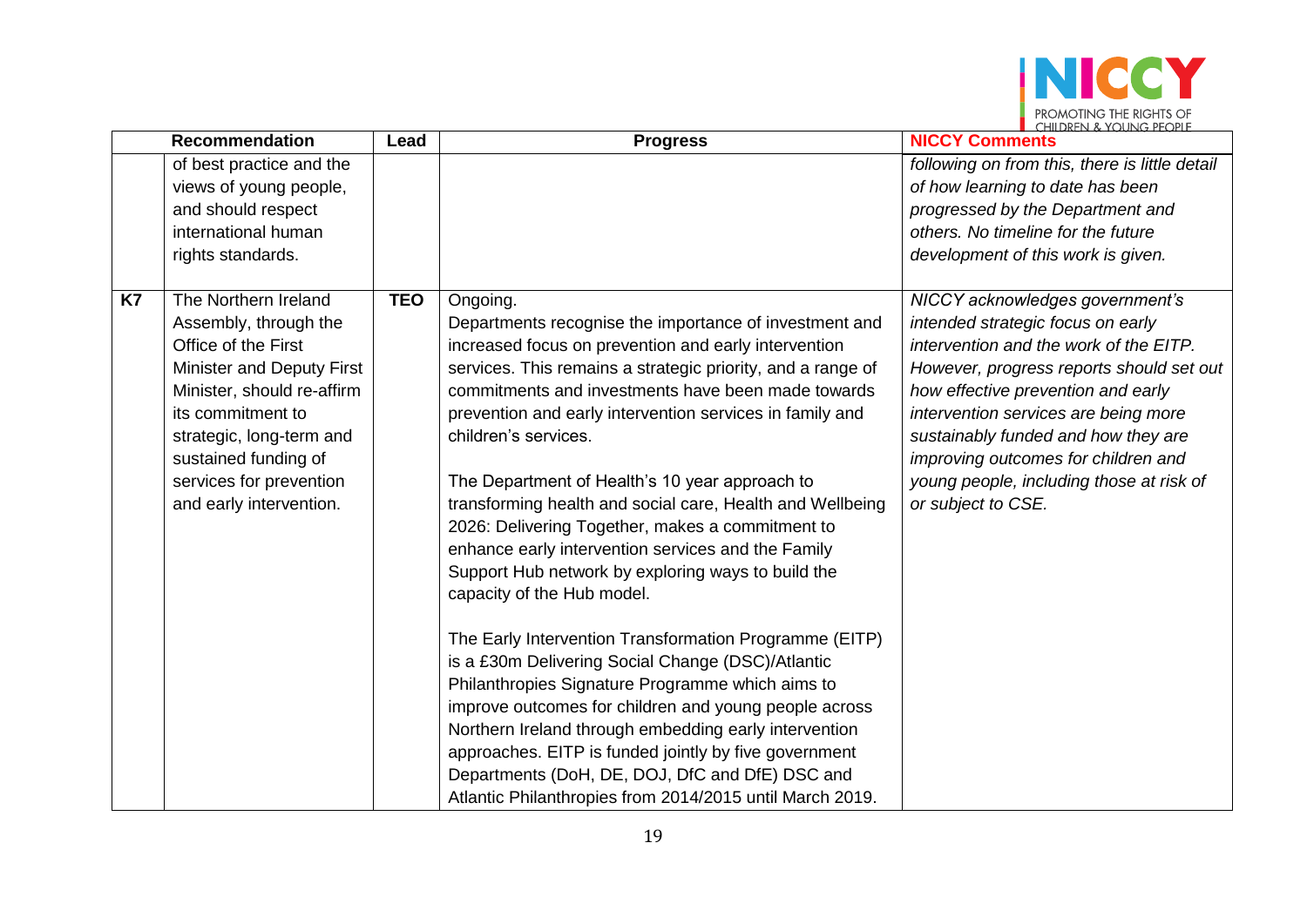

|                | <b>Recommendation</b>                                                                                                                                                                                                      | Lead      | <b>Progress</b>                                                                                                                                                                                                                                                                                                                                                                                                                                                                                                                                                                                                                                                                                                                                                             | <b>CHILDREN &amp; YOUNG PEOPLE</b><br><b>NICCY Comments</b>                                                                                                                                                                                                                                                                                                                                                                                                                   |
|----------------|----------------------------------------------------------------------------------------------------------------------------------------------------------------------------------------------------------------------------|-----------|-----------------------------------------------------------------------------------------------------------------------------------------------------------------------------------------------------------------------------------------------------------------------------------------------------------------------------------------------------------------------------------------------------------------------------------------------------------------------------------------------------------------------------------------------------------------------------------------------------------------------------------------------------------------------------------------------------------------------------------------------------------------------------|-------------------------------------------------------------------------------------------------------------------------------------------------------------------------------------------------------------------------------------------------------------------------------------------------------------------------------------------------------------------------------------------------------------------------------------------------------------------------------|
|                |                                                                                                                                                                                                                            |           | Following the expansion of the hubs and the introduction<br>of the EITP, work has begun on the development of a new<br>Family and Parenting Support Strategy. This will build on<br>the achievements of Families Matter, and contribute to<br>realising outcome 12 of the NICS Outcomes Delivery Plan<br>- giving our children and young people the best start in<br>life.<br>While work on the new Strategy is being led by DOH,<br>agreement has been obtained to proceed on a cross-<br>departmental basis. The Strategy will maintain a focus on<br>early intervention, and build upon the achievements of the<br>Family Support Hub network and the EITP in<br>helping families through the use of a multi-agency<br>approach.                                         |                                                                                                                                                                                                                                                                                                                                                                                                                                                                               |
| K <sub>8</sub> | The Department of<br><b>Education should</b><br>conduct a review of<br>youth services that takes<br>account of the views of<br>young people and aims<br>to ensure that such<br>provision is attractive<br>and appropriate. | <b>DE</b> | The Priorities for Youth policy continues to be<br>implemented and delivered through the Regional Youth<br>Development Plan. Participation of young people as<br>stakeholders on the Regional Advisory Group, Local<br>Advisory Groups and development of all regional and local<br>actions is central to and a key theme of the policy. As part<br>of the 2016/17 Regional Youth Development Plan, the EA<br>launched the Network for Youth pilot programme in<br>December 2016, aimed at strengthening participation in<br>the Youth Service at local, sub-regional and regional level.<br>The pilot Network for Youth was extended on a further 15<br>month basis (until end March 2018). The network aims to<br>increase links with School Councils during this period. | All four rounds of progress reports have<br>focused on Priorities for Youth and<br>Network for Youth (NFY). We note<br>further information is not given on the<br>2017 review of the NFY pilot which was<br>cited in the third progress report and no<br>plans following the ending of the NFY<br>pilot which was funded until March 2018<br>are given.<br>The commentary does not provide<br>examples of the influence of youth<br>advisors on the regional and local bodies |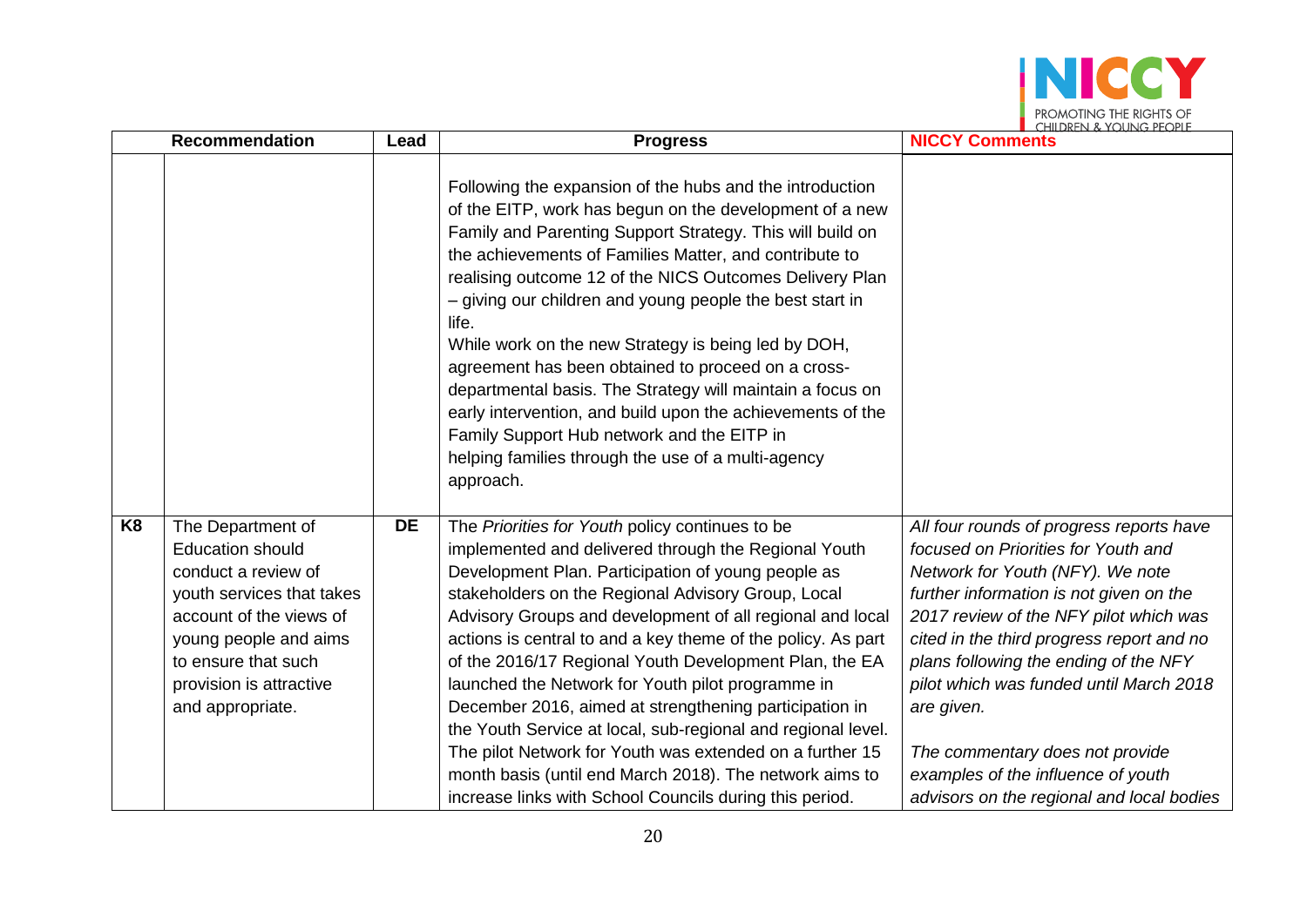

|                | <b>Recommendation</b>                                                                                                                                                                                                                                                                                                                                                | Lead       | <b>Progress</b>                                                                                                                                                                                                                                                                                                                                                                                                                                                                | $\left\langle \right\rangle$ in the set of $\left\langle \right\rangle$ and $\left\langle \right\rangle$ and $\left\langle \right\rangle$ and $\left\langle \right\rangle$ and $\left\langle \right\rangle$ and $\left\langle \right\rangle$<br><b>NICCY Comments</b>                                                                                                                                                                                                                                                                                                                                                                                                                                       |
|----------------|----------------------------------------------------------------------------------------------------------------------------------------------------------------------------------------------------------------------------------------------------------------------------------------------------------------------------------------------------------------------|------------|--------------------------------------------------------------------------------------------------------------------------------------------------------------------------------------------------------------------------------------------------------------------------------------------------------------------------------------------------------------------------------------------------------------------------------------------------------------------------------|-------------------------------------------------------------------------------------------------------------------------------------------------------------------------------------------------------------------------------------------------------------------------------------------------------------------------------------------------------------------------------------------------------------------------------------------------------------------------------------------------------------------------------------------------------------------------------------------------------------------------------------------------------------------------------------------------------------|
|                |                                                                                                                                                                                                                                                                                                                                                                      |            |                                                                                                                                                                                                                                                                                                                                                                                                                                                                                | or demonstrate how the attractiveness<br>and appropriateness of provision has<br>been improved. It is therefore unclear<br>how this recommendation has been<br>reported as completed.<br>Children and young people's views on                                                                                                                                                                                                                                                                                                                                                                                                                                                                               |
|                |                                                                                                                                                                                                                                                                                                                                                                      |            |                                                                                                                                                                                                                                                                                                                                                                                                                                                                                | and experiences of youth work should be<br>collected and reported on as part of this<br>recommendation.                                                                                                                                                                                                                                                                                                                                                                                                                                                                                                                                                                                                     |
| K <sub>9</sub> | The DOJ should<br>establish an inter-agency<br>forum drawn from across<br>the criminal justice sector<br>and third sector<br>stakeholders to examine<br>how changes to the<br>criminal justice system<br>can achieve more<br>successful prosecutions<br>of the perpetrators of<br>CSE. This must be<br>informed by the<br>experiences and needs<br>of child victims. | <b>DOJ</b> | In March 2016, the Department held a workshop involving<br>a wide range of practitioners from the Criminal Justice and<br>Health sectors as well as community and voluntary sector<br>organisations that provide support to child victims.<br>Following the workshop, and subsequent workshop report,<br>a response paper and action plan to address the<br>outstanding issues has been prepared by the<br>Department's Marshall Delivery Group and is due for<br>publication. | While the recommendation is reported as<br>ongoing we note our serious concern that<br>since 2014 only a single workshop (in<br>2016) has been held with a report from<br>this provided to DoJ who have developed<br>a response which has not yet been<br>placed in the public domain. No<br>substantive detail of work undertaken in<br>this area is given and no report<br>publication date is provided.<br>Detail on the timeframe for bringing<br>forward concrete changes and how the<br>impact of this on CSE prosecutions will<br>be monitored should be provided.<br>Information on arrangements to ensure<br>the experiences of child victims properly<br>inform the process, which are referenced |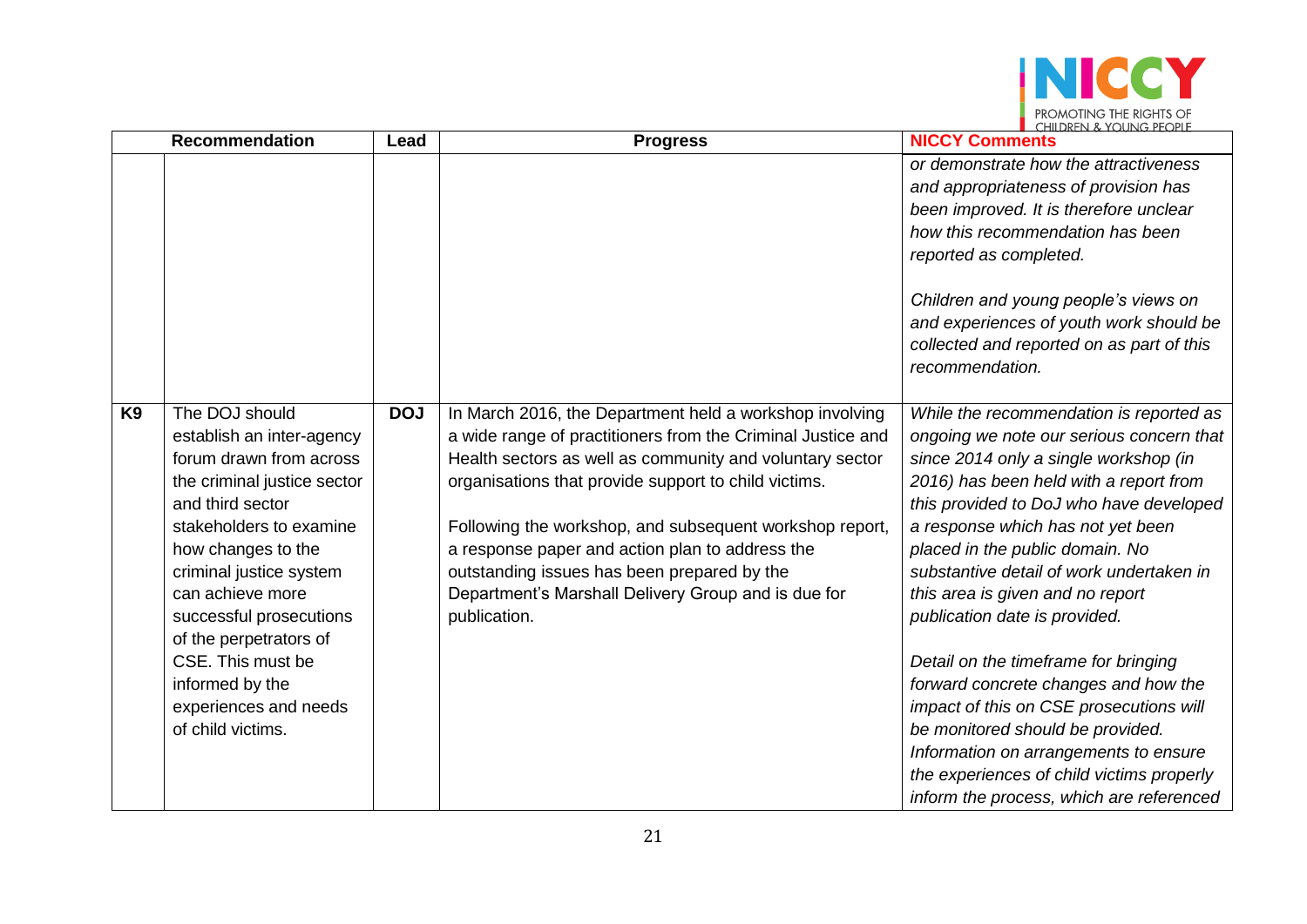

|            | <b>Recommendation</b>                                                                                                                                                                                 | Lead       | <b>Progress</b>                                                 | $\blacksquare$ (HIII)REN & YOUNG PEOPLE<br><b>NICCY Comments</b>                                                                                                                                                                                                                                                                                                                                                                                                                                                                                                                                                                         |
|------------|-------------------------------------------------------------------------------------------------------------------------------------------------------------------------------------------------------|------------|-----------------------------------------------------------------|------------------------------------------------------------------------------------------------------------------------------------------------------------------------------------------------------------------------------------------------------------------------------------------------------------------------------------------------------------------------------------------------------------------------------------------------------------------------------------------------------------------------------------------------------------------------------------------------------------------------------------------|
|            |                                                                                                                                                                                                       |            |                                                                 | in the first progress report, should also<br>be given.                                                                                                                                                                                                                                                                                                                                                                                                                                                                                                                                                                                   |
|            |                                                                                                                                                                                                       |            |                                                                 | Sir John Gillen has noted unacceptable<br>delay in the implementation of this and<br>related criminal justice<br>recommendations. (2018 Preliminary<br>report into the law and procedures in<br>serious sexual offences in Northern<br>Ireland, Sir John Gillen.)                                                                                                                                                                                                                                                                                                                                                                        |
| <b>K10</b> | The DOH should ensure<br>that the forthcoming,<br>planned review of SBNI<br>should consider<br>streamlining joint working<br>arrangements to make<br>them more realistic,<br>efficient and effective. | <b>DOH</b> | See 1st, 2nd and 3rd composite progress reports for<br>details. | This recommendation is reported as<br>completed. While we recognise that the<br>Review of SBNI has been published,<br>there is no update on the third progress<br>report reference to recommendations<br>which can be taken forward in the short<br>term. There is also no detail provided on<br>how Review recommendations have<br>been mapped, including those that<br>require a legislative solution. It is<br>surprising that no reference is made to<br>the draft Adoption and Children Bill<br>consultation which included a chapter on<br>changes regarding SBNI and the<br>Children and Young People's Strategic<br>Partnership. |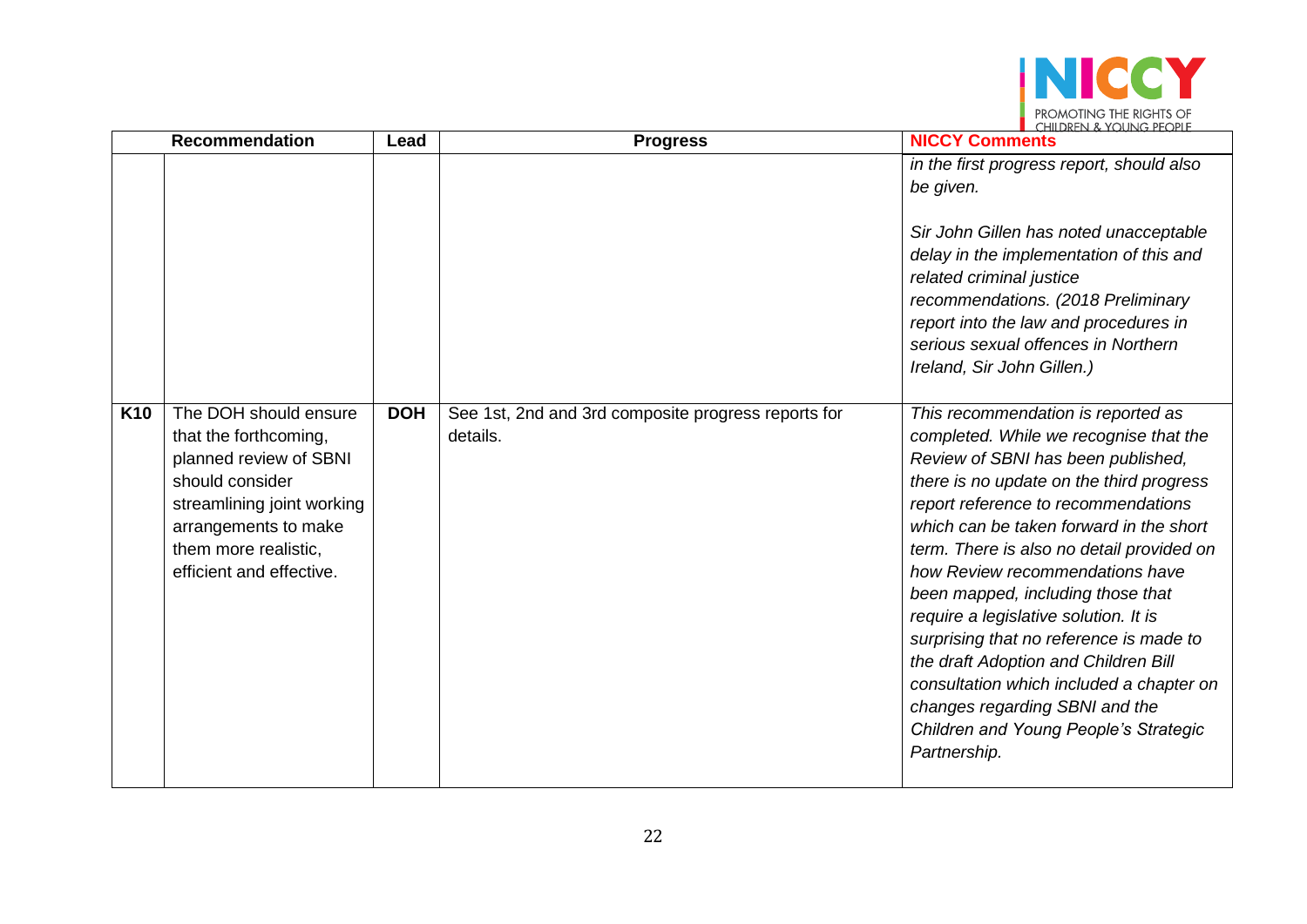

|            | <b>Recommendation</b>      | Lead        | <b>Progress</b>                                      | <b>NICCY Comments</b>                      |
|------------|----------------------------|-------------|------------------------------------------------------|--------------------------------------------|
| <b>K11</b> | The DOH should ensure      | <b>HSCB</b> | Completed - see 1st composite report for details.    | This recommendation has been reported      |
|            | that there are clear       |             |                                                      | as complete since the first progress       |
|            | reporting pathways 24      |             |                                                      | report in 2015 which referenced the        |
|            | hours a day, seven days    |             |                                                      | regional out of hours social work service  |
|            | a week, for reporting      |             |                                                      | (RESWS) and the planned RQIA review        |
|            | concerns about children    |             |                                                      | of child protection arrangements which     |
|            | and young people,          |             |                                                      | would consider the recommendation.         |
|            | including CSE, with        |             |                                                      |                                            |
|            | appropriate feedback       |             |                                                      | While the RQIA Review published in May     |
|            | provided to the individual |             |                                                      | 2018 did note increased evidence of        |
|            | or agency making the       |             |                                                      | CSE awareness and risk assessments,        |
|            | report.                    |             |                                                      | which is very welcome, it does not         |
|            |                            |             |                                                      | appear to report specifically on this      |
|            |                            |             |                                                      | recommendation or assess reporting         |
|            |                            |             |                                                      | pathways and feedback. RQIA do             |
|            |                            |             |                                                      | however highlight that RESWS does not      |
|            |                            |             |                                                      | use the regional assessment tool           |
|            |                            |             |                                                      | (UNOCINI) and that it is important that    |
|            |                            |             |                                                      | information from out of hours is shared in |
|            |                            |             |                                                      | a consistent manner with HSCTs (2018)      |
|            |                            |             |                                                      | Review of the Governance Arrangements      |
|            |                            |             |                                                      | for Child Protection in the HSC in         |
|            |                            |             |                                                      | Northern Ireland, RQIA).                   |
|            |                            |             |                                                      |                                            |
| K12        | The protocol for sharing   | <b>SBNI</b> | The protocol is being developed in parallel with the | This recommendation was first reported     |
|            | information amongst        |             | development of information sharing guidance by the   | on in the third progress report and is     |
|            | agencies being             |             | Department of Health and it is intended to sequence  | noted here as ongoing. NICCY draws         |
|            | developed by SBNI          |             | publication of both documents. See S8 below.         | attention to the framing of the            |
|            |                            |             |                                                      | recommendation which highlights that       |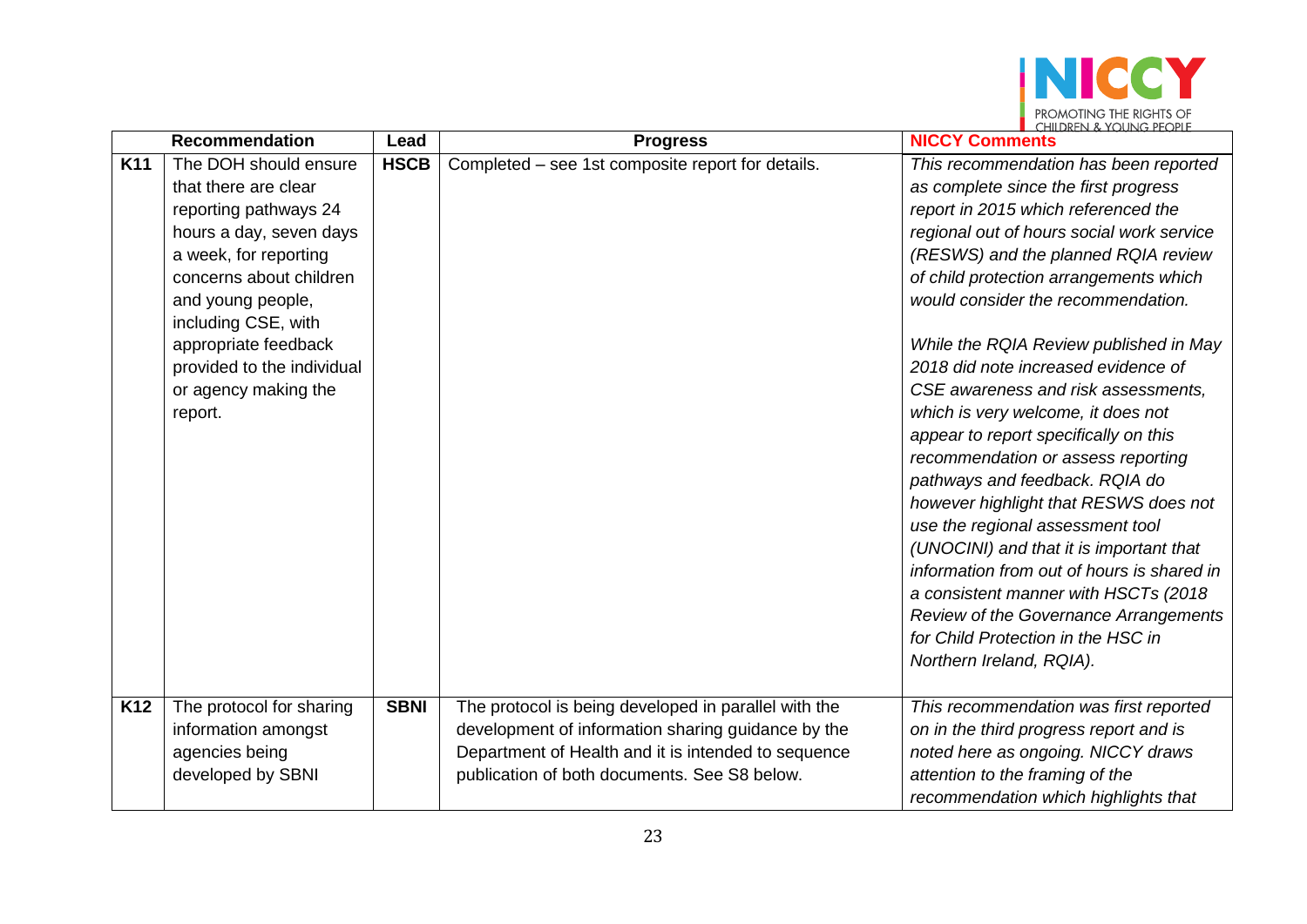

|                 | <b>Recommendation</b>                                                                                                                                                                                                                                                     | Lead        | <b>Progress</b>                                                                                                                                                                                                                                                                                                                                                                                                                                                                                                                                                     | $\blacksquare$ (FILDREN & TUUNG PEUPLE<br><b>NICCY Comments</b>                                                                                                                                                                                                                                                                                                                         |
|-----------------|---------------------------------------------------------------------------------------------------------------------------------------------------------------------------------------------------------------------------------------------------------------------------|-------------|---------------------------------------------------------------------------------------------------------------------------------------------------------------------------------------------------------------------------------------------------------------------------------------------------------------------------------------------------------------------------------------------------------------------------------------------------------------------------------------------------------------------------------------------------------------------|-----------------------------------------------------------------------------------------------------------------------------------------------------------------------------------------------------------------------------------------------------------------------------------------------------------------------------------------------------------------------------------------|
|                 | should be concluded as<br>a matter of priority.                                                                                                                                                                                                                           |             |                                                                                                                                                                                                                                                                                                                                                                                                                                                                                                                                                                     | the protocol should be developed as a<br>matter of priority. We note serious<br>concern that since the publication of the<br>Inquiry report in 2014 this has not been<br>achieved and no timeframe for<br>completion is given.                                                                                                                                                          |
| K <sub>13</sub> | SBNI and its member<br>agencies should seek to<br>ensure that there is<br>delivery of professional<br>training, both multi-<br>agency and profession-<br>specific, and that this is<br>based upon a clear,<br>agreed and shared<br>definition of CSE.                     | <b>SBNI</b> | This recommendation has been completed and work is<br>now on-going as part of normal business.<br>Cooperating to Safeguard Children and Young People<br>2016' section 7.2.7 relates to the definition of CSE and this<br>is referenced in the SBNI Policies and Procedures<br>currently under development. It is also used in the<br>planning and delivery of professional training. All of the<br>SBNI Member agencies deliver training on both a multi-<br>agency and profession specific basis.                                                                  | Further detail on the frequency and<br>scope of training and attendee feedback<br>on how it has improved single and multi-<br>agency understanding of CSE and how<br>responses to protect children and disrupt<br>perpetrators have been strengthened<br>would be useful.                                                                                                               |
| <b>K14</b>      | The DOJ should lead on<br>a project to examine<br>legislative issues<br>highlighted in this report<br>and bring forward<br>proposals for change.<br>These include:<br>a) Ensuring compliance<br>with international<br>standards by extending<br>protection to children up | <b>DOJ</b>  | Departmental Officials are engaging with relevant criminal<br>justice organisations to assess these proposals for<br>legislative change.<br>The previous Justice Minister committed to a review of the<br>law surrounding child sexual offences and exploitation.<br>She answered an Assembly question in November 2016<br>when she confirmed that proposals arising from such a<br>review would be subject to public consultation, which she<br>planned to initiate by April 2017. This date has been<br>deferred given recent political events and the absence of | It is very disappointing that the<br>recommendation on strengthening the<br>law to better protect children from CSE<br>has not yet resulted in concrete policy or<br>legislative proposals and that no<br>definitive timescale in which steps<br>towards improved legislative will be taken<br>is provided.<br>It is now nearly two years since the<br>collapse of the Northern Ireland |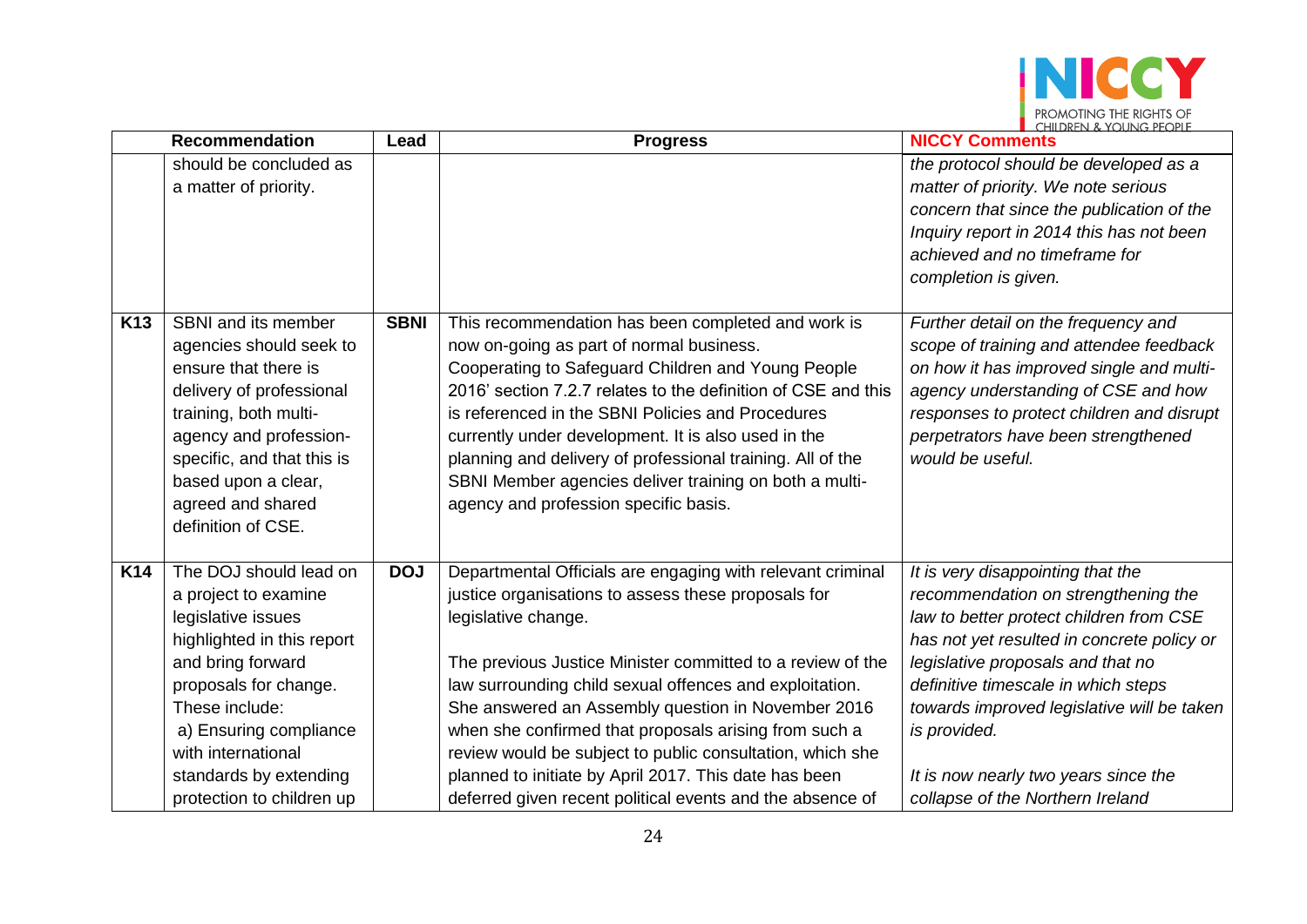

| <b>Recommendation</b>      | Lead | <b>Progress</b>                                             | $\blacksquare$ $\blacksquare$ $\blacksquare$ $\blacksquare$ $\blacksquare$ $\blacksquare$ $\blacksquare$ $\blacksquare$ $\blacksquare$ $\blacksquare$ $\blacksquare$ $\blacksquare$ $\blacksquare$ $\blacksquare$ $\blacksquare$ $\blacksquare$ $\blacksquare$ $\blacksquare$ $\blacksquare$ $\blacksquare$ $\blacksquare$ $\blacksquare$ $\blacksquare$ $\blacksquare$ $\blacksquare$ $\blacksquare$ $\blacksquare$ $\blacksquare$ $\blacksquare$ $\blacksquare$ $\blacksquare$ $\blacks$<br><b>NICCY Comments</b> |
|----------------------------|------|-------------------------------------------------------------|---------------------------------------------------------------------------------------------------------------------------------------------------------------------------------------------------------------------------------------------------------------------------------------------------------------------------------------------------------------------------------------------------------------------------------------------------------------------------------------------------------------------|
| to the age of 18,          |      | Executive Ministers. On completion, the proposals will then | Assembly and NICCY notes that this                                                                                                                                                                                                                                                                                                                                                                                                                                                                                  |
| specifically, the Child    |      | be subject to the views of any incoming Justice Minister    | should not mean that work in this area                                                                                                                                                                                                                                                                                                                                                                                                                                                                              |
| <b>Abduction (Northern</b> |      | before publication.                                         | fails to be progressed in some form.                                                                                                                                                                                                                                                                                                                                                                                                                                                                                |
| Ireland) Order 1985 and    |      |                                                             |                                                                                                                                                                                                                                                                                                                                                                                                                                                                                                                     |
| the Sexual Offences        |      |                                                             | <b>NICCY</b> reiterates that similar                                                                                                                                                                                                                                                                                                                                                                                                                                                                                |
| (Northern Ireland) Order   |      |                                                             | recommendations have previously been                                                                                                                                                                                                                                                                                                                                                                                                                                                                                |
| 2008.                      |      |                                                             | made by other bodies, including the UN                                                                                                                                                                                                                                                                                                                                                                                                                                                                              |
| b) Providing for a         |      |                                                             | Committee on the Rights of the Child.                                                                                                                                                                                                                                                                                                                                                                                                                                                                               |
| Recovery Order under       |      |                                                             | We also note that the Department should                                                                                                                                                                                                                                                                                                                                                                                                                                                                             |
| the Child Abduction        |      |                                                             | consider its work in this area with                                                                                                                                                                                                                                                                                                                                                                                                                                                                                 |
| (Northern Ireland) Order   |      |                                                             | renewed priority following the UK                                                                                                                                                                                                                                                                                                                                                                                                                                                                                   |
| 1985, on the model of      |      |                                                             | Government's recent ratification of the                                                                                                                                                                                                                                                                                                                                                                                                                                                                             |
| that in section 69 of the  |      |                                                             | Council of Europe Convention on the                                                                                                                                                                                                                                                                                                                                                                                                                                                                                 |
| Children (Northern         |      |                                                             | Protection of Children against Sexual                                                                                                                                                                                                                                                                                                                                                                                                                                                                               |
| Ireland) Order 1995.       |      |                                                             | <b>Exploitation and Sexual Abuse (the</b>                                                                                                                                                                                                                                                                                                                                                                                                                                                                           |
| c) Replacing all           |      |                                                             | Lanzarote Convention). We understand                                                                                                                                                                                                                                                                                                                                                                                                                                                                                |
| references to child        |      |                                                             | that DoJ now intend to consult on this                                                                                                                                                                                                                                                                                                                                                                                                                                                                              |
| "prostitution" with "child |      |                                                             | area and note this should be progressed                                                                                                                                                                                                                                                                                                                                                                                                                                                                             |
| sexual exploitation".      |      |                                                             | with urgency.                                                                                                                                                                                                                                                                                                                                                                                                                                                                                                       |
| d) Extending the offence   |      |                                                             |                                                                                                                                                                                                                                                                                                                                                                                                                                                                                                                     |
| of "grooming" to include   |      |                                                             |                                                                                                                                                                                                                                                                                                                                                                                                                                                                                                                     |
| "enticing".                |      |                                                             |                                                                                                                                                                                                                                                                                                                                                                                                                                                                                                                     |
| e) Reversing the           |      |                                                             |                                                                                                                                                                                                                                                                                                                                                                                                                                                                                                                     |
| rebuttable presumption     |      |                                                             |                                                                                                                                                                                                                                                                                                                                                                                                                                                                                                                     |
| in the Sexual Offences     |      |                                                             |                                                                                                                                                                                                                                                                                                                                                                                                                                                                                                                     |
| (Northern Ireland) Order   |      |                                                             |                                                                                                                                                                                                                                                                                                                                                                                                                                                                                                                     |
| 2008 in relation to        |      |                                                             |                                                                                                                                                                                                                                                                                                                                                                                                                                                                                                                     |
| "reasonable belief" as     |      |                                                             |                                                                                                                                                                                                                                                                                                                                                                                                                                                                                                                     |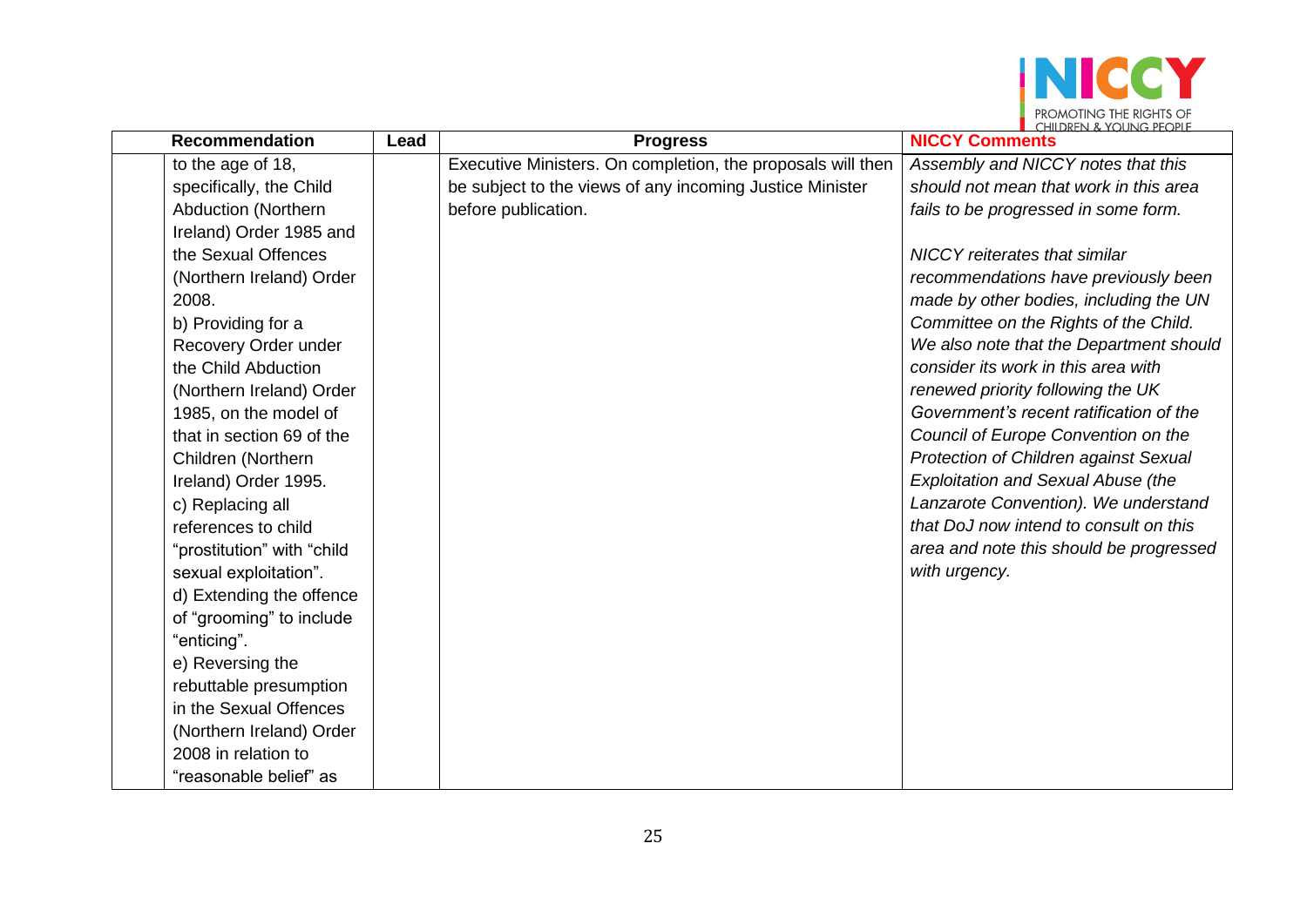

|            | <b>Recommendation</b>                              | Lead       | <b>Progress</b>                                         | $\blacksquare$ Children & Young People<br><b>NICCY Comments</b>                       |
|------------|----------------------------------------------------|------------|---------------------------------------------------------|---------------------------------------------------------------------------------------|
|            | regards the age of a<br>child.                     |            |                                                         |                                                                                       |
|            | f) Whether recent                                  |            |                                                         |                                                                                       |
|            | legislation in England                             |            |                                                         |                                                                                       |
|            | and Wales relating to                              |            |                                                         |                                                                                       |
|            | hotels, guest houses and                           |            |                                                         |                                                                                       |
|            | bed and breakfast                                  |            |                                                         |                                                                                       |
|            | accommodation would                                |            |                                                         |                                                                                       |
|            | be helpful in addressing                           |            |                                                         |                                                                                       |
|            | CSE in Northern Ireland.                           |            |                                                         |                                                                                       |
|            | These are contained in                             |            |                                                         |                                                                                       |
|            | the Anti-Social                                    |            |                                                         |                                                                                       |
|            | Behaviour, Crime and                               |            |                                                         |                                                                                       |
|            | Policing Act 2014.                                 |            |                                                         |                                                                                       |
|            |                                                    |            |                                                         |                                                                                       |
| <b>K15</b> | The DOH should lead                                | <b>DOH</b> | See the 3rd composite report for details of the current | The development of a regional strategy                                                |
|            | the development of a                               |            | position relating to this recommendation.               | was a key recommendation of the                                                       |
|            | regional strategy to<br>prevent, identify, disrupt |            |                                                         | Inquiry. The first progress report noted a<br>draft strategy would be consulted on in |
|            | and tackle CSE. It should                          |            |                                                         | June 2016 and published in June 2017.                                                 |
|            | involve DOJ and DE and                             |            |                                                         | This has not happened and no clear                                                    |
|            | should: a) be informed                             |            |                                                         | commitment to a strategy being                                                        |
|            | by the experiences and                             |            |                                                         | developed is given in this progress                                                   |
|            | views of children,                                 |            |                                                         | report. DoH had previously stated that                                                |
|            | parents and carers; b)                             |            |                                                         | the Strategy was to be brought forward                                                |
|            | recognise parents and                              |            |                                                         | by an implementation group which                                                      |
|            | carers as partners in                              |            |                                                         | included DEL and DARD (now DfE and                                                    |
|            | preventing and tackling                            |            |                                                         | DAERA respectively) although there has                                                |
|            | CSE, unless there are                              |            |                                                         |                                                                                       |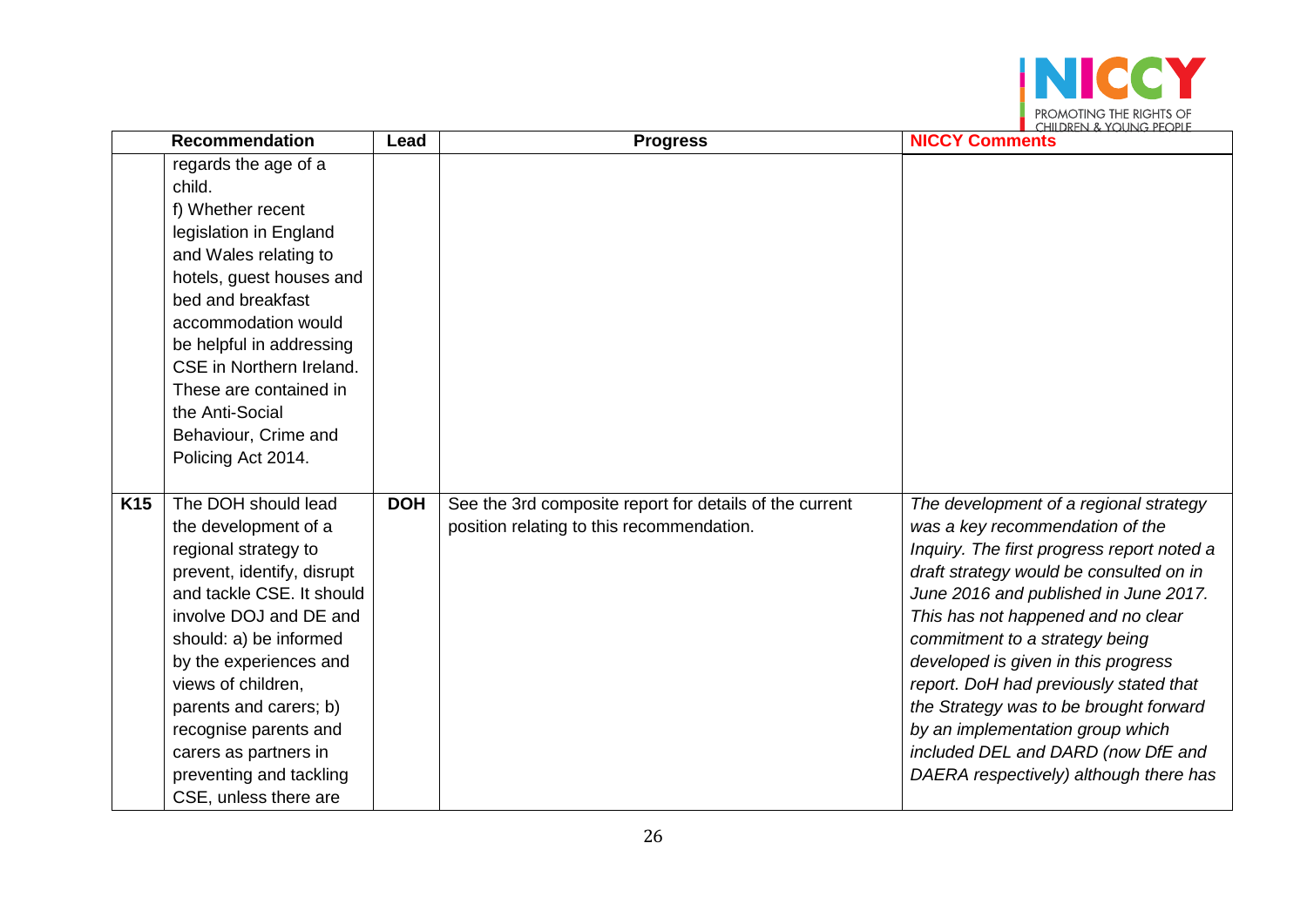

| <b>Recommendation</b>       | Lead | <b>Progress</b> | $\blacksquare$ Children & Young People<br><b>NICCY Comments</b> |
|-----------------------------|------|-----------------|-----------------------------------------------------------------|
| strong indications that     |      |                 | been no further reporting by or reference                       |
| they are involved or        |      |                 | to DfE and DAERA.                                               |
| complicit; c) recognise     |      |                 |                                                                 |
| the support and training    |      |                 | Hyperlinks in the second progress report                        |
| needs of frontline          |      |                 | to mapping and assessment exercises                             |
| workers in all agencies in  |      |                 | on the need for a Strategy cited did not                        |
| relation to CSE; d) reflect |      |                 | work and no further detail on this work                         |
| the particular role of      |      |                 | has been given on this in the third or                          |
| schools in raising          |      |                 | fourth progress reports.                                        |
| awareness and               |      |                 |                                                                 |
| identifying concerns        |      |                 | The third progress report states                                |
| about CSE; e)               |      |                 | Departments have agreed to delay                                |
| acknowledge the role of     |      |                 | implementation until the end of                                 |
| heath workers in early      |      |                 | implementation phase three (it is not                           |
| intervention, prevention    |      |                 | noted when this is) when they will jointly                      |
| and in reporting CSE,       |      |                 | assess any gaps and the need for a                              |
| which should be made        |      |                 | further strategic response. It is also noted                    |
| more explicit in policies,  |      |                 | the SBNI Education and Training                                 |
| guidance and training; f)   |      |                 | Committee will address this section c) of                       |
| recognise agencies          |      |                 | the recommendation.                                             |
| operating in the vol (non-  |      |                 |                                                                 |
| statutory) sector as equal  |      |                 | NICCY again highlights that the 2016                            |
| and valued partners; g)     |      |                 | <b>HMIC report into PSNI effectiveness</b>                      |
| equip communities with      |      |                 | cited the lack of an overarching CSE                            |
| the information, support    |      |                 | strategy as a factor in inconsistent                            |
| and confidence to           |      |                 | responses to missing children across                            |
| identify and report         |      |                 | HSCTs as different approaches were                              |
| concerns about CSE; h)      |      |                 | being developed in different areas. (2016)                      |
| link into and build upon,   |      |                 | <b>PEEL: Police effectiveness</b>                               |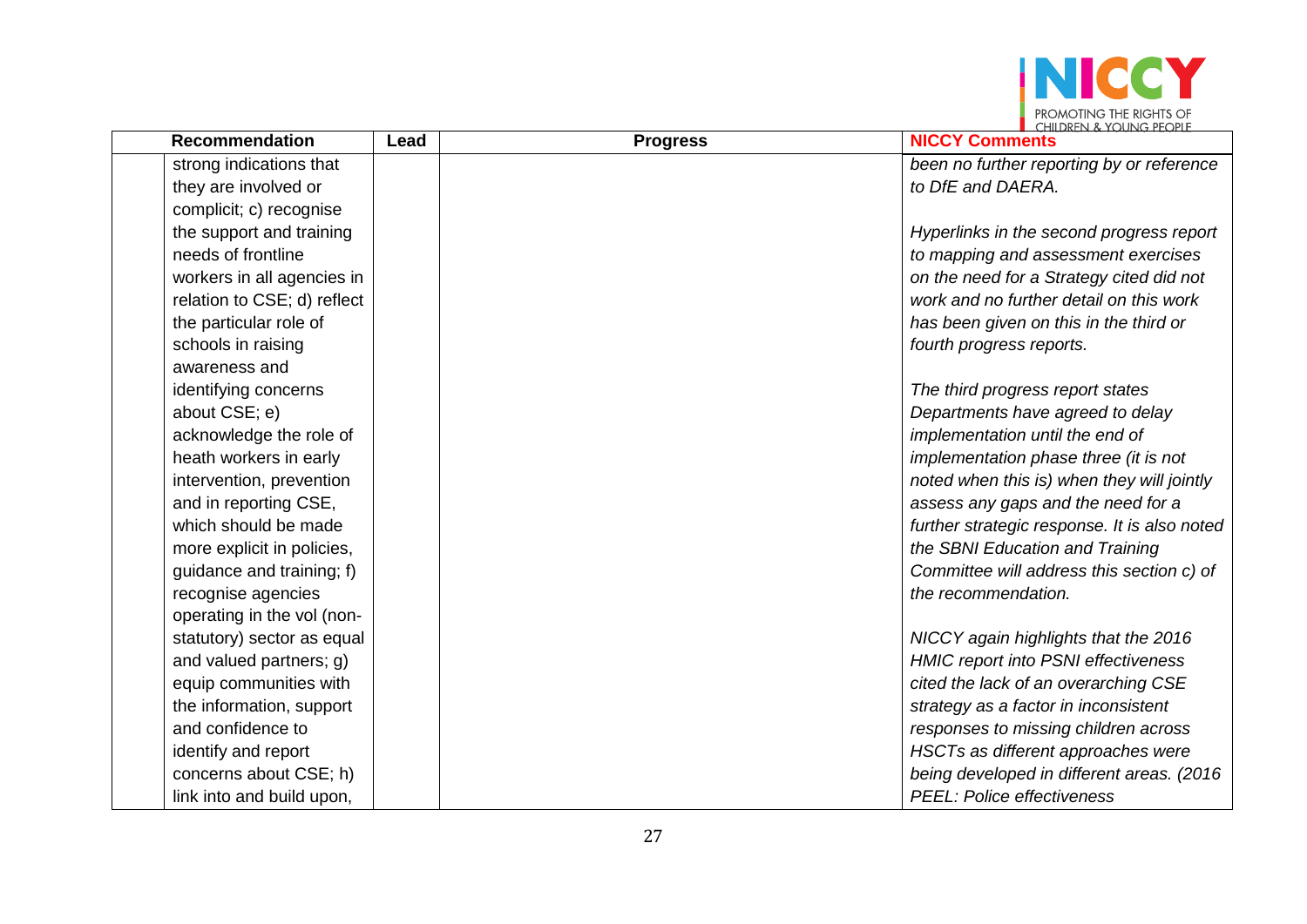

|                 | <b>Recommendation</b>        | Lead        | <b>Progress</b>                                        | <b>NICCY Comments</b>                      |
|-----------------|------------------------------|-------------|--------------------------------------------------------|--------------------------------------------|
|                 | existing work in relation    |             |                                                        | (vulnerability), HMIC). No information has |
|                 | to child trafficking as well |             |                                                        | been given to outline how Departments      |
|                 | as strategies tackling       |             |                                                        | and statutory agencies have addressed      |
|                 | known vulnerabilities for    |             |                                                        | this HMIC finding either through the       |
|                 | CSE, such as alcohol,        |             |                                                        | development of a strategy or another       |
|                 | drugs (including legal       |             |                                                        | mechanism which will ensure a high         |
|                 | highs), sexual health and    |             |                                                        | standard of regional consistency.          |
|                 | domestic violence; i)        |             |                                                        |                                            |
|                 | explore the potential        |             |                                                        |                                            |
|                 | contribution to this issue   |             |                                                        |                                            |
|                 | of strengthening a           |             |                                                        |                                            |
|                 | statutory duty to co-        |             |                                                        |                                            |
|                 | operate among                |             |                                                        |                                            |
|                 | stakeholder agencies;        |             |                                                        |                                            |
|                 | and j) establish a           |             |                                                        |                                            |
|                 | process for promoting        |             |                                                        |                                            |
|                 | and monitoring the           |             |                                                        |                                            |
|                 | implementation of the        |             |                                                        |                                            |
|                 | recommendations of this      |             |                                                        |                                            |
|                 | report.                      |             |                                                        |                                            |
| K <sub>16</sub> | The HSC Board should         | <b>HSCB</b> | Completed – see the 1st, 2nd and 3rd composite reports | While this recommendation is reported      |
|                 | adopt a strategic            |             | for details.                                           | as complete we note that no data on        |
|                 | approach to the provision    |             |                                                        | service availability, demand or            |
|                 | of support services for      |             |                                                        | importantly waiting lists is given. No     |
|                 | those who have been          |             |                                                        | information is provided regarding          |
|                 | subject to CSE, to           |             |                                                        | specialist services, such as services for  |
|                 | ensure equality of           |             |                                                        | Separated Children, or measures that       |
|                 | access. This should build    |             |                                                        | are in place to ensure young people are    |
|                 |                              |             |                                                        | seen urgently as needed.                   |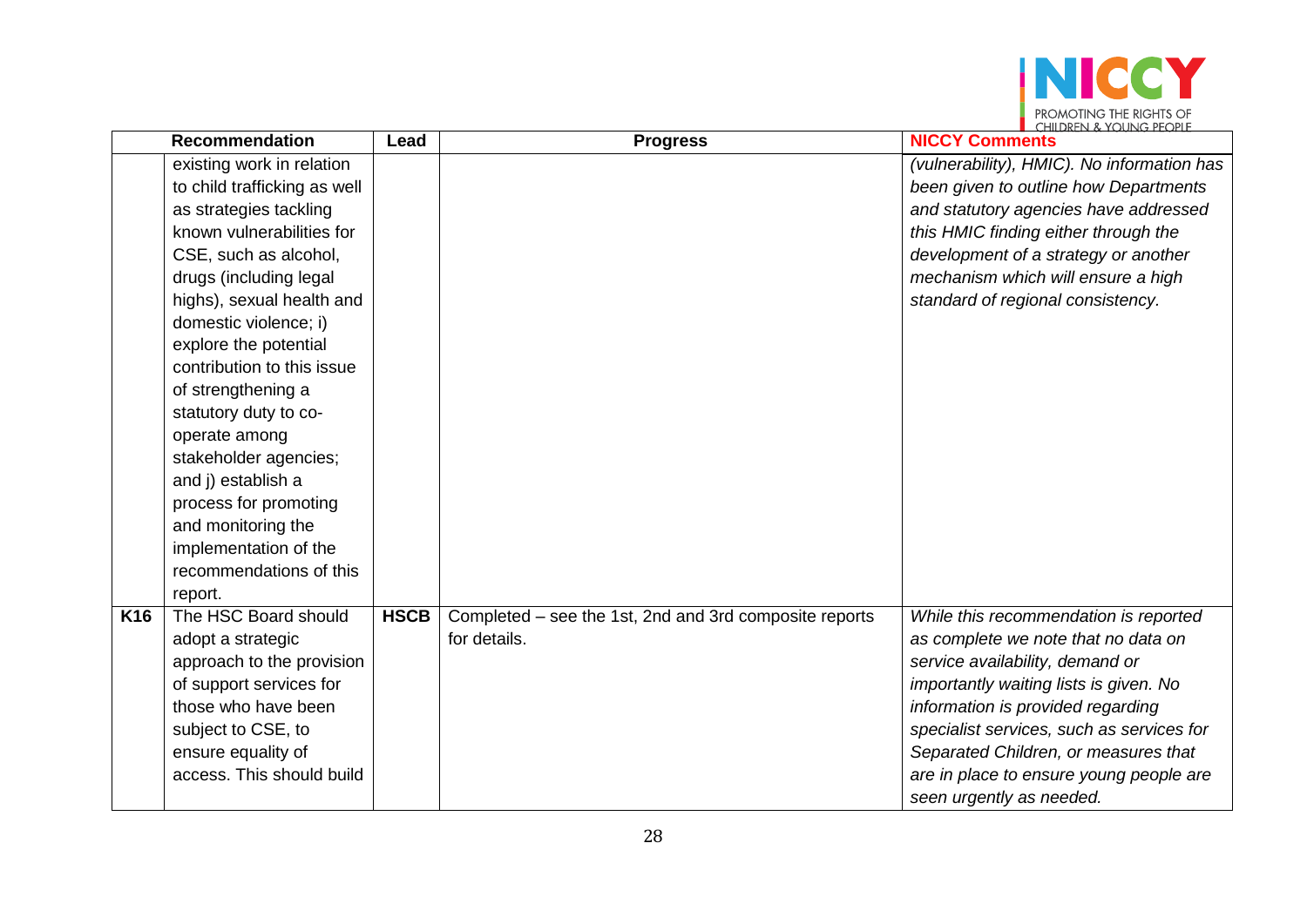

|                | <b>Recommendation</b>                                                                                                                                                                            | Lead        | <b>Progress</b>                                                        | $\blacksquare$ CHILDREN & YOUNG PEOPLE<br><b>NICCY Comments</b>                                                                                                                                                                                                                                                                                                                                                                                                                                                                                                                                                                                                                                                           |
|----------------|--------------------------------------------------------------------------------------------------------------------------------------------------------------------------------------------------|-------------|------------------------------------------------------------------------|---------------------------------------------------------------------------------------------------------------------------------------------------------------------------------------------------------------------------------------------------------------------------------------------------------------------------------------------------------------------------------------------------------------------------------------------------------------------------------------------------------------------------------------------------------------------------------------------------------------------------------------------------------------------------------------------------------------------------|
| <b>K17</b>     | on current, good practice<br>examples.<br>The HSC Board should<br>ensure that accessible<br>and appropriate support<br>services are made<br>available for adults who<br>were abused as children. | <b>HSCB</b> | Completed - see progress for K16                                       | We also note that no reference is made<br>to the sustainability of services, including<br>specialist services referenced in earlier<br>reports, and highlight that no evaluation<br>or feedback from children and young<br>people or practitioners on how<br>implementation has improved provision is<br>included.<br>We note that no new update on how this<br>work is being taken forward and no detail<br>on whether specialist services are<br>currently able to properly support victims<br>of CSE at the point of need is given.<br>It is important to clearly state that the<br>Trauma Managed Care Network will be<br>accessible to, and provide specialist<br>support for adults who were abused as<br>children. |
|                |                                                                                                                                                                                                  |             | <b>Sample of supporting recommendations</b>                            |                                                                                                                                                                                                                                                                                                                                                                                                                                                                                                                                                                                                                                                                                                                           |
| S <sub>5</sub> | The Department of<br>Education should give<br>guidance to schools on<br>how they can provide<br>flexible support sessions                                                                        | <b>DE</b>   | Completed – see the 1st, 2nd and 3rd composite reports<br>for details. | <b>Revised Relationships and Sexuality</b><br>Education (RSE) guidance was issued by<br>CCEA in 2015. However, while the third<br>progress report notes that the guidance<br>highlights the need for explicit teaching of                                                                                                                                                                                                                                                                                                                                                                                                                                                                                                 |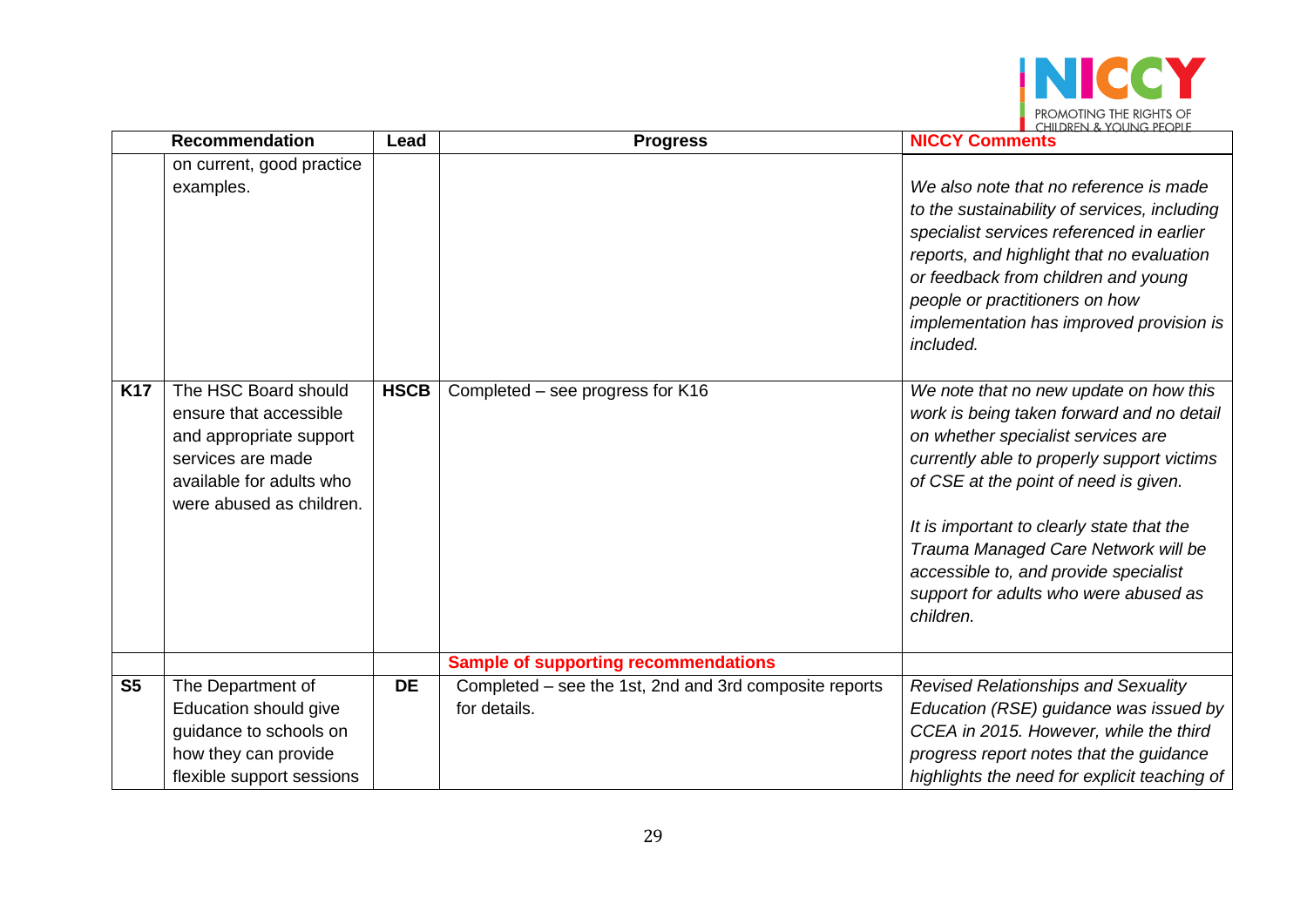

| <b>Recommendation</b>                                                 | Lead | <b>Progress</b> | <b>NICCY Comments</b>                                                                                                                                                                                                                                                                                                                                                      |
|-----------------------------------------------------------------------|------|-----------------|----------------------------------------------------------------------------------------------------------------------------------------------------------------------------------------------------------------------------------------------------------------------------------------------------------------------------------------------------------------------------|
| about CSE that are<br>accessible for parents of<br>disabled children. |      |                 | RSE for vulnerable groups, such as<br>children with SEN, as well as the need<br>for communication with parents and<br>carers, this is not in the specific context<br>of CSE.                                                                                                                                                                                               |
|                                                                       |      |                 | No detail has been given to indicate how<br>the guidance has made a positive<br>difference to the way in which schools<br>are providing information and support to<br>parents about CSE, such as, numbers of<br>schools that have offered sessions,<br>including for parents of disabled children.                                                                         |
|                                                                       |      |                 | Tracking implementation of this<br>recommendation is particularly important<br>following the 2016 ETI report which<br>highlighted the majority of schools<br>reported teachers not being confident or<br>being uncomfortable addressing the<br>'sensitive' aspects of RSE, including<br>abuse. (2016 RSE in primary and Special<br>Schools: Report of an evaluation, ETI). |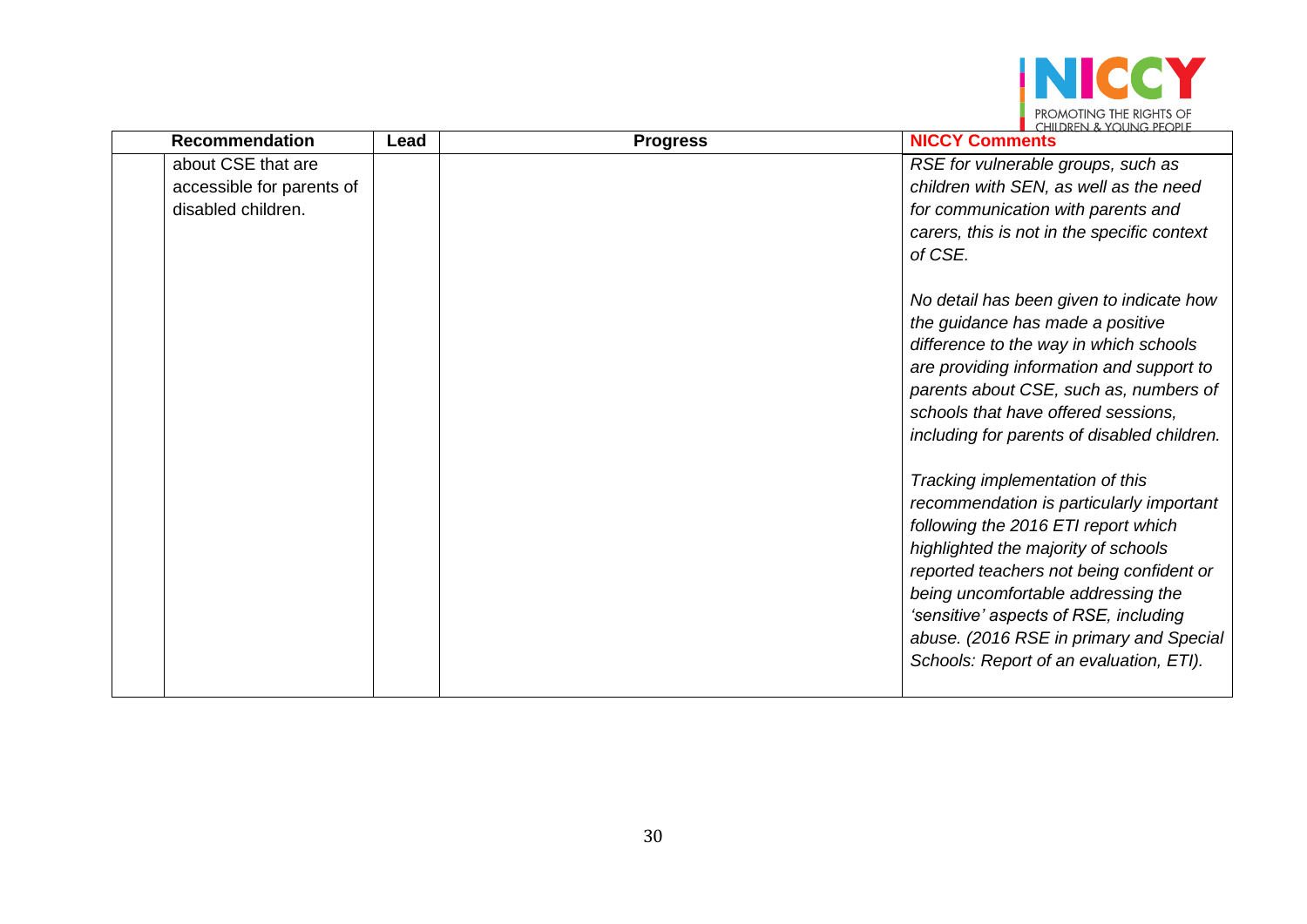

|           | <b>Recommendation</b>      | Lead        | <b>Progress</b>                                                  | $\blacksquare$ (FILD KEN $\sim$ 1 (JUNG PEC PLE<br><b>NICCY Comments</b> |
|-----------|----------------------------|-------------|------------------------------------------------------------------|--------------------------------------------------------------------------|
| <b>S6</b> | The HSC Board should       | <b>HSCB</b> | There are two elements to this recommendation: 1,                | NICCY welcomes the progress made                                         |
|           | ensure that child          |             | protecting children who are 'looked after'; and 2,               | which means this recommendation is                                       |
|           | protection issues are      |             | protecting children within a disability setting.                 | now reported as ongoing rather than not                                  |
|           | consistently and skilfully |             |                                                                  | achieved as was previously the case.                                     |
|           | addressed in LAC and       |             | The DOH is currently working with the HSCB to                    |                                                                          |
|           | disability settings, where |             | develop revised guidance to ensure that child                    | Further information on the timeframe for                                 |
|           | these are separate from    |             | protection issues are addressed within LAC settings. A           | progressing the revised guidance relating                                |
|           | specific child protection  |             | final draft of the revised guidance has been prepared            | to Looked After Children would be                                        |
|           | processes.                 |             | and is being taken through final approval processes.             | welcome as would detail on how                                           |
|           |                            |             |                                                                  | evidence of effective implementation will                                |
|           |                            |             | Work has been taken forward by the CSIB sub-group                | be gathered.                                                             |
|           |                            |             | for children with disabilities in relation to the key issues     |                                                                          |
|           |                            |             | arising from a QUB/CYPSP/SBNI scoping exercise.                  | The referenced Scoping Study by QUB,                                     |
|           |                            |             | The group to date has completed work on developing               | <b>SBNI</b> and the Disability Network                                   |
|           |                            |             | consistent access criteria for children with disability          | documents a range of concerns in the                                     |
|           |                            |             | services across the region (still in draft form) and it has      | interface between disability and child                                   |
|           |                            |             | reviewed the numbers of staff trained within its teams in        | protection and makes a number of useful                                  |
|           |                            |             | joint protocol procedures. All trusts have worked together       | recommendations. The information on                                      |
|           |                            |             | through this group to ensure that child protection issues        | areas of the report that have been taken                                 |
|           |                            |             | are consistently addressed by the most skilful and relevant      | forward is helpful but a timeframe for                                   |
|           |                            |             | person for the child.                                            | CSIB's work on fully progressing this                                    |
|           |                            |             |                                                                  | should be provided.                                                      |
|           |                            |             | The Trusts have all developed intellectual disability            |                                                                          |
|           |                            |             | CAMHS/therapeutic support services for children with             | In relation to the comments that all                                     |
|           |                            |             | learning disability and challenging behaviour and are also       | HSCTs have developed intellectual                                        |
|           |                            |             | all developing a range of shared care fostering                  | disability CAMHS services, HSCB will be                                  |
|           |                            |             | placements. The group provided direct input into the             | aware of NICCY's serious concerns that                                   |
|           |                            |             | updating of the SBNI child protection procedures as they         | children with learning disabilities do not                               |
|           |                            |             | pertained to children with disabilities - this will form part of | have equitable access to specialist                                      |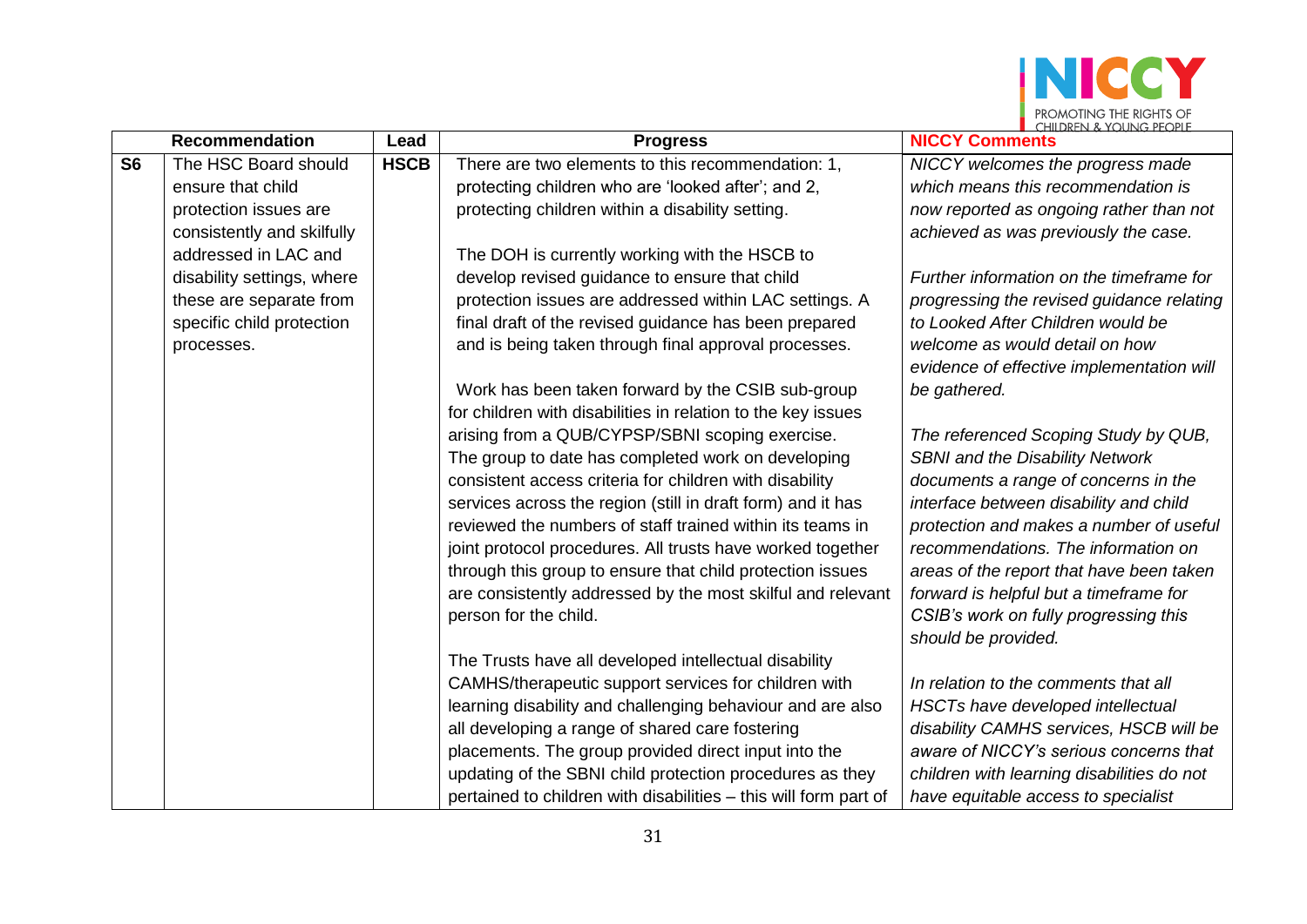

|           | <b>Recommendation</b>                                                                                                                                      | Lead      | <b>Progress</b>                                                            | $\blacksquare$ (FILDREN $\sim$ 1 (JUNG PECPLI<br><b>NICCY Comments</b>                                                                                                                                                                                                                                                                                                                                                                                                                                                                                                                                                                                                                                                                                                                                 |
|-----------|------------------------------------------------------------------------------------------------------------------------------------------------------------|-----------|----------------------------------------------------------------------------|--------------------------------------------------------------------------------------------------------------------------------------------------------------------------------------------------------------------------------------------------------------------------------------------------------------------------------------------------------------------------------------------------------------------------------------------------------------------------------------------------------------------------------------------------------------------------------------------------------------------------------------------------------------------------------------------------------------------------------------------------------------------------------------------------------|
|           |                                                                                                                                                            |           | the second stage in the development of the new policies<br>and procedures. | mental health services at the point of<br>need, as evidenced in our 'Still Waiting'<br>report. See section 5 of the report at:<br>https://www.niccy.org/about-us/our-<br>current-work/mental-health-review-still-<br>waiting/still-waiting-a-rights-based-<br>review-of-mental-health-services-and-<br>support-for-children-and-young-people-<br>in-northern-ireland/<br>HSCB and HSCTs are also aware of our<br>significant concerns about the availability<br>of children's access to a range of<br>appropriate placement options, including<br>shared care.<br>We also note that the recommendation<br>relates to assessment and decision<br>making processes and are disappointed<br>that clearer detail on how practice in<br>these areas will be reviewed and<br>reflected upon is not provided. |
| <b>S7</b> | The Department of<br>Education should ensure<br>that all young people can<br>access more information<br>and support on healthy<br>relationships, including | <b>DE</b> | See the 3rd composite<br>report.                                           | We note that neither the publication of<br>DE's Circular 2015/22 nor CCEA's 2015<br>RSE guidance which are both referenced<br>in the third report in themselves provide<br>assurance that action to implement this                                                                                                                                                                                                                                                                                                                                                                                                                                                                                                                                                                                     |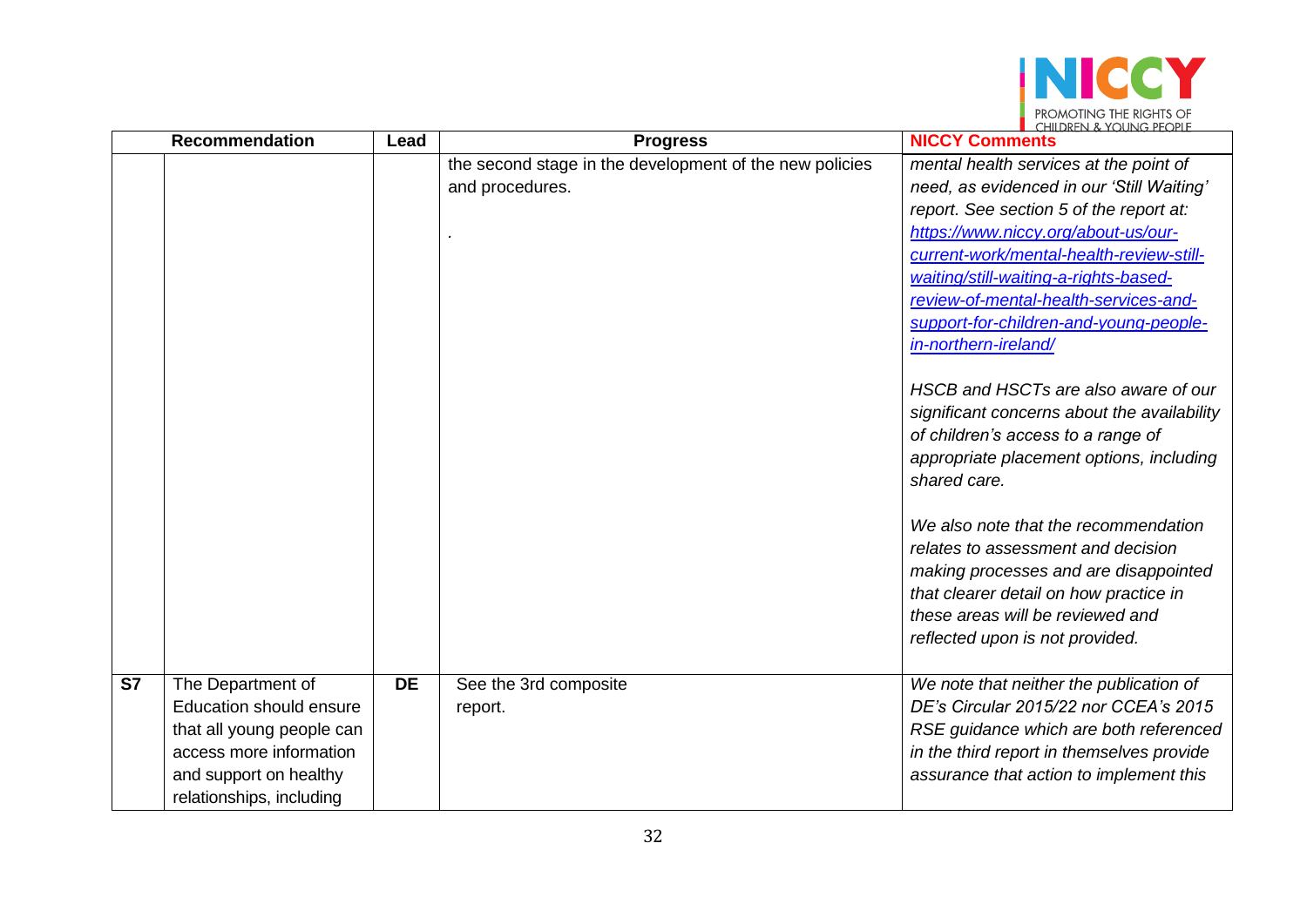

| <b>Recommendation</b>    | Lead | <b>Progress</b> | <b>NICCY Comments</b>                     |
|--------------------------|------|-----------------|-------------------------------------------|
| LGBT young people. This  |      |                 | recommendation is supporting and          |
| could be included within |      |                 | improving practice across schools.        |
| the CCEA review of       |      |                 |                                           |
| Relationships and        |      |                 | Progress reports should outline the basis |
| Sexuality guidance       |      |                 | on which DE assesses that all young       |
| materials                |      |                 | people can access more support on         |
|                          |      |                 | healthy relationships, particularly LGBT  |
|                          |      |                 | young people. DE will be aware of the     |
|                          |      |                 | importance of this given the 2017         |
|                          |      |                 | research findings in which two thirds of  |
|                          |      |                 | LGBT young people reported sexual         |
|                          |      |                 | health education in their school was      |
|                          |      |                 | unhelpful or very unhelpful and focus     |
|                          |      |                 | group participants stated sexual health   |
|                          |      |                 | education ignored the needs of LGB&T      |
|                          |      |                 | young people or actively advocated        |
|                          |      |                 | against their interests.                  |
|                          |      |                 | (2017 Post-Primary School Experiences     |
|                          |      |                 | of 16-21 year old people who are          |
|                          |      |                 | Lesbian, Gay, Bisexual and/or             |
|                          |      |                 | Transgender, PACEC). NICCY notes that     |
|                          |      |                 | a range of specialist organisations have  |
|                          |      |                 | expertise that can be drawn upon in       |
|                          |      |                 | relation to this recommendation.          |
|                          |      |                 |                                           |
|                          |      |                 | We also note that the third progress      |
|                          |      |                 | report stated DE was considering how to   |
|                          |      |                 | best disseminate healthy relationships    |
|                          |      |                 | messages across the youth sector and      |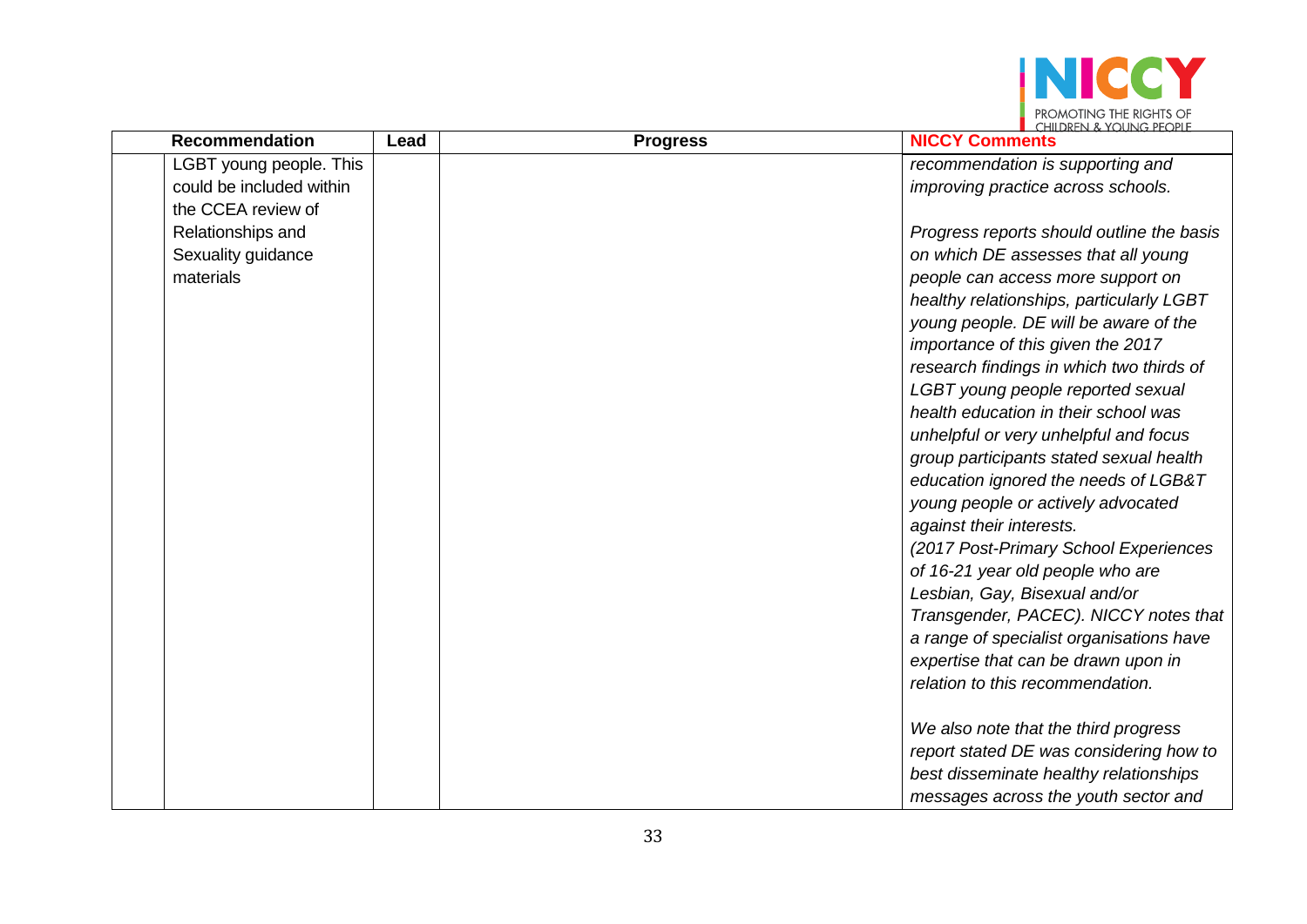

|                | <b>Recommendation</b>                                                                                                                                                | Lead       | <b>Progress</b>                                                                                                                                                                                                                                                                                                                                                                                                                                                                                                                                                                                                                                                                                                                                                                                                                                                                                                                                                                                                                                                                                                                    | $\blacksquare$ (HII) KEN & YOUNG PEOPLE<br><b>NICCY Comments</b>                                                                                                                                                                                                                                                                                                                                                                                                                                                                                                                                                                                                                                                                                                                                                                                                                                                                                           |
|----------------|----------------------------------------------------------------------------------------------------------------------------------------------------------------------|------------|------------------------------------------------------------------------------------------------------------------------------------------------------------------------------------------------------------------------------------------------------------------------------------------------------------------------------------------------------------------------------------------------------------------------------------------------------------------------------------------------------------------------------------------------------------------------------------------------------------------------------------------------------------------------------------------------------------------------------------------------------------------------------------------------------------------------------------------------------------------------------------------------------------------------------------------------------------------------------------------------------------------------------------------------------------------------------------------------------------------------------------|------------------------------------------------------------------------------------------------------------------------------------------------------------------------------------------------------------------------------------------------------------------------------------------------------------------------------------------------------------------------------------------------------------------------------------------------------------------------------------------------------------------------------------------------------------------------------------------------------------------------------------------------------------------------------------------------------------------------------------------------------------------------------------------------------------------------------------------------------------------------------------------------------------------------------------------------------------|
|                |                                                                                                                                                                      |            |                                                                                                                                                                                                                                                                                                                                                                                                                                                                                                                                                                                                                                                                                                                                                                                                                                                                                                                                                                                                                                                                                                                                    | that no update is provided on this<br>although the recommendation is reported                                                                                                                                                                                                                                                                                                                                                                                                                                                                                                                                                                                                                                                                                                                                                                                                                                                                              |
|                |                                                                                                                                                                      |            |                                                                                                                                                                                                                                                                                                                                                                                                                                                                                                                                                                                                                                                                                                                                                                                                                                                                                                                                                                                                                                                                                                                                    | as completed.                                                                                                                                                                                                                                                                                                                                                                                                                                                                                                                                                                                                                                                                                                                                                                                                                                                                                                                                              |
| S <sub>8</sub> | DOH in conjunction with<br>DOJ should pursue an<br>All-Ireland Information<br>Sharing Agreements to<br>achieve closer<br>collaboration on CSE<br>and related issues. | <b>DOH</b> | DoH Officials are chairing a short life working group with<br>representation from HSCB, PP for Court HSCT, NICTS to<br>revise the draft guidance Northern Ireland Guide -<br>Handling Of Cases Under The 1996 Hague Convention: A<br>Guide For HSC Trusts which was based on Department<br>for Education in England guidance.<br>An inter-jurisdictional protocol for the transfer of social care<br>cases between Northern Ireland and the Republic of<br>Ireland has been in operation since November 2011 and<br>will remain in place until the revised guidance is ready for<br>issue.<br>A draft information sharing agreement between the PSNI<br>and An Garda Siochana is currently with the Irish Attorney<br>general for consideration.<br>Consideration is being given to mechanisms to facilitate<br>sharing of information between social care agencies and<br>between justice agencies across both jurisdictions. These<br>must dovetail with established internal (to each jurisdiction)<br>information-sharing agreements between justice and social<br>care agencies and with established international protocols. | The Independent Inquiry report<br>highlighted that the 2011 protocol<br>(designed for the transfer of cases when<br>families move across the border and<br>child protection and family support needs<br>are already known) was limited in relation<br>to information sharing regarding CSE.<br>Reporting should identify timelines in<br>which revised guidance will be published<br>and information sharing agreements and<br>mechanisms will be operational.<br>Progress reports should identify whether<br>initiatives to date are leading to closer<br>collaboration on CSE in operational and<br>frontline practice.<br>Detail should be provided on the impact<br>of Brexit on all-Ireland arrangements in<br>relation to safeguarding, and CSE<br>specifically. We note that work to<br>implement this recommendation as well<br>as key recommendations 14 and 15<br>should ensure that information for the<br>purposes of safeguarding children is |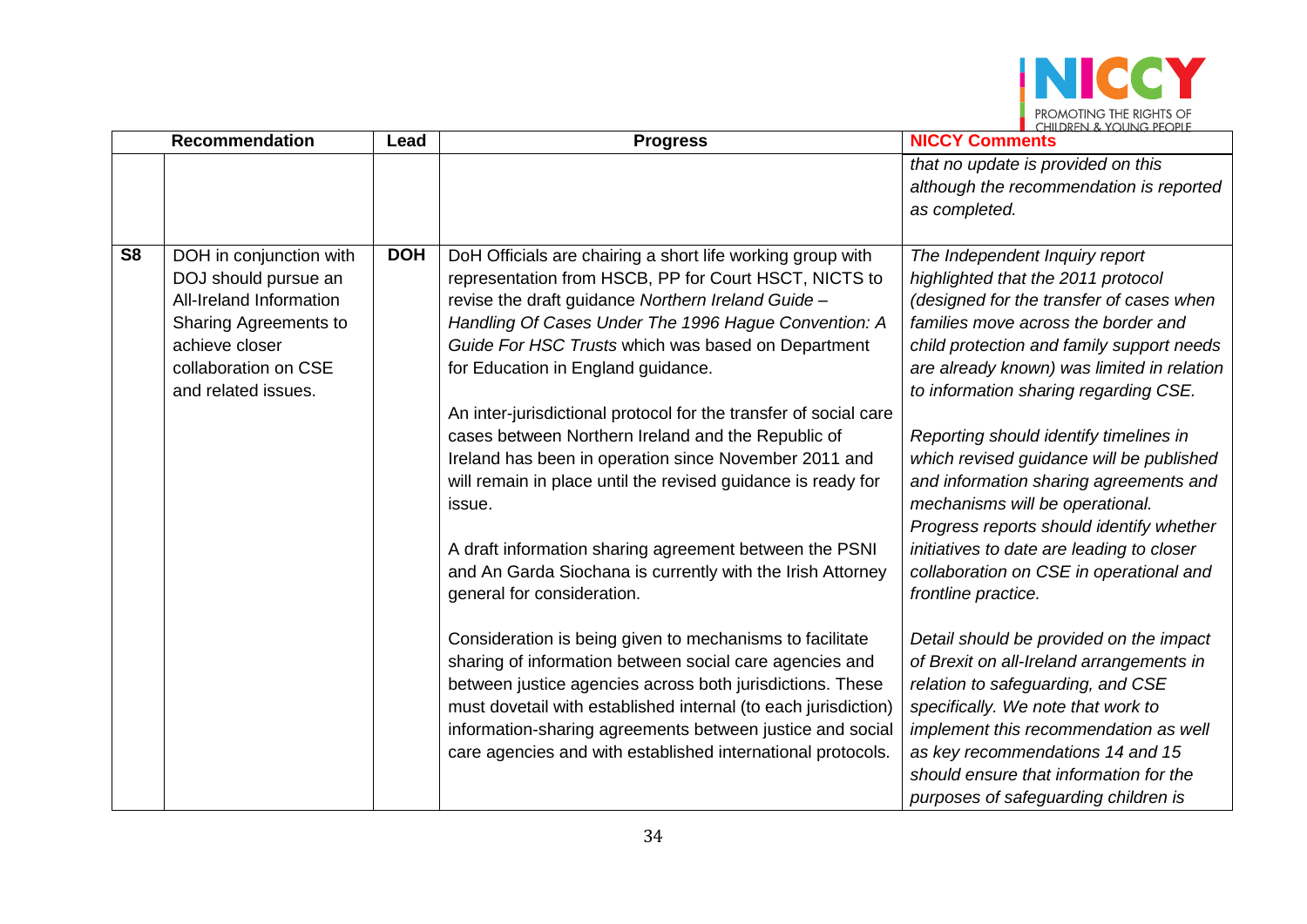

| <b>Recommendation</b>                                                                                                                                                                                                                       | Lead        | <b>Progress</b>                                                                                                                                                                                                                                        | $\blacksquare$ (HIII)REN & YOUNG PEOPLE<br><b>NICCY Comments</b>                                                                                                                                                                                                                                                                                                                                                                                                                                                                                                                                                                                                                                                                                                                                                                                              |
|---------------------------------------------------------------------------------------------------------------------------------------------------------------------------------------------------------------------------------------------|-------------|--------------------------------------------------------------------------------------------------------------------------------------------------------------------------------------------------------------------------------------------------------|---------------------------------------------------------------------------------------------------------------------------------------------------------------------------------------------------------------------------------------------------------------------------------------------------------------------------------------------------------------------------------------------------------------------------------------------------------------------------------------------------------------------------------------------------------------------------------------------------------------------------------------------------------------------------------------------------------------------------------------------------------------------------------------------------------------------------------------------------------------|
|                                                                                                                                                                                                                                             |             | PBNI continue to work with the Irish Probation Service<br>(IPS) within the current information protocol regarding<br>individuals convicted of sexual offences or individuals (also<br>convicted) who are assessed as posing a risk of serious<br>harm. | effectively shared across all necessary<br>jurisdictions.                                                                                                                                                                                                                                                                                                                                                                                                                                                                                                                                                                                                                                                                                                                                                                                                     |
| <b>S13</b><br>The HSC Board should<br>monitor the<br>arrangements for private<br>fostering to ensure that<br>awareness of CSE is<br>raised and to ensure<br>identification of cases<br>that have not been<br>notified to the HSC<br>Trusts. | <b>HSCB</b> | Completed - See 1st and 2nd composite reports.                                                                                                                                                                                                         | The 2015 DoH implementation plan<br>stated that HSCTs would: identify a<br>senior manager with responsibility for<br>ensuring compliance with the range of<br>duties relating to private fostering;<br>include CSE in staff training in the<br>context of private fostering; and that<br><b>HSCB</b> would consider additional<br>measures to increase private fostering<br>registration. While previous reports note<br>that Circular CCPD 1/11 was re-issued<br>and a leaflet was published, no detail is<br>given on the impact of actions taken.<br>For example, has there been an increase<br>in registrations of private fostering, are<br>staff more confident in identifying and<br>responding to CSE risk and are statutory<br>agencies confident that they are aware of<br>the full scope of private fostering<br>arrangements in Northern Ireland? |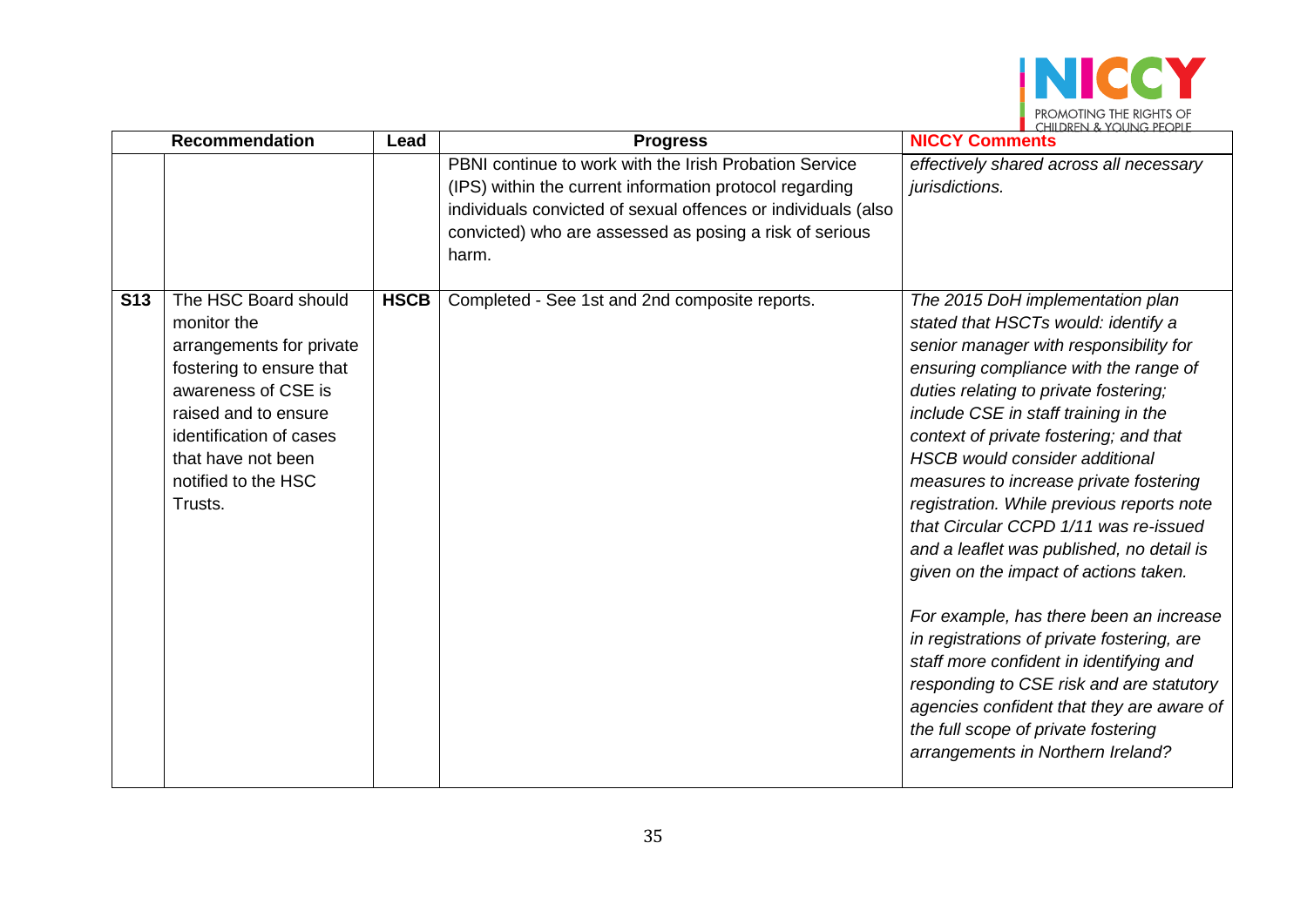

|            | <b>Recommendation</b>                                                                                                                                                                                                                            | Lead        | <b>Progress</b>                           | $\blacksquare$ (FILD KEN $\sim$ 1 (JUNG PEC PLE<br><b>NICCY Comments</b>                                                                                                                                                                                                                                                                                                                                                                                                                                                                                                                                                                         |
|------------|--------------------------------------------------------------------------------------------------------------------------------------------------------------------------------------------------------------------------------------------------|-------------|-------------------------------------------|--------------------------------------------------------------------------------------------------------------------------------------------------------------------------------------------------------------------------------------------------------------------------------------------------------------------------------------------------------------------------------------------------------------------------------------------------------------------------------------------------------------------------------------------------------------------------------------------------------------------------------------------------|
|            |                                                                                                                                                                                                                                                  |             |                                           | Earlier reports note that HSCT data on<br>private fostering will be reported through<br>the HSCB Delegated Statutory Functions<br>reporting process but it is unclear that<br>these reports continue to be available in<br>n the public domain.                                                                                                                                                                                                                                                                                                                                                                                                  |
| <b>S14</b> | DOH should ensure the<br>involvement of young<br>people in any future<br>review of the Regional<br><b>Guidance on Police</b><br>Involvement in<br><b>Residential Units/</b><br>safeguarding of Children<br>Missing from Home and<br>Foster Care. | <b>HSCB</b> | Completed – see the 1st composite report. | As NICCY has previously stated, a clear<br>commitment to periodic review of the<br>Guidance and the involvement of<br>children and young people in this should<br>be given. This is particularly important<br>following the concerns highlighted by<br>HMIC regarding inconsistency in police<br>risk assessments of missing children<br>known to be at risk of CSE (2016 PEEL:<br>Police effectiveness (vulnerability),<br>HMIC).<br>We are aware of work currently being<br>undertaken by PSNI and HSCB on the<br>definition of missing and statutory agency<br>responses to missing episodes and<br>highlight the need to involve children in |
| <b>S16</b> | The HSC Board                                                                                                                                                                                                                                    | <b>HSCB</b> | Completed – see the 1st composite report. | these review processes.<br>The DoH implementation plan noted that                                                                                                                                                                                                                                                                                                                                                                                                                                                                                                                                                                                |
|            | Strategic Action Plan -                                                                                                                                                                                                                          |             |                                           | the Missing Action Plan would be                                                                                                                                                                                                                                                                                                                                                                                                                                                                                                                                                                                                                 |
|            | <b>Children Missing from</b>                                                                                                                                                                                                                     |             |                                           |                                                                                                                                                                                                                                                                                                                                                                                                                                                                                                                                                                                                                                                  |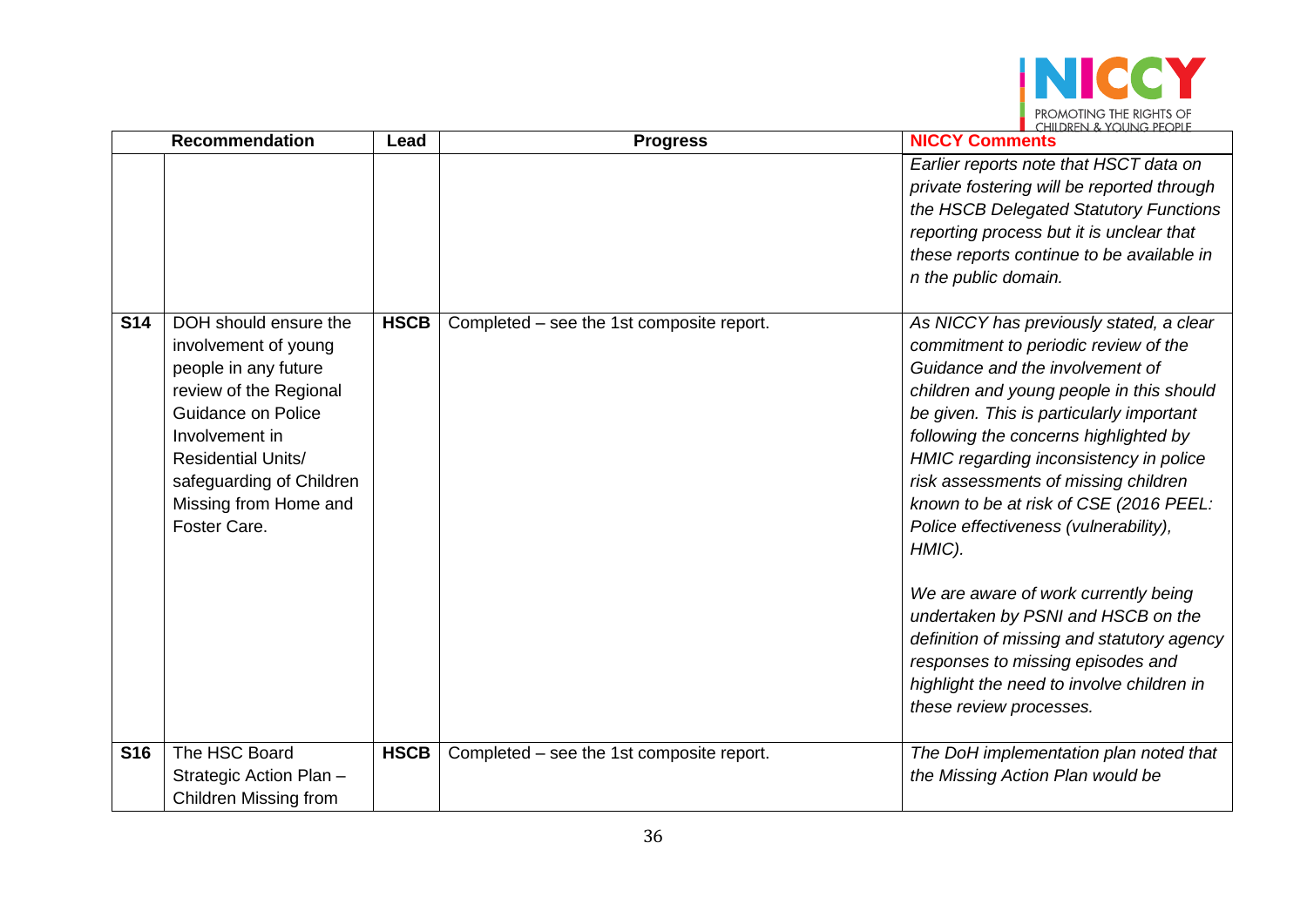

|            | <b>Recommendation</b>    | Lead        | <b>Progress</b>                                         | <u>Le Chilliken &amp; Young People</u><br><b>NICCY Comments</b>                                                                                                                                                                                                                                                                                                                                                                                                                                                                                                                                                                                                    |
|------------|--------------------------|-------------|---------------------------------------------------------|--------------------------------------------------------------------------------------------------------------------------------------------------------------------------------------------------------------------------------------------------------------------------------------------------------------------------------------------------------------------------------------------------------------------------------------------------------------------------------------------------------------------------------------------------------------------------------------------------------------------------------------------------------------------|
|            | Home or Care should be   |             |                                                         | submitted to CSIB for sign off in May                                                                                                                                                                                                                                                                                                                                                                                                                                                                                                                                                                                                                              |
|            | revised and implemented  |             |                                                         | 2015.                                                                                                                                                                                                                                                                                                                                                                                                                                                                                                                                                                                                                                                              |
|            | as part of the strategic |             |                                                         |                                                                                                                                                                                                                                                                                                                                                                                                                                                                                                                                                                                                                                                                    |
|            | overview of CSE.         |             |                                                         | NICCY is aware of the HSCB/PSNI 2018<br>Joint Strategic Action Plan for Children<br>Missing from Residential Care and notes<br>with concern that this does not address<br>children missing from home. We seek<br>clarification as to whether this is the<br>document referenced in the DoH<br>implementation plan.<br>NICCY has previously expressed<br>concern that the scope of regional<br>guidance and reviews should not be<br>restricted to children in care. We highlight<br>that strategic responses to vulnerable<br>young people should be based on the<br>rights, best interests and needs of the<br>individual child, not solely their care<br>status. |
| <b>S17</b> | Police evidence about    | <b>PSNI</b> | Completed – see the 1st, 2nd and 3rd composite reports. | The first progress report notes the 2015                                                                                                                                                                                                                                                                                                                                                                                                                                                                                                                                                                                                                           |
|            | the circumstances in     |             |                                                         | <b>HSCB/PSNI Missing Children Protocol</b>                                                                                                                                                                                                                                                                                                                                                                                                                                                                                                                                                                                                                         |
|            | which a child was found  |             |                                                         | and the issuing of PSNI service                                                                                                                                                                                                                                                                                                                                                                                                                                                                                                                                                                                                                                    |
|            | after going missing or   |             |                                                         | instructions but no further detail of the                                                                                                                                                                                                                                                                                                                                                                                                                                                                                                                                                                                                                          |
|            | putting themselves at    |             |                                                         | impact of this, such as, whether                                                                                                                                                                                                                                                                                                                                                                                                                                                                                                                                                                                                                                   |
|            | risk can be vital to     |             |                                                         | improvements in recording and sharing                                                                                                                                                                                                                                                                                                                                                                                                                                                                                                                                                                                                                              |
|            | protection arrangements. |             |                                                         | information or increases in disruption or                                                                                                                                                                                                                                                                                                                                                                                                                                                                                                                                                                                                                          |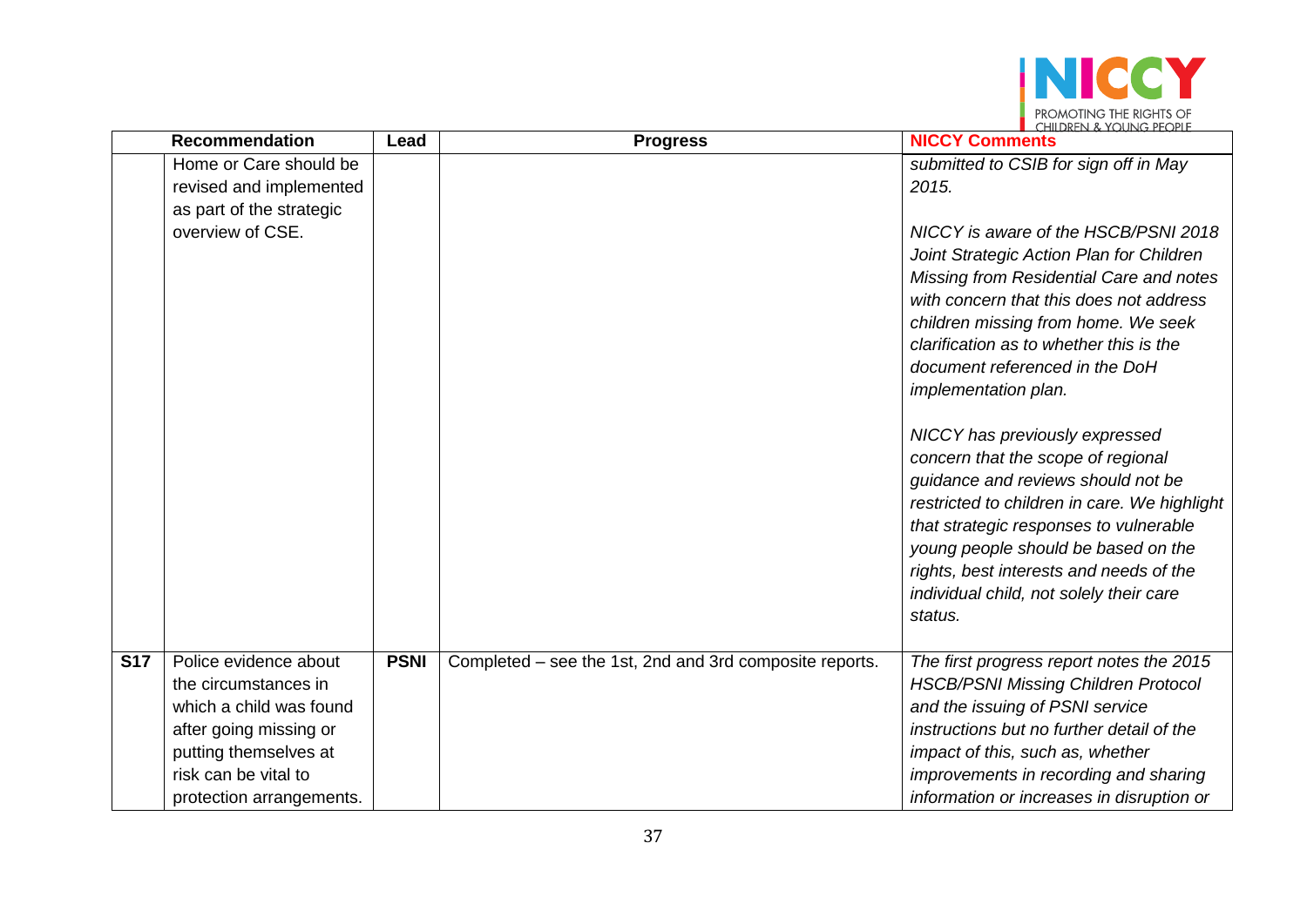

|            | <b>Recommendation</b>     | Lead        | <b>Progress</b>                           | <u>Le Children &amp; Young People</u><br><b>NICCY Comments</b>                    |
|------------|---------------------------|-------------|-------------------------------------------|-----------------------------------------------------------------------------------|
|            | PSNI should review        |             |                                           | investigation of CSE has been achieved                                            |
|            | current processes to      |             |                                           | have been provided in subsequent                                                  |
|            | ensure that in all        |             |                                           | reports.                                                                          |
|            | circumstances,            |             |                                           |                                                                                   |
|            | information is recorded   |             |                                           | Reference is also made to the PSNI                                                |
|            | and transmitted           |             |                                           | restructure into PPU's but we again note                                          |
|            | appropriately, both       |             |                                           | that in 2016 HMIC found an inconsistent                                           |
|            | internally and to partner |             |                                           | police response to missing children. It is                                        |
|            | agencies.                 |             |                                           | also of note that CJI have recently                                               |
|            |                           |             |                                           | highlighted a range of challenges                                                 |
|            |                           |             |                                           | regarding resourcing within PSNI public                                           |
|            |                           |             |                                           | protection. (2018 Without Witness: A                                              |
|            |                           |             |                                           | thematic inspection of sexual violence<br>and abuse cases by the criminal justice |
|            |                           |             |                                           | system in Northern Ireland, CJI).                                                 |
|            |                           |             |                                           |                                                                                   |
|            |                           |             |                                           | It is concerning that this recommendation                                         |
|            |                           |             |                                           | is reported as completed without                                                  |
|            |                           |             |                                           | evidence of change being achieved.                                                |
|            |                           |             |                                           |                                                                                   |
| <b>S18</b> | <b>HSC Trusts should</b>  | <b>HSCB</b> | Completed - see the 1st composite report. | NICCY remains concerned that there                                                |
|            | ensure that when a child  |             |                                           | may be inconsistencies in practice                                                |
|            | returns after being       |             |                                           | regarding return interviews as well as                                            |
|            | missing, he or she is     |             |                                           | safe and well checks. We also reiterate                                           |
|            | offered an interview with |             |                                           | that the 2016 HMIC inspection                                                     |
|            | an independent person     |             |                                           | highlighted there was no consistent                                               |
|            | in line with regional     |             |                                           | process to provide police with information                                        |
|            | guidance                  |             |                                           | from return interviews.                                                           |
|            |                           |             |                                           |                                                                                   |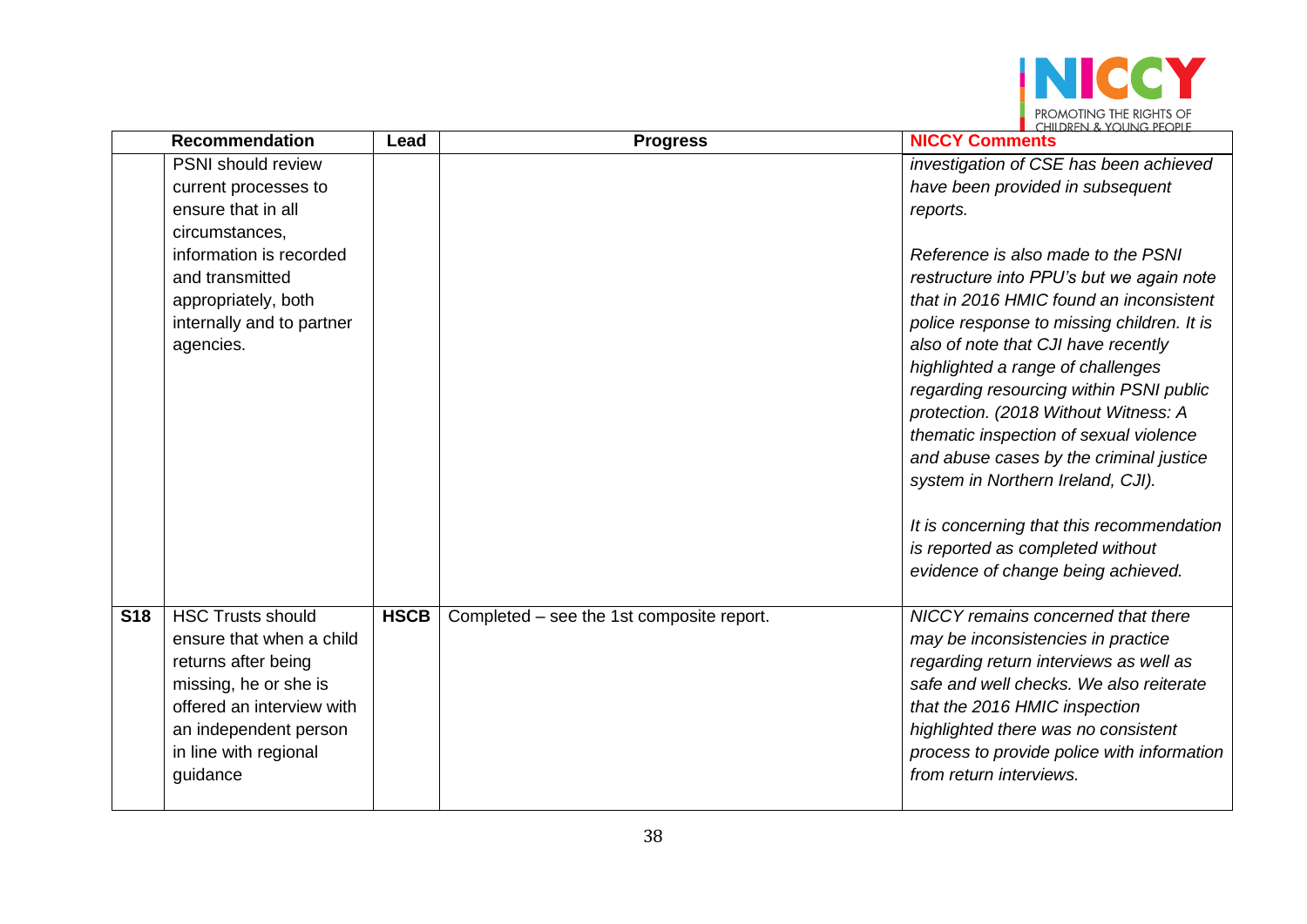

|            | Recommendation                                                                                                                                                                                                                          | Lead        | <b>Progress</b>                                    | <u>Le Chilliken &amp; Young People</u><br><b>NICCY Comments</b>                                                                                                                                                                                                                                                                                                                                                                                                                                                                                                                                                                                                                                                                                                                                                                                                                                                                                  |
|------------|-----------------------------------------------------------------------------------------------------------------------------------------------------------------------------------------------------------------------------------------|-------------|----------------------------------------------------|--------------------------------------------------------------------------------------------------------------------------------------------------------------------------------------------------------------------------------------------------------------------------------------------------------------------------------------------------------------------------------------------------------------------------------------------------------------------------------------------------------------------------------------------------------------------------------------------------------------------------------------------------------------------------------------------------------------------------------------------------------------------------------------------------------------------------------------------------------------------------------------------------------------------------------------------------|
|            |                                                                                                                                                                                                                                         |             |                                                    | Progress reports should include detail<br>which demonstrates that return<br>interviews are undertaken and that the<br>HMIC finding has been addressed.                                                                                                                                                                                                                                                                                                                                                                                                                                                                                                                                                                                                                                                                                                                                                                                           |
| <b>S22</b> | The HSC Board, in<br>conjunction with the HSC<br>trusts, should assess the<br>appropriateness of<br>existing unregulated<br>placements to ensure<br>that the assessed needs<br>of young people in these<br>placements are being<br>met. | <b>HSCB</b> | Completed - see the 1st and 2nd composite reports. | Detail of the assessment exercise noted<br>in the second progress report and how<br>this has engaged providers, including<br>those involved in joint commissioning,<br>RQIA and young people should be given.<br><b>NICCY</b> notes particular concerns<br>regarding the use of unregulated private<br>placements outside of the scope of<br>supported and joint commissioned<br>accommodation and requests<br>assurances as to the rigour of<br>procedures in place to safeguard<br>children's welfare in such circumstances.<br>While the second progress report<br>highlighted that HSCT Directors had<br>provided the Board with assurances that<br>appropriate arrangements were in place<br>(including CSE risk assessments),<br>following legal proceedings and NICCY's<br>intervention in this case we note the<br>importance of HSCB providing more<br>robust assurance that the range of issues<br>outlined in the judgement have been |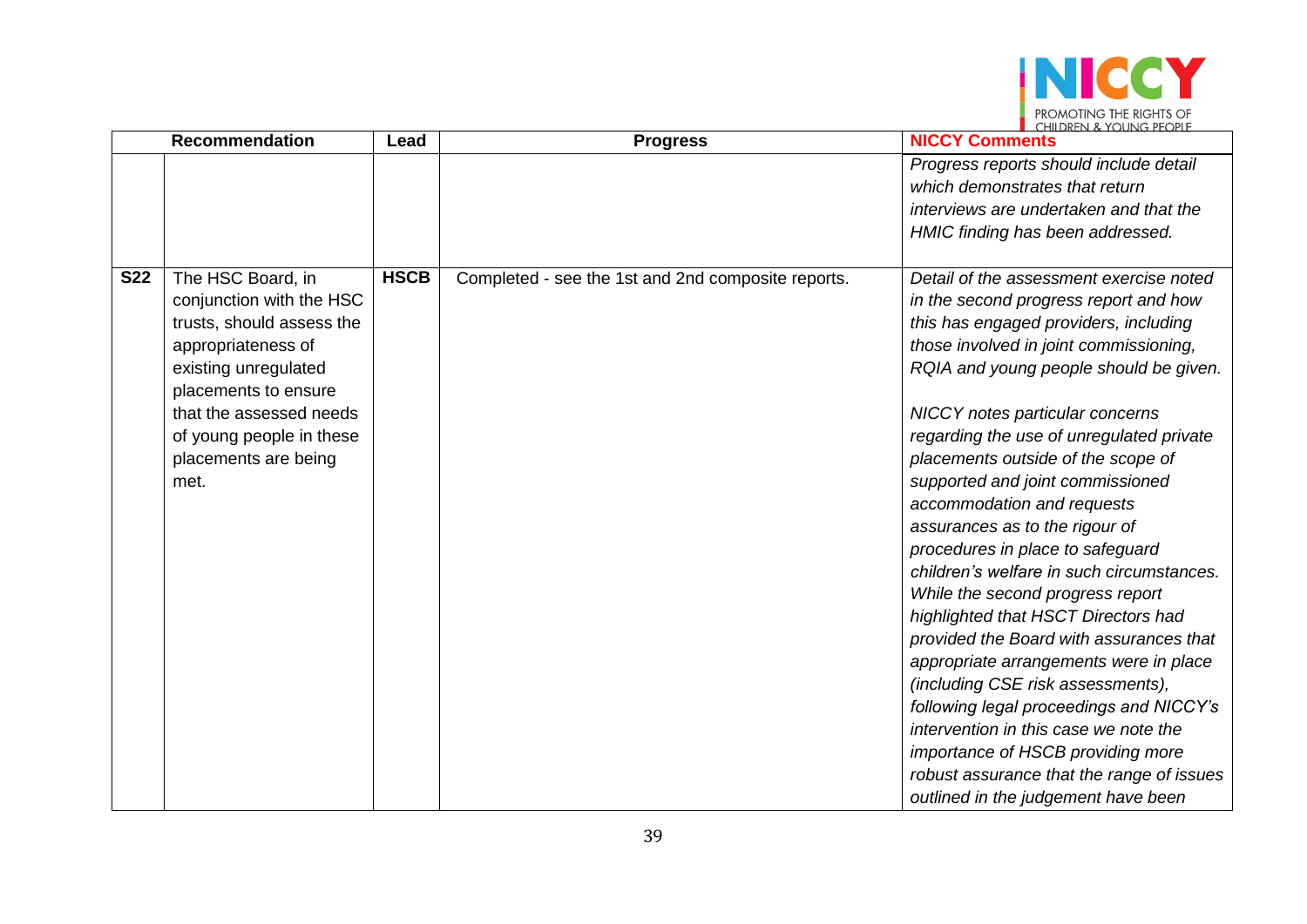

|            | <b>Recommendation</b>                                                                                                                                                            | Lead        | <b>Progress</b>                                           | $\blacksquare$ (HII)REN & YOUNG PEOPLE<br><b>NICCY Comments</b>                                                                                                                                                                                                                                                                                                                                                                                                                                                                                                                                                                                                                                                                                                                                                                                                                                      |
|------------|----------------------------------------------------------------------------------------------------------------------------------------------------------------------------------|-------------|-----------------------------------------------------------|------------------------------------------------------------------------------------------------------------------------------------------------------------------------------------------------------------------------------------------------------------------------------------------------------------------------------------------------------------------------------------------------------------------------------------------------------------------------------------------------------------------------------------------------------------------------------------------------------------------------------------------------------------------------------------------------------------------------------------------------------------------------------------------------------------------------------------------------------------------------------------------------------|
|            |                                                                                                                                                                                  |             |                                                           | properly addressed [2018] NIQB 34.<br>Available at: https://judiciaryni.uk/judicial-<br>decisions/2018-nigb-34                                                                                                                                                                                                                                                                                                                                                                                                                                                                                                                                                                                                                                                                                                                                                                                       |
| <b>S25</b> | <b>HSC Trusts should</b><br>endeavour to provide<br>stability by minimising<br>the movement of both<br>children and staff<br>throughout residential<br>and foster care settings. | <b>HSCB</b> | Completed - see 1st and 2nd composite reports for detail. | NICCY previously noted concern that the<br>ten pages of information provided by<br>DoH in the second progress report on<br>this recommendation gave only general<br>information on outlined plans and agreed<br>positions and did not demonstrate how<br>concrete change in placement stability<br>had been achieved. It is disappointing<br>that no update or further detail has been<br>given on this recommendation.<br><b>SBNI's Thematic Review of CSE also</b><br>referenced the importance of stability and<br>of children's relationships with<br>dependable adults as a protective factor<br>and noted the need to enhance<br>relationship based practice. (2015<br>Thematic Review of CSE, SBNI).<br>Recommendations should not be<br>assessed as completed if detail of impact<br>and outcomes (including in this case<br>children's views on placement stability)<br>cannot be provided. |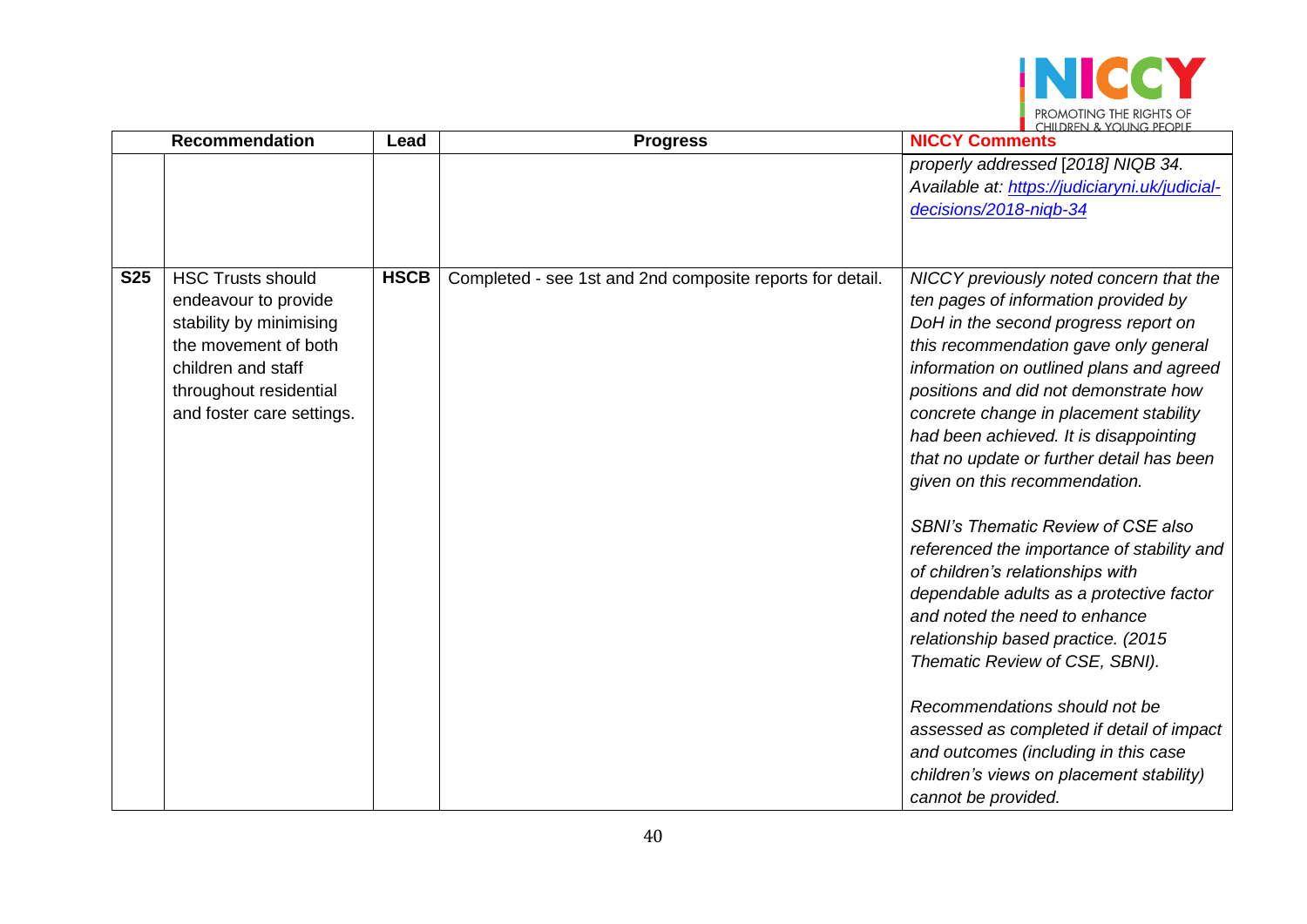

|            | <b>Recommendation</b>                                                                                                                                                                                               |                    | <b>Progress</b>                                                                                                                                                                                                                                                                                                                                                                                                                    | <b>NICCY Comments</b>                                                                                                                                                                                                                                                                                                                                                                                                                                                                                                                                                                                                                                                                                                                                                                                                                                                                           |
|------------|---------------------------------------------------------------------------------------------------------------------------------------------------------------------------------------------------------------------|--------------------|------------------------------------------------------------------------------------------------------------------------------------------------------------------------------------------------------------------------------------------------------------------------------------------------------------------------------------------------------------------------------------------------------------------------------------|-------------------------------------------------------------------------------------------------------------------------------------------------------------------------------------------------------------------------------------------------------------------------------------------------------------------------------------------------------------------------------------------------------------------------------------------------------------------------------------------------------------------------------------------------------------------------------------------------------------------------------------------------------------------------------------------------------------------------------------------------------------------------------------------------------------------------------------------------------------------------------------------------|
|            |                                                                                                                                                                                                                     |                    |                                                                                                                                                                                                                                                                                                                                                                                                                                    |                                                                                                                                                                                                                                                                                                                                                                                                                                                                                                                                                                                                                                                                                                                                                                                                                                                                                                 |
| <b>S30</b> | The Department of<br><b>Education should work</b><br>with other departments<br>to ensure that there are<br>appropriate safeguarding<br>arrangements for<br>children in all non-<br>statutory education<br>settings. | <b>DE</b>          | Complete.<br>The Department works on an on-going basis with other<br>Departments/agencies in developing guidance for all<br>educational providers as and when required.<br>The Department has also received assurances regarding<br>CSE training for staff in Sure Start Settings; Pre-school<br>settings; other early years settings funded by the Early<br>Years Fund; Youth Services and Education Otherwise<br>Than At School. | NICCY notes that this recommendation<br>applies to safeguarding children in all<br>non-statutory educations settings. As we<br>have previously stated, earlier progress<br>reports reference that EA will consider<br>safeguarding in new procedures being<br>developed for Elective Home Education<br>but, while we understand work on<br>procedures is being developed, no<br>update is provided in progress reports<br>and no indication as to how EA and<br>Departments will ensure that robust<br>safeguarding arrangements are in place<br>for this group of children is given. No<br>detail is provided on how action taken in<br>any setting has improved safeguarding<br>arrangements.<br>We seek particular assurance about how<br>DE has assessed that this<br>recommendation is completed across<br>non-statutory settings including Home<br>Education and also independent schools |
|            |                                                                                                                                                                                                                     |                    |                                                                                                                                                                                                                                                                                                                                                                                                                                    | as a matter of urgency.                                                                                                                                                                                                                                                                                                                                                                                                                                                                                                                                                                                                                                                                                                                                                                                                                                                                         |
| <b>S31</b> | Schools should ensure<br>that Relationships and<br>Sexuality Education is                                                                                                                                           | <b>Scho</b><br>ols | Complete – see $1st$ composite progress report.                                                                                                                                                                                                                                                                                                                                                                                    | While in the first progress report DE<br>highlighted that CCEA published revised<br>RSE guidance in 2015 we again note                                                                                                                                                                                                                                                                                                                                                                                                                                                                                                                                                                                                                                                                                                                                                                          |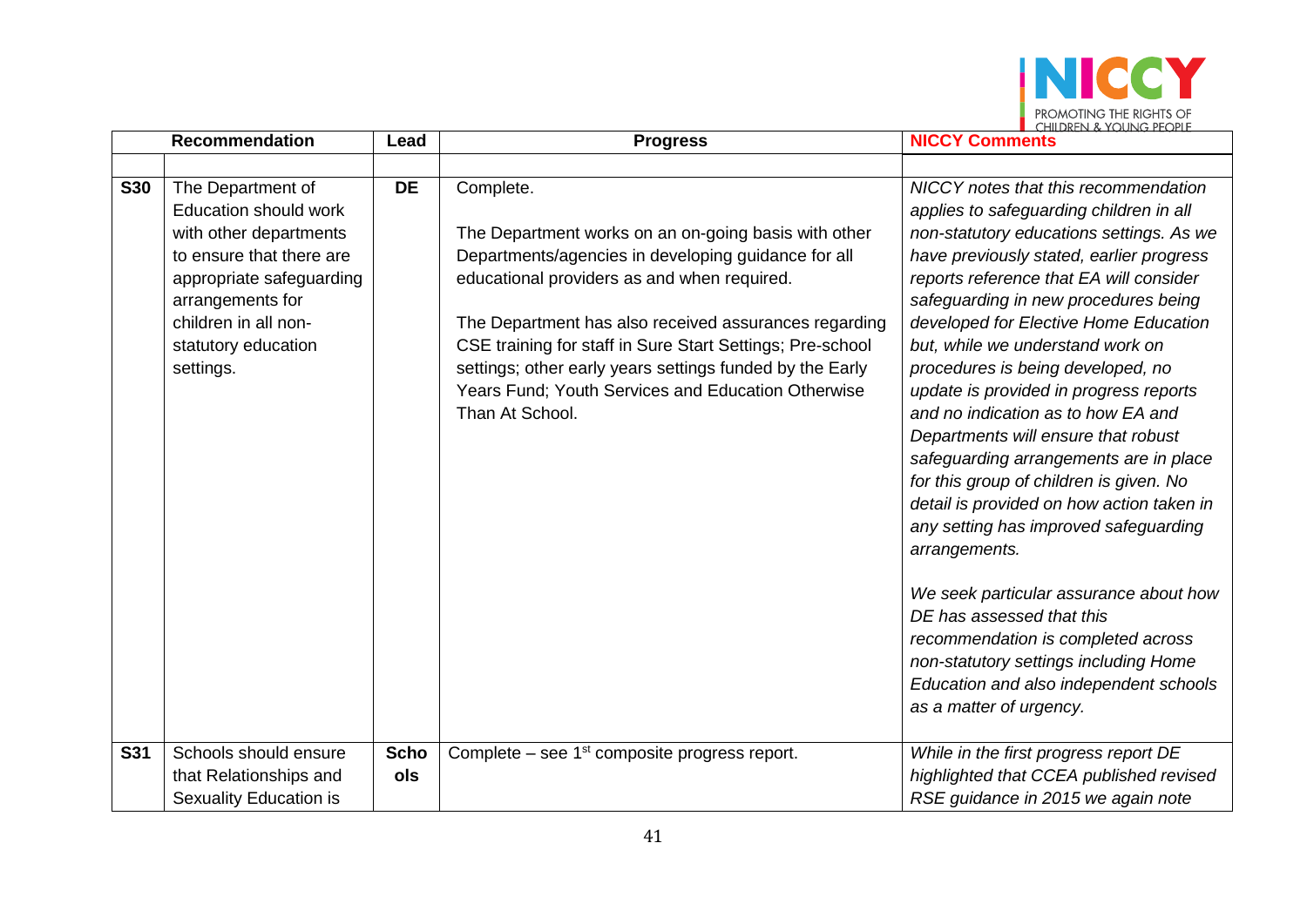

|            | <b>Recommendation</b>                                                                                                                                                                                                                                                                              | Lead      | <b>Progress</b>                                                                                                                                                                                                                                                                                                                      | <u>LEILLIKEN A YULING PEUPLE</u><br><b>NICCY Comments</b>                                                                                                                                                                                                                                                                                                                                                                                      |
|------------|----------------------------------------------------------------------------------------------------------------------------------------------------------------------------------------------------------------------------------------------------------------------------------------------------|-----------|--------------------------------------------------------------------------------------------------------------------------------------------------------------------------------------------------------------------------------------------------------------------------------------------------------------------------------------|------------------------------------------------------------------------------------------------------------------------------------------------------------------------------------------------------------------------------------------------------------------------------------------------------------------------------------------------------------------------------------------------------------------------------------------------|
|            | delivered by people with<br>the skills and confidence<br>to do so.                                                                                                                                                                                                                                 |           |                                                                                                                                                                                                                                                                                                                                      | that this does not deliver the<br>recommendation or demonstrate how DE<br>and schools are ensuring RSE is<br>delivered by those with the skills and<br>confidence to do so.                                                                                                                                                                                                                                                                    |
|            |                                                                                                                                                                                                                                                                                                    |           |                                                                                                                                                                                                                                                                                                                                      | This is particularly concerning given that<br>in 2016 ETI highlighted concerns that<br>teachers were not being confident or<br>being uncomfortable addressing the<br>'sensitive' aspects of RSE and noted the<br>need for training on this (2016 RSE in<br>primary and Special Schools: Report of<br>an evaluation, ETI).                                                                                                                      |
| <b>S40</b> | The Department of<br><b>Education should ensure</b><br>that youth workers,<br>whether paid or<br>voluntary, should receive<br>training to help them to<br>inform and support<br>young people, who may<br>be at risk of CSE, and to<br>identify and report<br>safeguarding issues<br>appropriately. | <b>DE</b> | Complete.<br>An Interim Child Protection and Safeguarding Policy was<br>approved by the EA in January 2016. The policy applies to<br>all EA services including the youth service.<br>Youth workers' child protection training now comes<br>within the remit of the Education Authority's Child<br>Protection Support Service (CPSS). | It is positive that DE has clarified that<br>youthwork child protection training sits<br>with CPSS but no information is given as<br>to how DE has assured that access to<br>CPSS training has been effective. This<br>may include information on participation<br>in training, youth worker feedback and<br>monitoring increases in the youth service<br>seeking advice on or referring cases<br>where young people may be subject to<br>CSE. |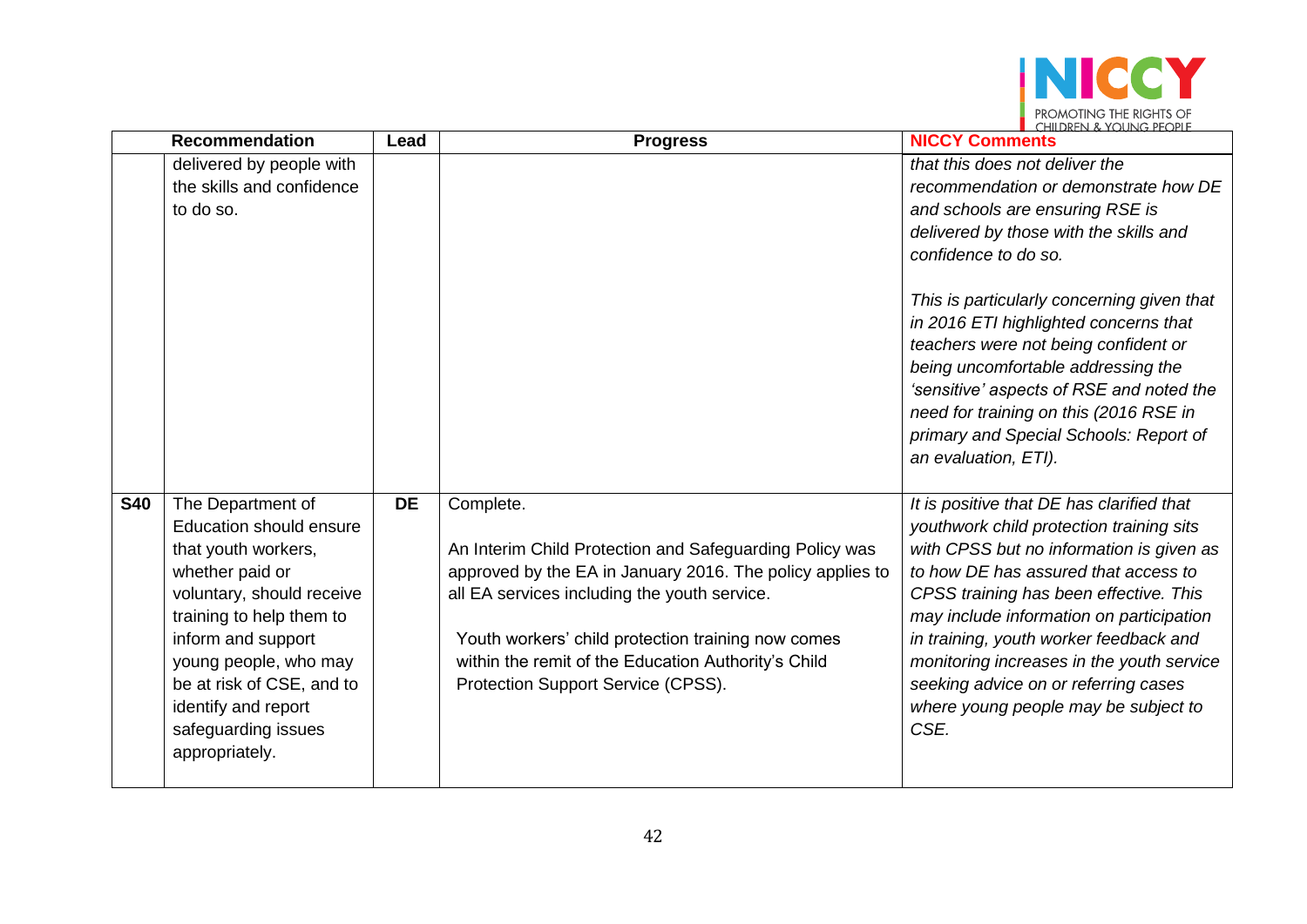

|            | <b>Recommendation</b>        | Lead       | <b>Progress</b>                                 | <b>NICCY Comments</b>                      |
|------------|------------------------------|------------|-------------------------------------------------|--------------------------------------------|
| <b>S43</b> | PSNI and criminal justice    | <b>DOJ</b> | Completed – refer to $3^{rd}$ composite report. | The detail in the third progress report on |
|            | partners in the              |            |                                                 | PSNI training on the Missing Children      |
|            | Prosecution Service and      |            |                                                 | Protocol and e-learning is welcome but     |
|            | <b>Court Service should</b>  |            |                                                 | would be strengthened by inclusion of      |
|            | continue to develop their    |            |                                                 | evaluation from participants and           |
|            | approach to responding       |            |                                                 | feedback from children and young           |
|            | to victims of CSE in a       |            |                                                 | people on their contact with and           |
|            | way that treats them         |            |                                                 | treatment by PSNI. Further detail on how   |
|            | fairly and sensitively and   |            |                                                 | these actions and those taken by NICTS     |
|            | avoids blaming them for      |            |                                                 | and PPS (noted in earlier progress         |
|            | offending behaviour          |            |                                                 | reports) are improving how the criminal    |
|            | associated with their        |            |                                                 | justice system responds to victims of      |
|            | abuse. This involves         |            |                                                 | CSE should be given.                       |
|            | attitude, not just policy or |            |                                                 |                                            |
|            | process.                     |            |                                                 | NICCY notes with concern that the          |
|            |                              |            |                                                 | information provided does not indicate     |
|            |                              |            |                                                 | that there has been a systemic change in   |
|            |                              |            |                                                 | the treatment of victims during            |
|            |                              |            |                                                 | investigations and judicial proceedings.   |
|            |                              |            |                                                 | In our advice to the current review of     |
|            |                              |            |                                                 | arrangements to deliver justice in serious |
|            |                              |            |                                                 | sexual offences cases we recommend a       |
|            |                              |            |                                                 | new child centred justice model. DoJ and   |
|            |                              |            |                                                 | criminal justice agencies should properly  |
|            |                              |            |                                                 | consider this proposal in order to         |
|            |                              |            |                                                 | effectively implement this and a number    |
|            |                              |            |                                                 | of other Inquiry recommendations.          |
|            |                              |            |                                                 |                                            |
|            |                              |            |                                                 | Available at:                              |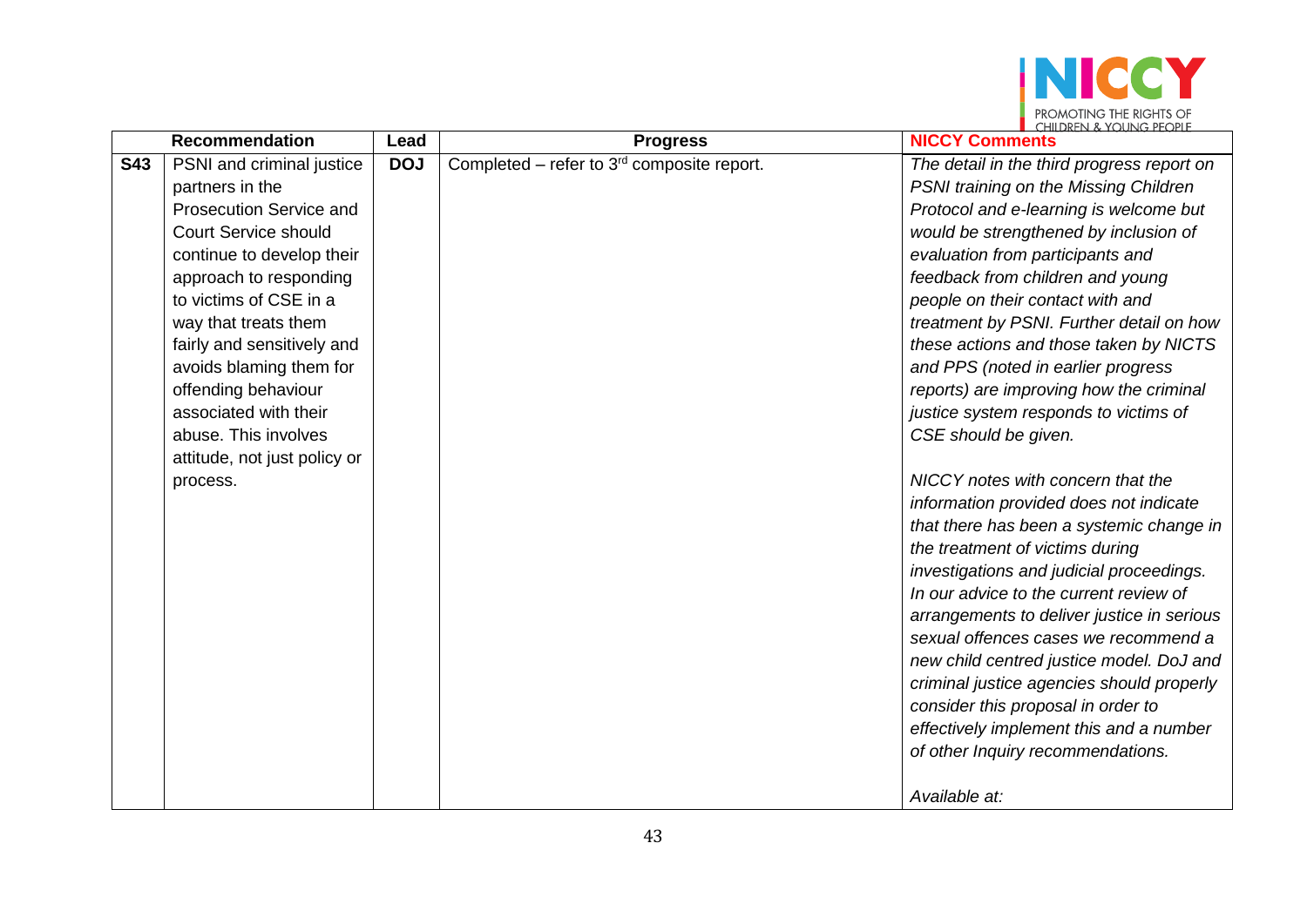

|            | <b>Recommendation</b>        | Lead           | <b>Progress</b>                                             | $\blacksquare$ (HIII)REN & YOUNG PEOPLE<br><b>NICCY Comments</b> |
|------------|------------------------------|----------------|-------------------------------------------------------------|------------------------------------------------------------------|
|            |                              |                |                                                             | https://www.niccy.org/publications/2018/s                        |
|            |                              |                |                                                             | eptember/07/review-of-sexual-offences-                           |
|            |                              |                |                                                             | cases/                                                           |
|            |                              |                |                                                             |                                                                  |
| <b>S46</b> | Awareness-raising about      | <b>PPS</b>     | <b>Public Prosecution Service</b>                           | It is helpful that information has been                          |
|            | the dynamics of child        | <b>DOJ</b>     | The Public Prosecution has established a Serious Crime      | provided by the range of agencies across                         |
|            | abuse and CSE in             | N <sub>l</sub> | Unit (SCU) to deal with all sexual offences cases           | the third and fourth progress reports.                           |
|            | particular should be         | <b>Bar</b>     | including cases involving Child Sexual Exploitation. This   | However, the impact of awareness                                 |
|            | available for all legal      |                | Unit became operational on 4 January 2016 and is            | raising and training on the confidence                           |
|            | personnel and should be      |                | staffed by 10 experienced Senior Public Prosecutors         | and skills of legal personnel, the                               |
|            | mandatory for all legal      |                | and is headed by an Assistant Director who reports          | management of cases and the                                      |
|            | professionals dealing        |                | directly to the Senior Assistant Director. All Prosecutors  | experiences of victims and witnesses                             |
|            | with child abuse cases.      |                | in the SCU have received training on sexual offences        | should be monitored as we have noted                             |
|            | This should be made the      |                | including sexual offences against children as well as       | previously.                                                      |
|            | responsibility of the PPS    |                | specific training on Child Sexual Exploitation which was    |                                                                  |
|            | for its own legal staff, the |                | provided by Barnardo's which included potential             | In our advice to the current Gillen Review                       |
|            | Northern Ireland Bar for     |                | indicators of CSE and the particular needs of children      | into the law and procedures in serious                           |
|            | its staff and the Judicial   |                | who have been subjected to or are experiencing CSE.         | sexual offences we recommend that                                |
|            | <b>Studies Board for</b>     |                |                                                             | expert input on the dynamics of abuse is                         |
|            | Judges.                      |                | <b>Judicial Studies Board</b>                               | provided at the beginning of the trial                           |
|            |                              |                | The Judicial Studies Board have issued a notice to all      | process. Available at:                                           |
|            |                              |                | members of the Judiciary informing them of the              | https://www.niccy.org/publications/2018/s                        |
|            |                              |                | recommendation to raise awareness of the issue. JSB         | eptember/07/review-of-sexual-offences-                           |
|            |                              |                | representatives plan to attend and continue to distribute   | cases/                                                           |
|            |                              |                | further insight and learning points from CSE related        |                                                                  |
|            |                              |                | events.                                                     | The preliminary report of the Gillen                             |
|            |                              |                |                                                             | Review has made a number of important                            |
|            |                              |                | It is the Judicial Studies Board's continued intention to   | recommendations to improve awareness                             |
|            |                              |                | attend - and distribute further insight and learning points | raising in this area. (2018 Preliminary                          |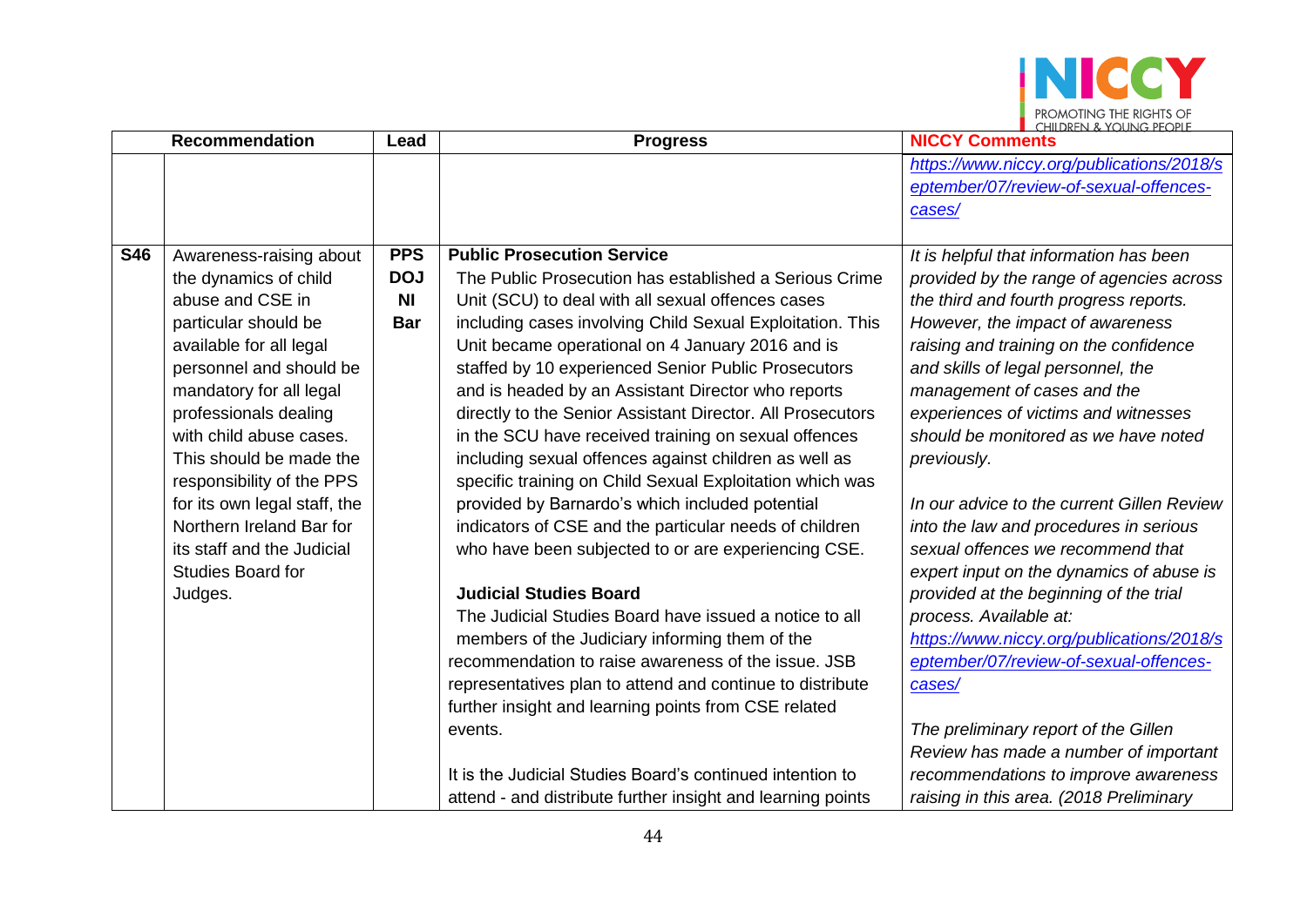

| <b>Recommendation</b> | Lead | <b>Progress</b>                                                                                                                                                                                                                                                                                                                                                                                                                                                                                                                                                                                                                                                                                                                                                                                                                                                                                                                                                                                                  | $\blacksquare$ (FILIZKEN & TUUNG PEUPL<br><b>NICCY Comments</b>                                            |
|-----------------------|------|------------------------------------------------------------------------------------------------------------------------------------------------------------------------------------------------------------------------------------------------------------------------------------------------------------------------------------------------------------------------------------------------------------------------------------------------------------------------------------------------------------------------------------------------------------------------------------------------------------------------------------------------------------------------------------------------------------------------------------------------------------------------------------------------------------------------------------------------------------------------------------------------------------------------------------------------------------------------------------------------------------------|------------------------------------------------------------------------------------------------------------|
|                       |      | from - CSE related events. JSB is purely a training body<br>and its capacity to measure outcomes for court users -<br>and in particular children who have been victims of CSE -<br>is limited. However we do seek to measure the<br>effectiveness of any JSB training provided by means of<br>evaluation questionnaires and we ask for a training report<br>following attendance by one or more of our judges at any<br>external training event.                                                                                                                                                                                                                                                                                                                                                                                                                                                                                                                                                                 | report into the law and procedures in<br>serious sexual offences in Northern<br>Ireland, Sir John Gillen.) |
|                       |      | <b>Bar of Northern Ireland</b><br>The Bar of Northern Ireland has delivered a programme of<br>specialist training targeting publicly funded barristers which<br>includes child abuse and CSE as well as vulnerable<br>witnesses, violence against women and court users with<br>communications needs. One example of this is the Bar's<br>participation in a European training project in January<br>2018 with the Council of Bars and Law Societies of Europe<br>(CCBE) focusing on the Training of Lawyers on the Law<br>regarding Violence Against Women.<br>The Bar of Northern Ireland also continues to provide<br>regular opportunities for members to attend continued<br>professional development (CPD) sessions/events on<br>discrete areas such as child sexual exploitation, vulnerable<br>witnesses and child protection. Please note that barristers<br>are not 'staff' of the Bar of Northern Ireland but rather self-<br>employed individuals, therefore, mandatory training is not<br>possible. |                                                                                                            |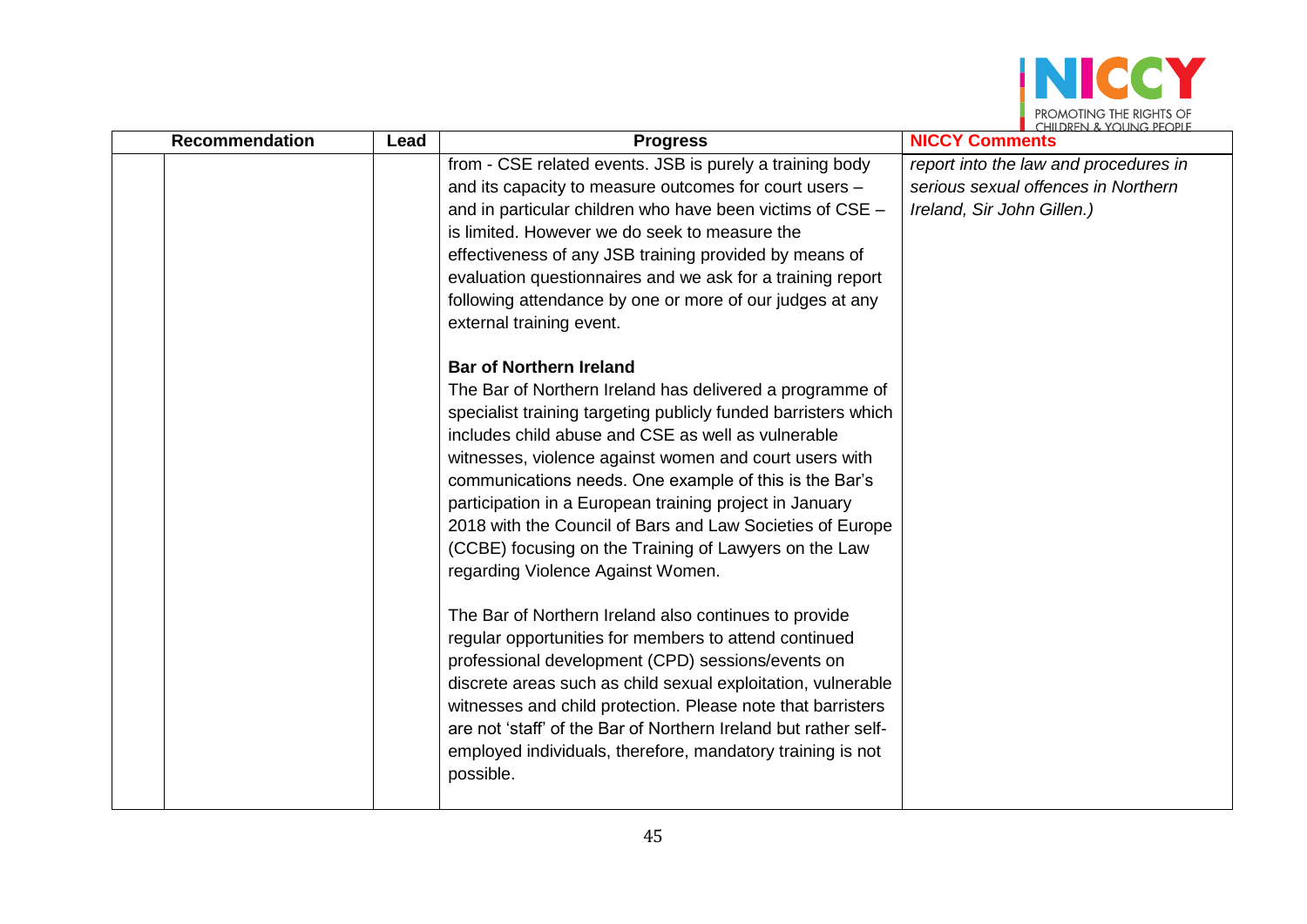

|            | <b>Recommendation</b>     | Lead       | <b>Progress</b>                                              | $\blacksquare$ $\blacksquare$ $\blacksquare$ $\blacksquare$ $\blacksquare$ $\blacksquare$ $\blacksquare$ $\blacksquare$ $\blacksquare$ $\blacksquare$ $\blacksquare$ $\blacksquare$ $\blacksquare$ $\blacksquare$ $\blacksquare$ $\blacksquare$ $\blacksquare$ $\blacksquare$ $\blacksquare$ $\blacksquare$ $\blacksquare$ $\blacksquare$ $\blacksquare$ $\blacksquare$ $\blacksquare$ $\blacksquare$ $\blacksquare$ $\blacksquare$ $\blacksquare$ $\blacksquare$ $\blacksquare$ $\blacks$<br><b>NICCY Comments</b> |
|------------|---------------------------|------------|--------------------------------------------------------------|---------------------------------------------------------------------------------------------------------------------------------------------------------------------------------------------------------------------------------------------------------------------------------------------------------------------------------------------------------------------------------------------------------------------------------------------------------------------------------------------------------------------|
| <b>S47</b> | While we acknowledge      | <b>DOJ</b> | The Justice (Northern Ireland) Act 2015 received Royal       | We note the third and fourth progress                                                                                                                                                                                                                                                                                                                                                                                                                                                                               |
|            | the work already          |            | Assent on 24 July 2015 and the Department will make          | reports state that statutory case                                                                                                                                                                                                                                                                                                                                                                                                                                                                                   |
|            | undertaken by the         |            | regulations which will impose duties on the court,           | management is planned for September                                                                                                                                                                                                                                                                                                                                                                                                                                                                                 |
|            | Department of Justice in  |            | prosecution and defence.                                     | 2017 and then March 2018 and request                                                                                                                                                                                                                                                                                                                                                                                                                                                                                |
|            | order to avoid delay,     |            | The Statutory Case Management regulations have been          | a further update on this. The fourth                                                                                                                                                                                                                                                                                                                                                                                                                                                                                |
|            | robust case               |            | drafted and revised to reflect input from delivery partners. | progress report does not confirm if the                                                                                                                                                                                                                                                                                                                                                                                                                                                                             |
|            | management is             |            | A consultation with OLCJ, PPS, Law Society and the Bar       | planned May/June 2017 consultation                                                                                                                                                                                                                                                                                                                                                                                                                                                                                  |
|            | necessary. The DOJ        |            | Council is required by statute and plans also include a      | with OLCJ, PPS, Law Society and Bar                                                                                                                                                                                                                                                                                                                                                                                                                                                                                 |
|            | should ensure that both   |            | wider consultation with other stakeholders. Implementation   | Council noted in the third report has been                                                                                                                                                                                                                                                                                                                                                                                                                                                                          |
|            | statutory case            |            | of statutory case management is planned for March 2018.      | completed. We also note that progress                                                                                                                                                                                                                                                                                                                                                                                                                                                                               |
|            | management and            |            |                                                              | on this recommendation relates directly                                                                                                                                                                                                                                                                                                                                                                                                                                                                             |
|            | statutory time limits are |            | In the new mandate the Minister was still considering her    | to key recommendation 9.                                                                                                                                                                                                                                                                                                                                                                                                                                                                                            |
|            | introduced in Northern    |            | position with regard to STLs when the Assembly was           |                                                                                                                                                                                                                                                                                                                                                                                                                                                                                                                     |
|            | Ireland. Both have        |            | dissolved. The Justice committee agreed during an oral       | In relation to statutory time limits it is                                                                                                                                                                                                                                                                                                                                                                                                                                                                          |
|            | already been the subject  |            | evidence session in the last mandate that it was timely to   | disappointing that meaningful progress                                                                                                                                                                                                                                                                                                                                                                                                                                                                              |
|            | of clear                  |            | revisit performance monitoring and reporting arrangements    | has not been made in this area and that                                                                                                                                                                                                                                                                                                                                                                                                                                                                             |
|            | recommendations by the    |            | across the three court tiers including the Youth Court. A    | no update is given on the Youth Court                                                                                                                                                                                                                                                                                                                                                                                                                                                                               |
|            | <b>Criminal Justice</b>   |            | baseline dataset has been developed with key stages in       | proposals to improve processing times                                                                                                                                                                                                                                                                                                                                                                                                                                                                               |
|            | Inspection in Northern    |            | the criminal justice process defined to enable clear and     | discussed in the second progress report.                                                                                                                                                                                                                                                                                                                                                                                                                                                                            |
|            | Ireland.                  |            | robust measuring and monitoring of time taken to process     |                                                                                                                                                                                                                                                                                                                                                                                                                                                                                                                     |
|            |                           |            | criminal cases.                                              | NICCY highlights that CJI has also                                                                                                                                                                                                                                                                                                                                                                                                                                                                                  |
|            |                           |            |                                                              | previously made recommendations                                                                                                                                                                                                                                                                                                                                                                                                                                                                                     |
|            |                           |            |                                                              | regarding statutory case management                                                                                                                                                                                                                                                                                                                                                                                                                                                                                 |
|            |                           |            |                                                              | and time limits and notes serious                                                                                                                                                                                                                                                                                                                                                                                                                                                                                   |
|            |                           |            |                                                              | concern that these have still not been                                                                                                                                                                                                                                                                                                                                                                                                                                                                              |
|            |                           |            |                                                              | fully addressed. (2010 Avoidable Delay,                                                                                                                                                                                                                                                                                                                                                                                                                                                                             |
|            |                           |            |                                                              | CJINI).                                                                                                                                                                                                                                                                                                                                                                                                                                                                                                             |
|            |                           |            |                                                              |                                                                                                                                                                                                                                                                                                                                                                                                                                                                                                                     |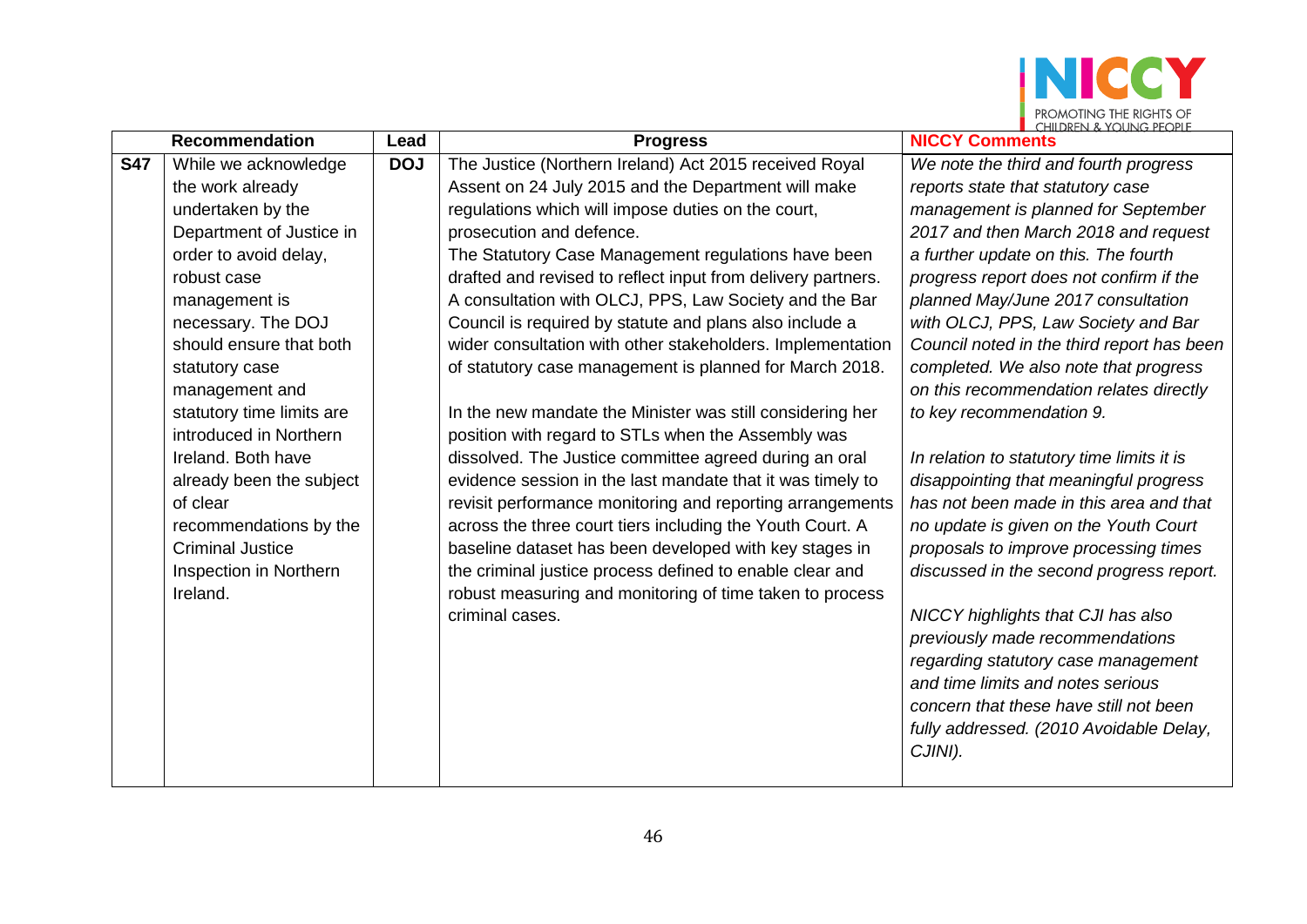

|            | <b>Recommendation</b>                                                                                                                                                          | Lead        | <b>Progress</b>                                                                                                                                                                                                                                                                                                                                                                                                                                                                                                                                                                                                                                                                                                     | <b>NICCY Comments</b>                                                                                                                                                                                                                                                                                                                                                                                                                                                                                                                                                                                                              |
|------------|--------------------------------------------------------------------------------------------------------------------------------------------------------------------------------|-------------|---------------------------------------------------------------------------------------------------------------------------------------------------------------------------------------------------------------------------------------------------------------------------------------------------------------------------------------------------------------------------------------------------------------------------------------------------------------------------------------------------------------------------------------------------------------------------------------------------------------------------------------------------------------------------------------------------------------------|------------------------------------------------------------------------------------------------------------------------------------------------------------------------------------------------------------------------------------------------------------------------------------------------------------------------------------------------------------------------------------------------------------------------------------------------------------------------------------------------------------------------------------------------------------------------------------------------------------------------------------|
|            |                                                                                                                                                                                |             |                                                                                                                                                                                                                                                                                                                                                                                                                                                                                                                                                                                                                                                                                                                     | Concerns regarding delay in sexual<br>offences cases have been further<br>highlighted by the 2018 CJI inspection of<br>sexual violence and abuse cases and the<br>Gillen Review preliminary report. In<br>particular, the Gillen Review draws<br>attention to the concerning fact the cases<br>involving sexual offences against<br>children are subject to the longest delays<br>and that this has now increased<br>significantly to an average of 986 days<br>between reporting to the case being<br>dealt with at court.                                                                                                        |
| <b>S50</b> | PSNI, in its review and<br>development of the<br><b>Public Protection Units,</b><br>should move to develop<br>perpetrator profiling and<br>a greater focus on<br>perpetrators. | <b>PSNI</b> | Complete – see $1st$ composite report for details.<br>The review and restructuring of public protection, within<br>the service, has been completed, taking into consideration<br>matters concerning staff, processes, technology, facilities<br>and, importantly, victims/service users, as well as other<br>key stakeholders. The aim was to better align resources to<br>organisational objectives, including the safeguarding<br>children and tackling child sexual exploitation. This will<br>improve performance management as well as better<br>structured and<br>improved communication between the PSNI and external<br>stakeholders, and ultimately ensure better protection for<br>members of the public. | The importance of a shift in focus to<br>greater perpetrator profiling and network<br>analysis was highlighted by both the<br>Independent Inquiry and also SBNI's<br>2015 Thematic Review of CSE. While the<br>information on structural realignment is<br>useful it does not address how the<br>restructure of services and units has<br>ensured a greater focus on perpetrator<br>profiling. For example, this may include<br>information on dedicated specialist<br>staffing, increases in active CSE<br>disruption and improved progression of<br>cases beyond the stage of reported<br>offences to PSNI. As previously noted, |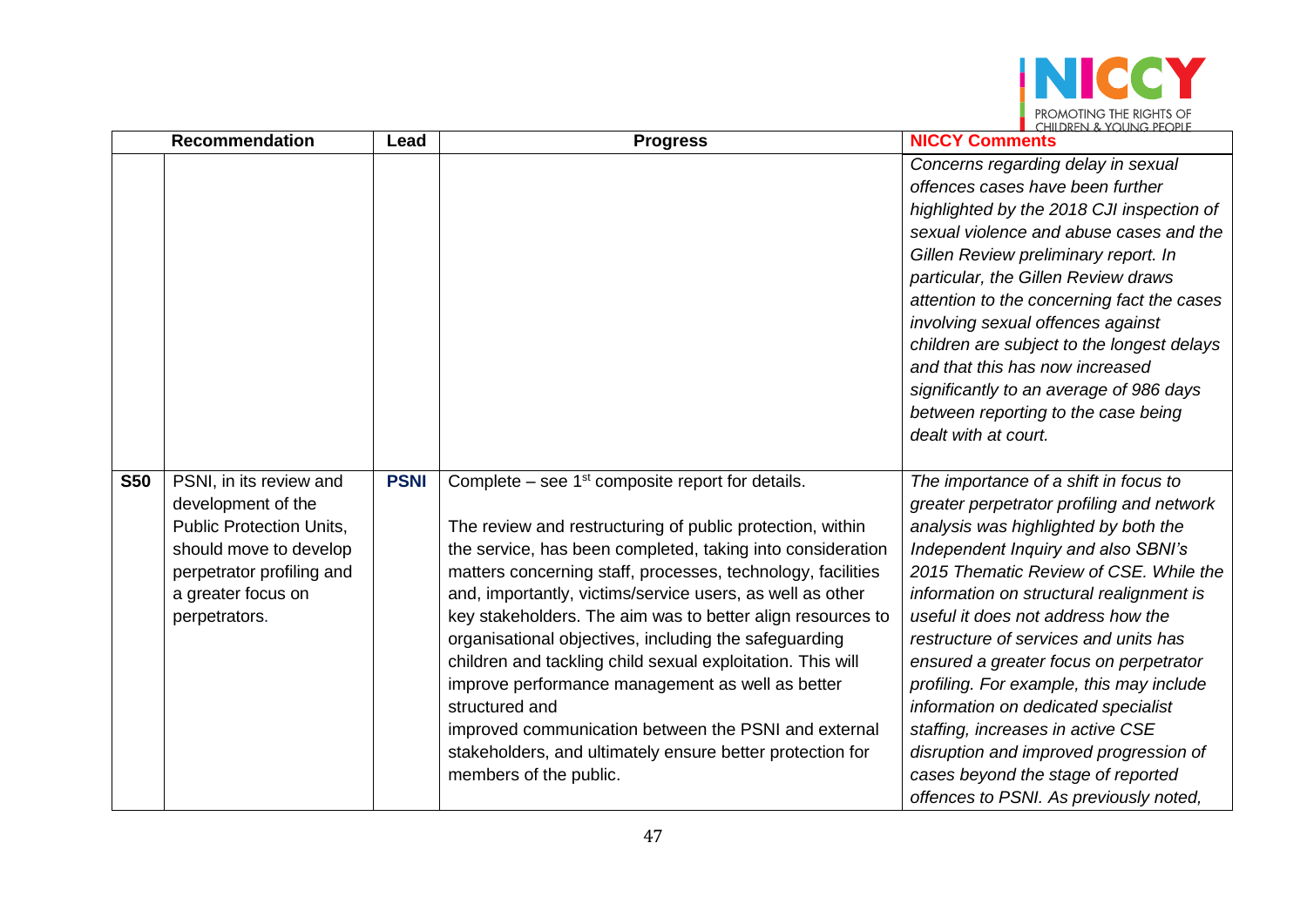

|            | <b>Recommendation</b>                                                                                                                                        | Lead       | <b>Progress</b>                                                                                                                                                                                                                                                                                                                                                                                                                                                                                                                                                                                                                                                                                                                                                                                                                                                                                                                                                                                                                                                                                                                                                               | $\blacksquare$ (FILLEN $\land$ ) (JUNG PEUPLE<br><b>NICCY Comments</b>                                                                                                                                                                                                                                                                                                                                  |
|------------|--------------------------------------------------------------------------------------------------------------------------------------------------------------|------------|-------------------------------------------------------------------------------------------------------------------------------------------------------------------------------------------------------------------------------------------------------------------------------------------------------------------------------------------------------------------------------------------------------------------------------------------------------------------------------------------------------------------------------------------------------------------------------------------------------------------------------------------------------------------------------------------------------------------------------------------------------------------------------------------------------------------------------------------------------------------------------------------------------------------------------------------------------------------------------------------------------------------------------------------------------------------------------------------------------------------------------------------------------------------------------|---------------------------------------------------------------------------------------------------------------------------------------------------------------------------------------------------------------------------------------------------------------------------------------------------------------------------------------------------------------------------------------------------------|
|            |                                                                                                                                                              |            | Public Protection Units have been aligned to the 5 Health<br>& Social Care Trusts, under one single command<br>structure, within Crime Operations Department. Public<br>Protection Branch, as it is known, is led by a Detective<br>Chief Superintendent. The Branch incorporates, as well,<br>the work of the Child Internet Protection Team, Rape<br>Crime Units, and Public Protection Arrangements for<br>Northern Ireland (PPANI). Policy Leads have been brought<br>under this same command structure to align practice and<br>policy closer together. One regional Central Referral Unit<br>(CRU) has also been created to, amongst other matters,<br>provide a consistent and robust approach to the<br>management of referrals and information i.e. those relating<br>to child safeguarding and domestic abuse, as well as<br>managing CSE related risk assessments.<br>As part of the new Public Protection Structures, Daily and<br>Monthly Management Meetings are held and focus,<br>amongst other matters, on CSE offenders.<br>In addition to the above ongoing work, work continues in<br>developing and updating the profiling of CSE in Northern<br>Ireland | resourcing issues have been highlighted<br>by CJI's 2018 inspection of sexual<br>violence and abuse cases. (2018 Without<br>Witness: A thematic inspection of sexual<br>violence and abuse cases by the criminal<br>justice system in Northern Ireland, CJI).<br>We again raise concern that<br>recommendations are being assessed as<br>completed without verification of effective<br>implementation. |
| <b>S52</b> | DOH should ensure that<br>the revision of Circular<br>HSS CC 3/96 (Revised),<br>Sharing to Safeguard:<br><b>Information Sharing</b><br>about Individuals who | <b>DOH</b> | The information sharing guidance for child protection<br>purposes, which will replace Circular 3/96, has been<br>drafted. Preparations are being made to issue for<br>public consultation.                                                                                                                                                                                                                                                                                                                                                                                                                                                                                                                                                                                                                                                                                                                                                                                                                                                                                                                                                                                    | DoH's first progress report stated the<br>Circular was being revised and guidance<br>would be consulted in autumn 2015 and<br>published March 2016. The second<br>progress report stated the Circular will be<br>replaced with guidance which will be                                                                                                                                                   |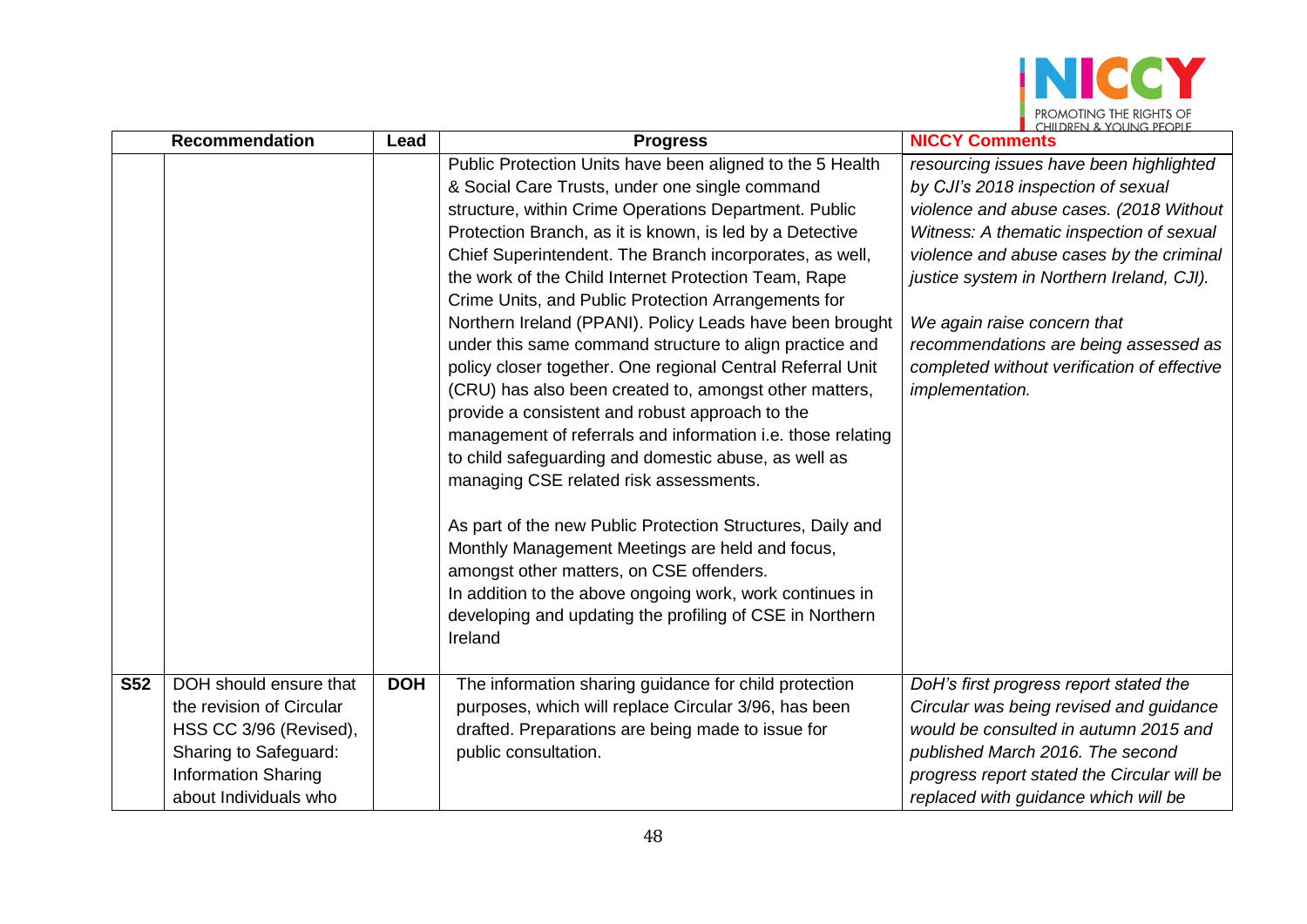

| <b>Recommendation</b> |                            | Lead        | <b>Progress</b>                                            | <b>NICCY Comments</b>                         |
|-----------------------|----------------------------|-------------|------------------------------------------------------------|-----------------------------------------------|
|                       | may pose a Risk to         |             |                                                            | consulted on in autumn 2016 and the           |
|                       | Children, is accompanied   |             |                                                            | fourth progress report states                 |
|                       | by clear guidance to       |             |                                                            | preparations are being made for               |
|                       | workers that will give     |             |                                                            | consultation. The fourth report covers the    |
|                       | them the confidence to     |             |                                                            | period up to November 2017 and NICCY          |
|                       | act appropriately.         |             |                                                            | is not aware of any consultation to date.     |
|                       |                            |             |                                                            | We reiterate that the Inquiry report          |
|                       |                            |             |                                                            | highlighted that this recommendation          |
|                       |                            |             |                                                            | addresses information sharing which can       |
|                       |                            |             |                                                            | pre-empt children's exposure to danger        |
|                       |                            |             |                                                            | and that the current situation leaves         |
|                       |                            |             |                                                            | frontline staff in a difficult position. This |
|                       |                            |             |                                                            | should be urgently addressed.                 |
|                       |                            |             |                                                            |                                               |
| <b>S54</b>            | The DOH, supported by      | <b>HSCB</b> | See 1 <sup>st</sup> and 2 <sup>nd</sup> composite reports. | There are a number of Health and              |
|                       | DOJ, should ensure that    |             |                                                            | Justice recommendations such as this          |
|                       | existing out of hours      |             |                                                            | which relate to operational practice,         |
|                       | services across the        |             |                                                            | which are reported as completed but           |
|                       | health, social care and    |             |                                                            | which concerns are highlighted by the         |
|                       | police sectors, are co-    |             |                                                            | 2016 HMIC inspection. These include           |
|                       | ordinated and              |             |                                                            | different approaches being taken across       |
|                       | strengthened. They         |             |                                                            | different HSCT areas, inconsistent            |
|                       | should enable frontline    |             |                                                            | missing children risk assessments,            |
|                       | staff from all sectors, as |             |                                                            | inconsistent sharing of information from      |
|                       | well as communities and    |             |                                                            | return interviews and the need for            |
|                       | concerned individuals, to  |             |                                                            | specialist training. While there has been     |
|                       | access relevant            |             |                                                            | structural change, it is not clear that this  |
|                       | information and skilled    |             |                                                            | has resulted in improvements in               |